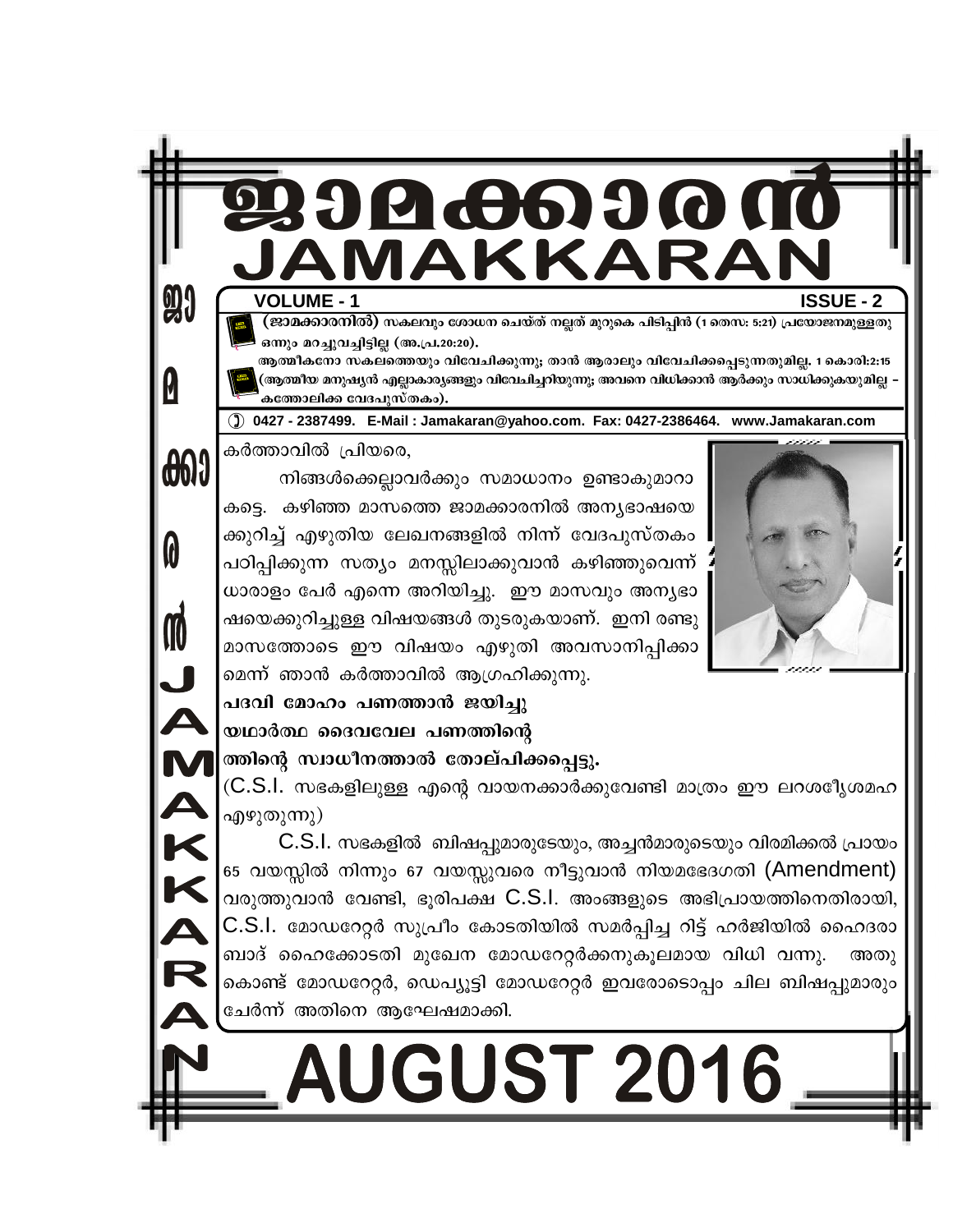#### August 2016 \* \* \* \* \* \* www.jamakaran.com \* \* \* \* \* \* \* E3Da600018

തങ്ങളുടെ പദവികാലം രണ്ടു വർഷത്തേയ്ക്ക് നീട്ടിക്കിട്ടുവാൻ ഇവർ തെരഞ്ഞെ ടുത്ത കുംഭകോണവഴികൾ, C.S.I. ചരിത്രത്തിൽ അപമാനത്തിന്റെ ഒരു ഏടുകൂടി എഴുതിച്ചേർത്തു.

22 C.S.I. ഡയോസിസുകളിൽ ഈ നിയമഭേദഗതി (Amendments) ക്ക് എതി രായി പ്രവർത്തിച്ച അച്ചൻമാർക്കും സിനഡ് മെമ്പർമാരിൽ ചിലർക്കും പല പ്രതികുല ങ്ങളും നേരിടേണ്ടി വന്നു. ചില ഡയോസിസുകളിൽ ബിഷപ്പുമാർ, തങ്ങൾക്കെതിരായി പ്രവർത്തിച്ചവർക്ക് വക്കീൽ നോട്ടീസുകൾ അയച്ചു. ജാമക്കാരനിൽ ഈ വിഷയങ്ങളെ ക്കുറിച്ച് എഴുതിയ ഡോ. പുഷ്പരാജ് ആയ എനിക്കും വക്കീൽ നോട്ടീസ് ലഭിച്ചു.

ജാമക്കാരനിൽ ഞാനെഴുതിയ വിവരങ്ങൾ ഒരു ബിഷപ്പിന് ജനങ്ങളുടെ ഇടയിൽ തനിക്ക് അപമാനമായി എന്നു പറഞ്ഞാണ് എനിക്ക് വക്കീൽ നോട്ടീസ് അയച്ചത്. അതിന്റെ വിവരങ്ങൾ ഇപ്പോൾ ഞാൻ പരസ്യപ്പെടുത്തുവാൻ ആഗ്രഹിക്കുന്നില്ല.

ഈ നിയമഭേദഗതികേസ് (Amendmends) കോടതിയിൽ വാദിക്കുവാൻ മോഡ റേറ്റർ (സിനഡ്) ഹൈക്കോടതിയിലേയും സുപ്രീം കോടതിയിലേയും വക്കീലൻമാർക്ക് ചെലവഴിച്ച തുകയുടെ **കണക്ക് കോടികളുടേതാണ്**. ഒരു ഹൈക്കോർട്ട് വക്കീൽ നല്കിയ വിവരമനുസരിച്ച് സുപ്രീം കോടതിയിൽ കേസ് വാദിക്കുവാൻ ഒരു വക്കീൽ മണിക്കൂറിന് എത്ര ലക്ഷം വാങ്ങുമെന്നും, ഹൈക്കോടതിയിൽ കേസ് വാദിക്കുന്നതിന് ഒരു വക്കീൽ എത്ര ലക്ഷം വാങ്ങുമെന്നും അറിയിച്ചതോടൊപ്പം, നമ്മുടെ സിനഡ് ഈ നിയമഭേദഗതി (Amendmends) കേസിനുവേണ്ടി ആന്ധ്ര ഹൈക്കോടതിയിൽ വക്കീൽ എത്ര പ്രാവശ്യം വാദിച്ചുവെന്നും, സുപ്രീം കോടതിയിൽ എത്ര പ്രാവശ്യം എത്ര മണി ക്കൂർ വക്കീൽ വാദിച്ചുവെന്നും എന്നോട് അറിയിച്ചു. അതിന് മൊത്തം ചെലവായ കോടികളുടെ ഏകദേശം കണക്ക് പറഞ്ഞപ്പോൾ, ഞാനും എന്നോടൊപ്പമിരുന്ന് കേട്ട വരും ഞെട്ടിപ്പോയി. ആ കണക്കുകൾ അറിഞ്ഞാൽ നിങ്ങൾക്കും തല കറക്കം വരും.

മോഡറേറ്റർ അവർകൾ റിട്ടയർമെന്റ് ആകാൻ ഇനിയും ചില മാസങ്ങളെ ഉള്ളൂ. ഈ ചില മാസങ്ങൾക്കുള്ളിൽ ഇതുവരെ ചെലവഴിച്ച ഈ തുകകളെല്ലാം, 22 ഡയോ സിസ് ബിഷപ്പുമാരും സിനഡിൽ കൊടുത്തു തീർക്കണമെന്ന് പറയപ്പെടുന്നു. ഇത്രയും പണം ബിഷപ്പുമാർ എവിടെ നിന്നും കണ്ടെത്തും. മോഡറേറ്റർ ചിലവഴിച്ച പണം എവിടെനിന്നുമാണ് കണ്ടെത്തിയത്. ഈ പണമെല്ലാം 22 ഡയോസിലെയും വിശ്വാസി കൾ ദൈവത്തിനു വേണ്ടി സമർപ്പിച്ച കാണിക്കകളാണ്.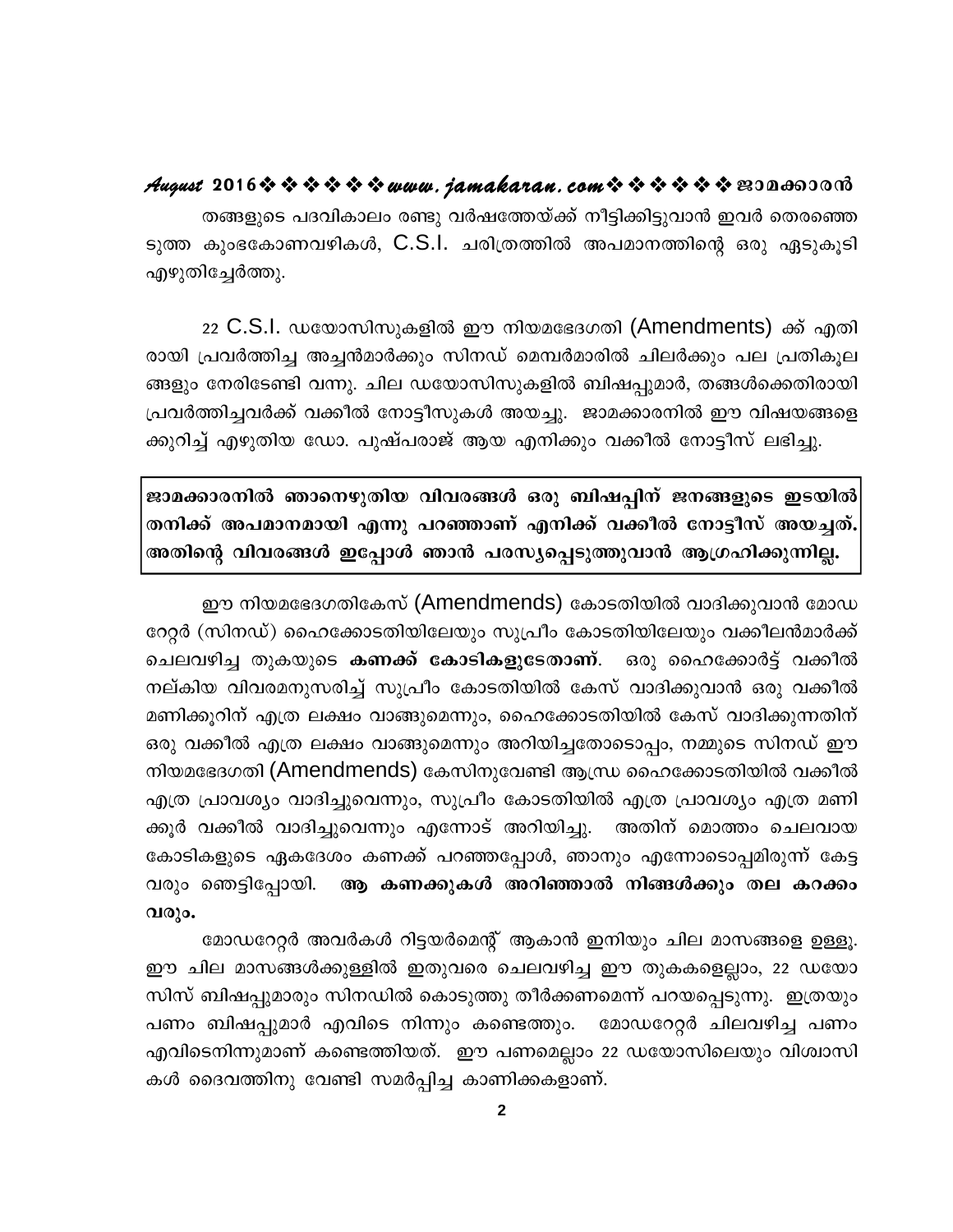#### August 2016 \* \* \* \* \* \* www.jamakaran.com \* \* \* \* \* \* E30000000

ഇതു വായിക്കുന്ന എല്ലാ C.S.I. സഭാ വിശ്വാസികളും അച്ചൻമാരും, മാനസാന്ത രപ്പെട്ട നല്ല C.S.I. ബിഷപ്പുമാരും, ഇപ്പോഴത്തെ C.S.I. യുടെ മോശമായ അവസ്ഥ മന സ്സിലാക്കി ഭാരത്തോടെ പ്രാർത്ഥിക്കേണ്ടത് അടിയന്തിര ആവശ്യമാണ്.

22 ഡയോസിസിലും മാനസാന്തരപ്പെട്ട നല്ല ബിഷപ്പുമാർ ഉണ്ട്. ഇവരിൽ നാലോ അഞ്ചോ പേർ എവിടെയെങ്കിലും ഒരുമിച്ച് കൂടി, എല്ലാ ഡയോസിന്റേയും ആത്മീയ മാറ്റത്തിനു വേണ്ടി മൂന്നു മാസത്തിൽ ഒരിക്കലെങ്കിലും ഒരുമിച്ച് കൂടി പ്രാർത്ഥിച്ചാൽ തീർച്ചയായും C.S.I. യിൽ നല്ല മാറ്റങ്ങൾ സംഭവിക്കുവാൻ സാധ്യതയുണ്ട്.

ഭൂമിയിൽ വച്ച് നിങ്ങളിൽ രണ്ടു പേർ യാചിക്കുന്ന ഏതു കാര്യത്തിലും ഐകമ ത്യപ്പെട്ടാൽ അതു സ്വർഗസ്ഥനായ എന്റെ പിതാവിങ്കൽ നിന്നു അവർക്കു ലഭിക്കും (മത്തായി 18:19).

ഓരോരോ ഡയോസിസുകളിലും ബിഷപ്പുമാർ, അച്ചൻമാർ ഡയോസിസ് ഭാര വാഹികൾ സഭാകമ്മറ്റികൾ ഇവർ നടത്തുന്ന തെറ്റായ പ്രവർത്തനങ്ങളും അഴിമതി കളും കണ്ട് മനം നൊന്ത് സഭാ വിശ്വാസികൾ സമാധാനം അന്വേഷിച്ച് C.S.I. വിട്ട് മറ്റു സഭകളിലേയ്ക്ക് പൊയ്ക്കൊണ്ടിരിക്കുന്നു.

ഇത് നേരിട്ടു കണ്ട എനിക്ക് വളരെയധികം മനോവിഷമം ഉണ്ടായി. ഈ ഭാരം ഇത് വായിക്കുന്ന നിങ്ങളുടെ ഉള്ളിലും ഉണ്ടാകണം.

ഇതിനുള്ള ഏക വഴി, നാം എല്ലാവരും കൂടി ചേർന്ന് ദൈവസന്നിധിയിൽ, കണ്ണു നീരോടെ പ്രാർത്ഥിക്കുക. ബിഷപ്പുമാരുടേയോ, അച്ചൻമാരുടേയോ ഡയോസിസ് ഭാര വാഹികളുടേയോ കമ്മറ്റിയംഗങ്ങളുടേയോ സ്വഭാവങ്ങളെ മാറ്റുവാൻ നമുക്ക് ആർക്കും കഴിയുകയില്ല. മാറ്റുന്നവർ ദൈവം മാത്രമാണ്.

'സൈന്യത്താലല്ല, ശക്തിയാലുമല്ല, എന്റെ ആത്മാവിനാലത്രേ' (സെഖ: 4:6) ദൈവം നിങ്ങളെ എല്ലാവരേയും അനുഗ്രഹിക്കുമാറാകട്ടെ!!!

"ഞാൻ ബാലനായിരുന്നു, വൃദ്ധനായിത്തീർന്നു. നീതിമാൻ തുണയില്ലാതിരി ക്കുന്നതും അവന്റെ, സന്തതി ആഹാരം ഇരക്കുന്നതും ഞാൻ കണ്ടിട്ടില്ല." സങ്കീ: 37:25

> കർത്ത്യ ശുശ്രൂഷയിൽ ഡോക്ടർ. പുഷ്പരാജ്.

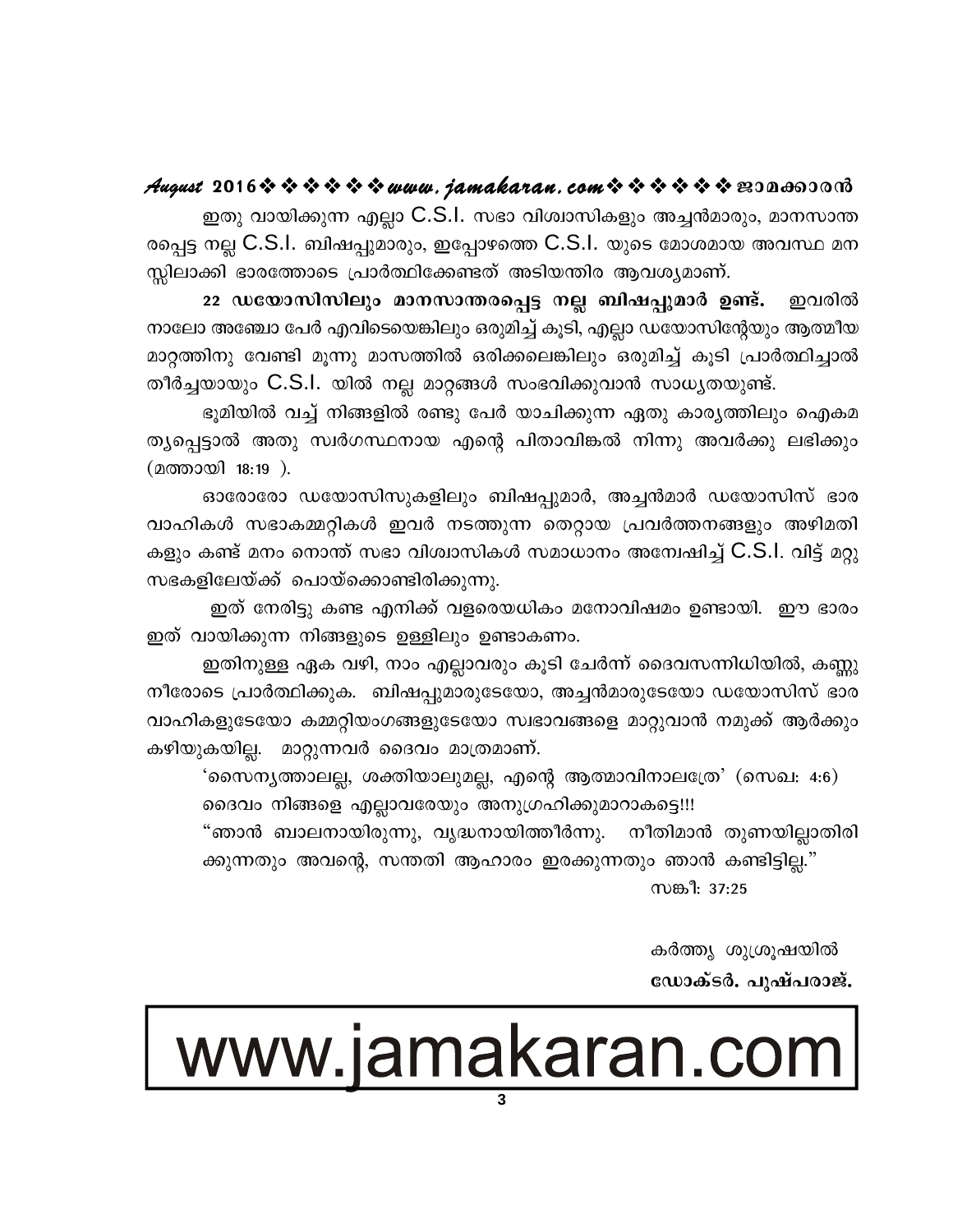## അന്യഭാഷാ ഭാഷണം

#### $\omega_{30} \omega_{0}$  - 5

അന്യഭാഷ വിശ്വാസികൾക്ക് അത്യാവശ്യമായ ഒന്നാണോ? എന്ന ചോദ്യത്തിന് ഉത്തരം തേടി ഞാൻ യാത്ര ചെയ്തു. അനൃഭാഷയക്ക് ഏറെ പ്രാധാന്യം നൽകുന്ന പെന്തക്കോസ്ത് പ്രസ്ഥാനത്തിലെ ബിരുദധാരികൾ, പാസ്റ്റർമാർ, ബൈബിൾ കോളേജ് അദ്ധ്യാപകർ, എഴുത്തുകാർ, പ്രശസ്തരായ പ്രസംഗകർ എന്നിവരെ നേരിൽ ചെന്ന് കണ്ടു. അവരോട് അഭിപ്രായങ്ങളും നിലപാടുകളും രേഖാമൂലം എഴുതിത്തരാനും അഭ്യർത്ഥിച്ചു. സ്നേഹപൂർവ്വം, സമയമെടുത്ത് പല ജോലികൾ മാറ്റി വച്ചു മറുപടികൾ എഴുതിത്തന്നു. അങ്ങനെ സഹകരിച്ച എല്ലാവർക്കും കർതൃനാമത്തിലും ജാമക്കാരന്റെ പേരിലും എന്റെ പേരിലുമുളള നന്ദി അറിയിക്കുന്നു.

കഴിഞ്ഞ ലക്കങ്ങളിൽ TPM സഭയുടെ മുൻ അദ്ധ്യക്ഷൻ **Pr.രാജൻ,** AOG സഭയുടെ മുൻ അദ്ധ്യക്ഷൻ, Bible College Professor, പ്രശസ്ത പ്രസംഗകൻ എന്നീ നിലകളിൽ പ്രവർത്തിച്ചു വരുന്ന **Pr.രാജമണി** എന്നിവരുടെ കത്തുകൾക്ക് വചനാനുസൃതമായ എന്റെ മറുപടിയും എഴുതി വരികയായിരുന്നല്ലോ.

ഞാനെഴുതിയതിൽ എവിടെയെങ്കിലും പിശകോ വചനാനുസൃതമല്ലാത്ത ഏതെങ്കിലുമുണ്ടെങ്കിൽ അവ ചൂണ്ടിക്കാണിച്ച് എഴുതിയാൽ ജാമക്കാരനിൽ പ്രസിദ്ധീകരിക്കാൻ ഒരുക്കമാണെന്ന് അറിയിക്കട്ടെ.

എനിക്ക് മറുപടി എഴുതിയ പ്രശ്സതരിൽ രണ്ടുപേരുടെ ലേഖനങ്ങളും അവയ്ക്കുള്ള മറുപടിയും ഈ ലക്കത്തിൽ പ്രസീദ്ധീകരിക്കുന്നു.

#### 1. Dr. T.S.Rajasekhar, Lecturer, SABC, Bengaluru.

#### 2. Br. R.Stanly, BYM, Vellore.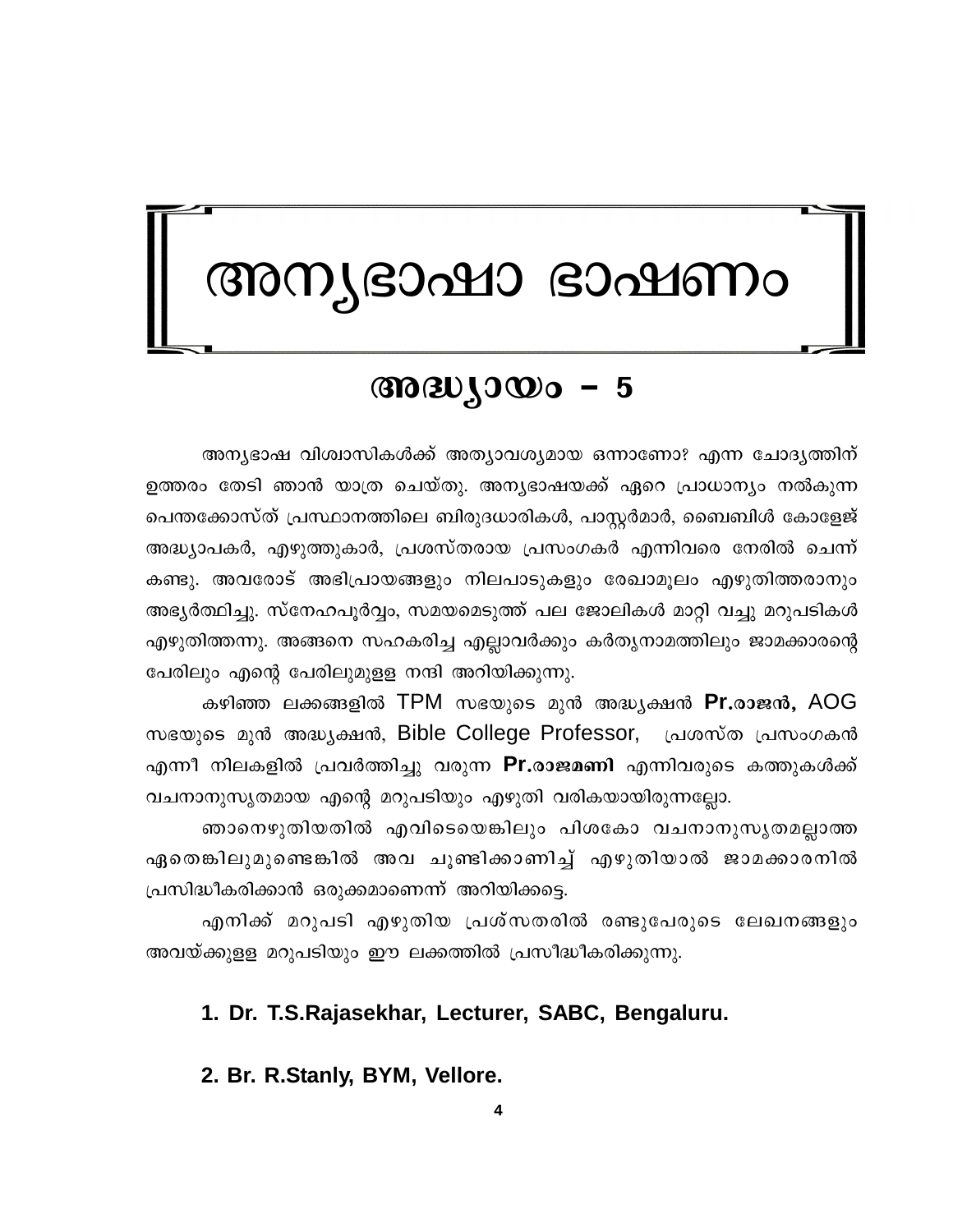#### August 2016 \* \* \* \* \* \* www.jamakaran.com \* \* \* \* \* \* E300003000

1. Dr. T.S.Raiasekhar

ഇദ്ദേഹത്തിന്റെ ബൈബിൾ കോളേജ് പഠന അറിവ്, അന്യഭാഷയെക്കുറിച്ചുളള നിലപാടുകൾ എന്നിവ വചനാനുസരണമല്ല. ബൈബിൾ കോളേജ് അധ്യാപക നായിട്ടുപോലും ബൈബിളിലെ എട്ടും പൊട്ടും അറിയാത്ത സാധാരണക്കാരനെപ്പോലെ സംസാരിക്കുന്നു. മറുപടി എഴുതിയ ആദ്യാവാചകവും, ആദ്യ പാരഗ്രാഫവും തന്നെ ഇദ്ദേഹത്തിന് വചനത്തിലുളള പ്രാഗത്ഭ്യം എന്തെന്ന് വെളിവാക്കുന്നു. മറുപടി ഇങ്ങനെ തുടങ്ങുന്നു.

"പരിശുദ്ധാത്മ നിറവ് രണ്ടാമത്തെ അനുഭവമല്ല. അ.പ്ര 2:38,39 അനുസരിച്ച് കർത്താവിങ്കലേക്ക് തിരിയുന്ന ഓരോരുത്തർക്കുമുളള വാഗ്ദത്തമത്രേ. ഇത് ലഭിക്കാൻ പരിശുദ്ധാത്മാവിനാൽ പാപബോധം ലഭിച്ച ഓരോരുത്തരും, തങ്ങളുടെ പാപവഴികളെ വെറുത്ത് ദൈവത്തോട് അനുതപിച്ച് യേശു തങ്ങളുടെ പാപങ്ങൾക്കു മരിച്ചു എന്ന് വിശ്വസിച്ച്, പാപങ്ങൾ ഏറ്റു ചൊല്ലി, വെളളത്തിൽ മുഴുകേൽ സ്താനമേറ്റ ശേഷം ദൈവത്തോട് ചോദിക്കുമ്പോൾ യേശുക്രസ്തുവിലൂടെ പരിശുദ്ധാത്മാവിനെ അച്ചാരമായി നൽകി, നമ്മെ മക്കളും അവകാശികളുമാക്കുന്നു.

വെറുതേ അനുതപിച്ചതുകൊണ്ടോ, യേശുവിനെ രക്ഷകൻ എന്ന് പറയുന്നതും വീണ്ടും ജനനം ആകില്ല! അതു അകാല പ്രജയായിരിക്കും.

ഇങ്ങനെയാണ് ഡോ.രാജശേഖർ തന്റെ മറുപടി ആരംഭിക്കുന്നത്. പരിശുദ്ധാത്മാവിനെ നാം കേൾക്കണം. ചോദിച്ചാലേ യേശുക്രിസ്തുവിലൂടെ ലഭിക്കുകയുള്ളൂ. ഇതിനായി അദ്ദേഹം വചനങ്ങളെന്നും നൽകുന്നില്ല."

വെറും ദ സ്ഥലങ്ങളിൽ മാത്രമേ പറയുന്നുളളൂ എന്നു വച്ച് അനൃഭാഷ സംസാരിക്കുന്നതിനെ നിരാകരിക്കാനാവില്ല എന്നും പറയുന്നു. കാരണം യെരുശലേം, സെസര്യം, എഫസോസ് എന്നിവിടങ്ങളിൽ ഒരേ രൂപത്തിലുളള അന്യഭാഷാ അനുഭവം ലഭിച്ചു. അതിനാൽ ഇത് എല്ലാവർക്കുമുളളതാണ് എന്നതാണ് ഡോ.രാജശേഖറിന്റെ  $Q10B0.$ 

#### ഡോ.പുഷ്പരാജ് മറുപടി

മറുപടി എഴുതിയ ഡോ. രാജശേഖർ ഓരോ വചന ഭാഗങ്ങളുടെ ചരിത്ര പശ്ചാത്തലം, ഉദ്ദേശ്യം, ലക്ഷ്യം എന്നിവ ഇതുവരെ പഠിപ്പിട്ടില്ല എന്നു തോന്നുന്നു. എത്ര ബാലിശമായിട്ടാണ് വചനങ്ങളെ കൈകാര്യം ചെയ്യുന്നത്. 3 വ്യത്യാസ്ത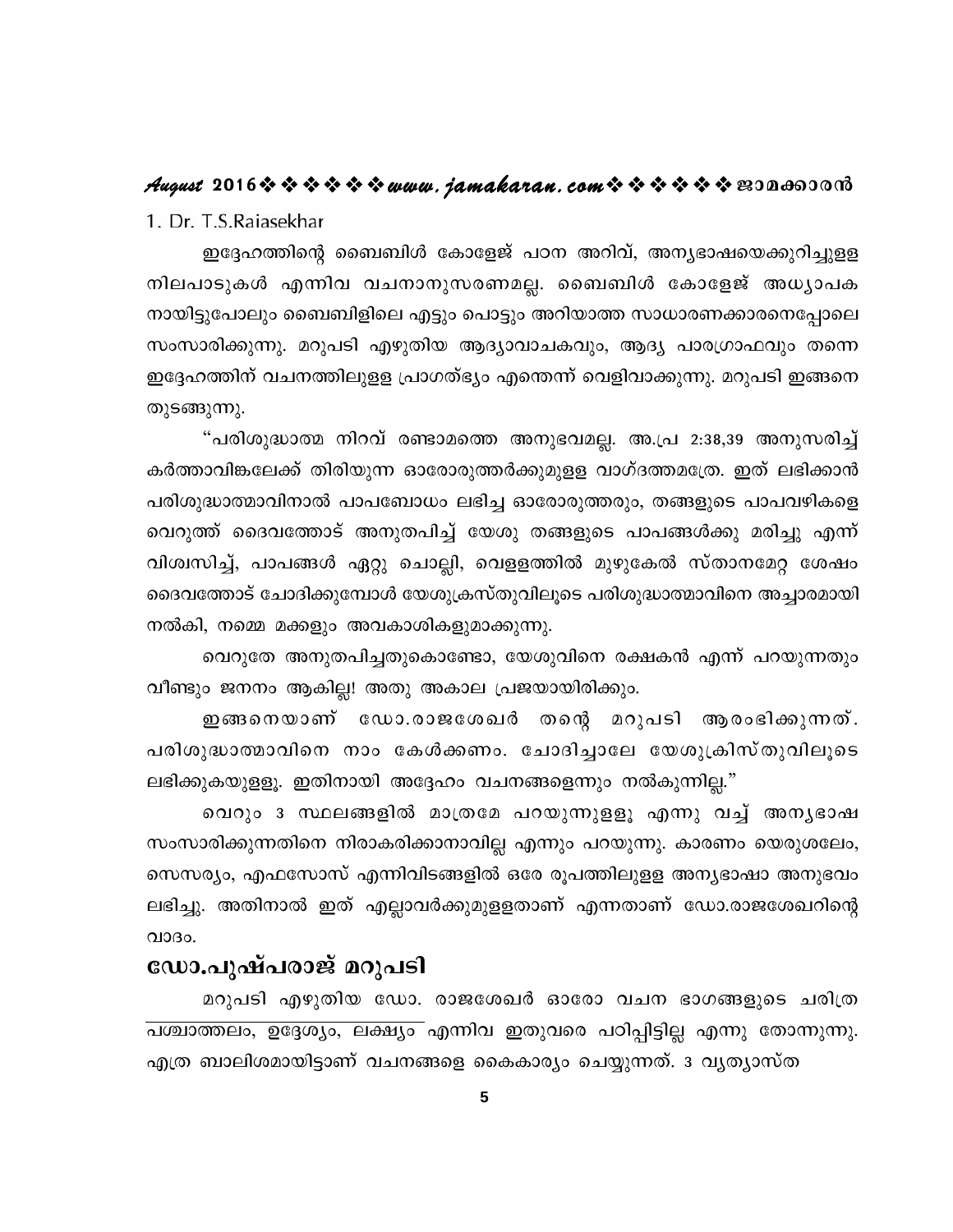August 2016 \$ \$ \$ \$ \$ \$ www.jamakaran.com \$ \$ \$ \$ \$ \$ BODA600018 അനുഭവങ്ങളെ ഒന്നാണെന്ന് പറയുകയും അവ എല്ലാവർക്കും ആവശ്യമെന്നും പറയുന്നു. എത്ര തെറ്റായ വ്യാഖ്യാനം!

3 സ്ഥലങ്ങളിലുമായി– പ്രവചിച്ചു, ദൈവത്തെ മഹത്വപ്പെടുത്തി, പല ഭാഷകളെ സംസാരിച്ചു– എന്നിങ്ങനെ എഴുതിയിരിക്കുന്നു.

പക്ഷേ ഡോ.രാജശേഖർ പറയുന്നു. "ദൈവത്തിന്റെ ഉത്സാഹാ ആത്മാവ്, രക്ഷയുടെ സന്തോഷത്താൽ നമ്മെ നിറയ്ക്കുമ്പോൾ നമ്മുടെ വായ് നമ്മെ അറിയാതെ തന്നെ തുറന്ന് ദൈവ മഹത്ത്വത്തെ, രഹസ്യത്തെ, വാർത്തകളെ–അന്യഭാഷ (ഭാഷകൾ അല്ല എന്നതു ശ്രദ്ധിക്കുക). എന്നൊരു ഭാഷയിലൂടെ സംസാരിക്കുന്നു. കൂടാതെ പരിശുദ്ധാത്മാവിൽ നിറയുന്നവരൊക്കെ അന്യഭാഷയിൽ സംസാരിക്കണം" എന്നൊരു പുതിയ കല്പനയും നൽകുന്നു.

"കൂടാതെ അന്യഭാഷ സംസാരിക്കുന്ന ഒരു വ്യക്തിയെ നോക്കി നിങ്ങളുടെ ഈ ഭാഷയ്ക്ക് അർത്ഥമെന്ത്? എന്ന് ചോദിക്കുന്നത് രോഗസൗഖ്യവരമുളള ഒരു വൃക്തിയെ നോക്കി നിങ്ങൾ സൗഖ്യമാക്കിയ ഈ വ്യക്തിയിൽ നിന്ന് കൃമികളെ എങ്ങനെ നശിപ്പിച്ചു? ഏത് വഴിക്ക് സൗഖ്യം വന്നു? എന്ന് ചോദിക്കുന്നതിന് തുല്യമത്രേ" എന്നു പറയുന്നു. ഇങ്ങനെ അർത്ഥശൂന്യമായ മറുപടി ഈ പ്രൊഫസർക്കല്ലാതെ മറ്റാർക്കെങ്കിലും നൽകാനാകുമോ? ………… സണ്ടേസ്കൂൾ പഠിക്കുന്ന കുഞ്ഞുങ്ങൾ ഇതിനേക്കാൾ നല്ല

മറുപടി പറയുമല്ലോ!!

1 കൊരി 14:1 അനുസരിച്ച് **ദൈവത്തോട് സംസാരിക്കുന്നു എന്നു പറ**യുന്ന നല്ലത്. പക്ഷേ നാം കണ്ടു വരുന്നത് അങ്ങനെയല്ലല്ലോ! ഒച്ചപ്പാടും ബഹളവുമല്ലേ! അടുത്തിരിക്കുന്നവർക്കും, അയൽപക്കക്കാർക്കും, നാട്ടുകാർക്കും സ്വസ്ഥത നൽകാതെ അസ്വസ്ഥത സൃഷ്ടിച്ച് അമിട്ട് പൊട്ടിക്കുന്ന അന്തരീക്ഷം സൃഷ്ടിക്കലല്ലേ നടക്കുന്നത്. ഇങ്ങനെയാണോ ദൈവത്തോട് സംസാരിക്കുന്നത്? ഉല്പത്തി മുതൽ യൂദാ ലേഖനം വരെ ദൈവത്തോട് സംസാരിക്കാൻ ഇങ്ങനെയുളള മാതൃകളാണോ ഡോ.രാജശേഖർ പഠിച്ചത്? ഹാ പഠിപ്പിന്റെ ആഴമോ! എന്തു കഷ്ടം! ഇവരൊക്കെ പഠിക്കുന്നത് ഏത് ബൈബിളാണോ ആവോ! ഇവരുടെയൊക്കെ പഠിപ്പിര് കേൾക്കുന്ന ബൈബിൾ സ്കൂൾ വിദ്യാർത്ഥികളെ ദൈവം തരണ രക്ഷിക്കണം! ഒരു വചനത്തിന്റെ അർത്ഥം ശരിക്ക് പറഞ്ഞു കൊടുത്താനറിയാത്ത ഇദ്ദേഹം ഏതൊക്കെ വിഷയം എങ്ങനെയൊക്കെ പഠിപ്പിക്കും? വായനക്കാർ ചിന്തിക്കുക!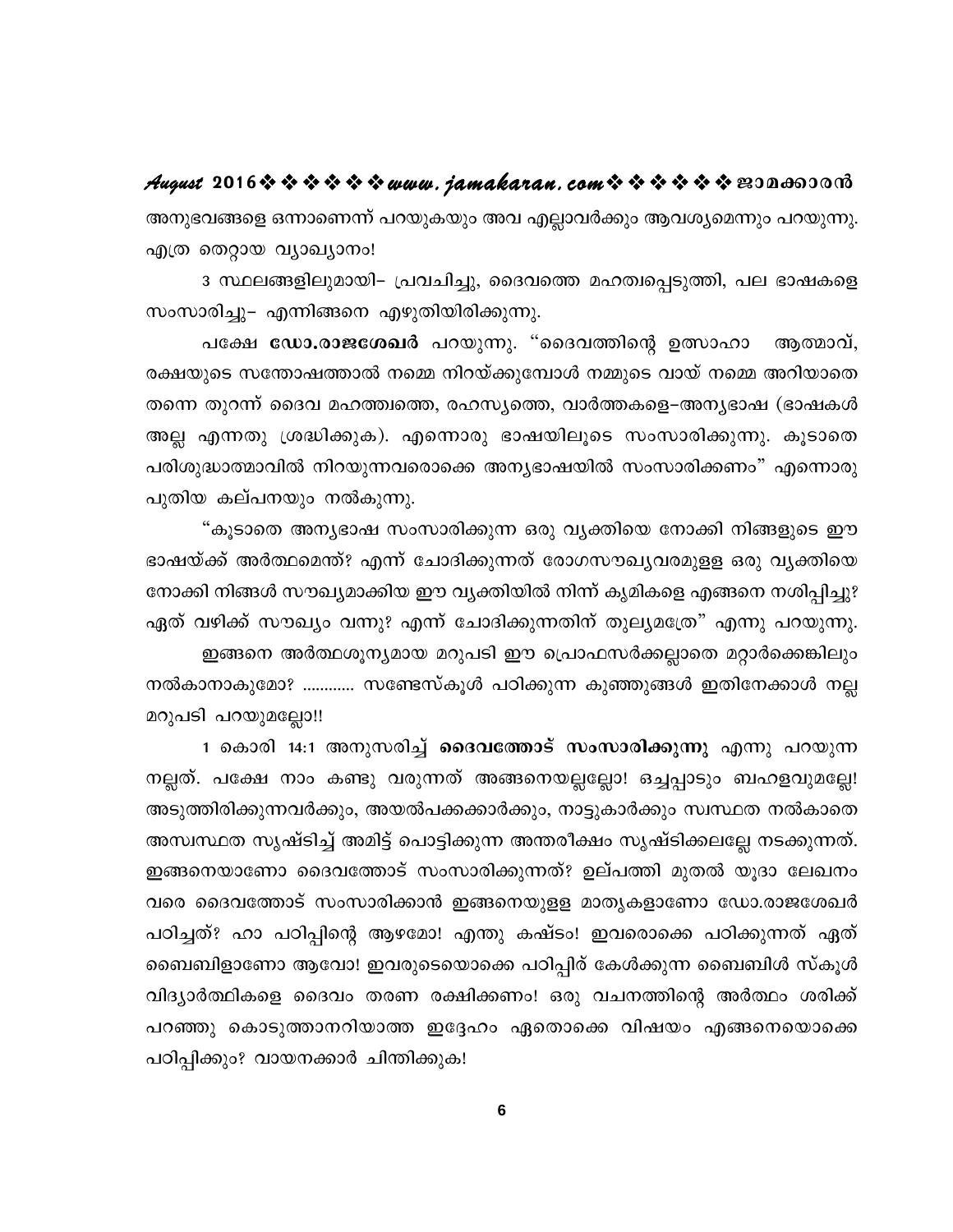#### August 2016 \* \* \* \* \* \* www.jamakaran.com \* \* \* \* \* \* \* E3Da603018

അപശബ്ദങ്ങൾ കൊണ്ട് ആശയവിനിമയം പോലും നടക്കാതിരിക്കെ ആത്മിക വർദ്ധനവ് എന്ന് പറയുന്നു. ഇപ്പോഴാണ് പെന്തക്കോസ്തുകാരിൽ ഭൂരിപക്ഷം പേരും വചനം ഇല്ലാതെ അർത്ഥശൂന്യമായ, സാക്ഷ്യമില്ലാത്ത, ലക്ഷ്യമില്ലാത്ത, നിത്യതയുടെ ദർശനമില്ലാത്ത, ആത്മഭാരമില്ലാത്ത ജീവിതം നയിക്കുന്നതിന്റെ പൊരുൾ മനസ്സിലാകുന്നത്!!

കത്തിൽ പറയുന്ന രക്ഷയുടെ അനുഭവം. അതിൽ പാതി ശരിയുണ്ട്. പൂർണ്ണമായും ശരിയല്ലതാനും!

രക്ഷിക്കപ്പെടുവാൻ ബൈബിൾ പറയുന്ന വൃവസ്ഥ പ്രകാരമല്ല ഇന്ന് നടന്നുവരുന്നത്. ഭൂരിപക്ഷം പേരും അനുതാപവും മാനസാന്തരവും രക്ഷ എന്ന് തെറ്റിദ്ധരിപ്പിച്ചിരിക്കുന്നു. അനുതാപവും മാനസാന്തരവും രക്ഷയ്ക്കുളള ആദ്യപടിയാണ് രക്ഷയല്ല.

ഇന്ന് പരിശുദ്ധാത്മാവിന്റെ പ്രധാന പ്രവർത്തന മണ്ഡലം രക്ഷയുടേതാണ്. ഒരു വ്യക്തിയിൽ മാനസാന്തരത്തിനായി പാപബോധം ഉളവാക്കുന്നതു മുതൽ വിശ്വാസിയെ സ്വർഗ്ഗത്തിൽ എത്തിക്കുന്നതു വരെയുളള പ്രവർത്തനത്തിന്റെ ഉത്തരവാദിത്വം പരിശുദ്ധാത്മാവിന്റെതാണ്. " അവൻ വന്നു പാപത്തെക്കുറിച്ചും നീതിയെക്കുറിച്ചും ന്യായവിധിയെക്കുറിച്ചും ലോകത്തിന് ബോധം വരുത്തും. അവർ എന്നിൽ വിശ്വസി ക്കായത് കൊണ്ട് പാപത്തക്കുറിച്ചും ഞാൻ പിതാവിന്റെ അടുക്കൽ പോകയും നിങ്ങൾ ഇനി എന്നെ കാണാതിരിക്കയും ചെയ്യുന്നതുകൊണ്ട് നീതിയെക്കുറിച്ചും ഈ ലോക ത്തിന്റെ പ്രഭു വിധിക്കപ്പെട്ടിരിക്കകൊണ്ട് ന്യായവിധിയെക്കുറിച്ചും തന്നേ". യോഹ 16:8–11. പരിശുദ്ധാത്മാവ് പാപത്തെക്കുറിച്ചും നീതിയെക്കുറിച്ചും ന്യായവിധിയെക്കുറിച്ചും ലോകത്തിന് ബോധം വരുത്തുന്നു. "അവർ എന്നിൽ വിശ്വസിക്കുന്നില്ല" എന്നത് മനുഷ്യൻ ഇപ്പോഴും പാപത്തിൽ ഇരിക്കുന്നു എന്നതിന്റെ തെളിവാണ്.

പുനരുത്ഥാന സ്വർഗ്ഗാരോഹണങ്ങളിലൂടെ ക്രിസ്തുവിന്റെ നീതി തെളിയിക്കപ്പെട്ടു. സാത്താൻ വിധിക്കപ്പെട്ടതു ഭാവി ന്യായവിധിക്ക് തെളിവാണ്. സാത്താൻ വിധിക്കപ്പെട്ടത് ക്രൂശിലാണ്.

ബോധം വരുത്തുക എന്ന ആത്മാവിന്റെ പ്രവൃത്തി തികച്ചും യുക്ത്യാധിഷ്ഠിമായ ക്രമത്തിലാണ്. ഒന്നാമതായി: മനുഷൃന്റെ പാപാവസ്ഥ **ബോധ്യപ്പെടുത്തുന്നു.** രണ്ടാമതായി: ആ പാപത്തിൽ നിന്നും അവനെ രക്ഷിക്കുവാൻ കഴിയുന്ന രക്ഷകന്റെ

 $\overline{\mathbf{7}}$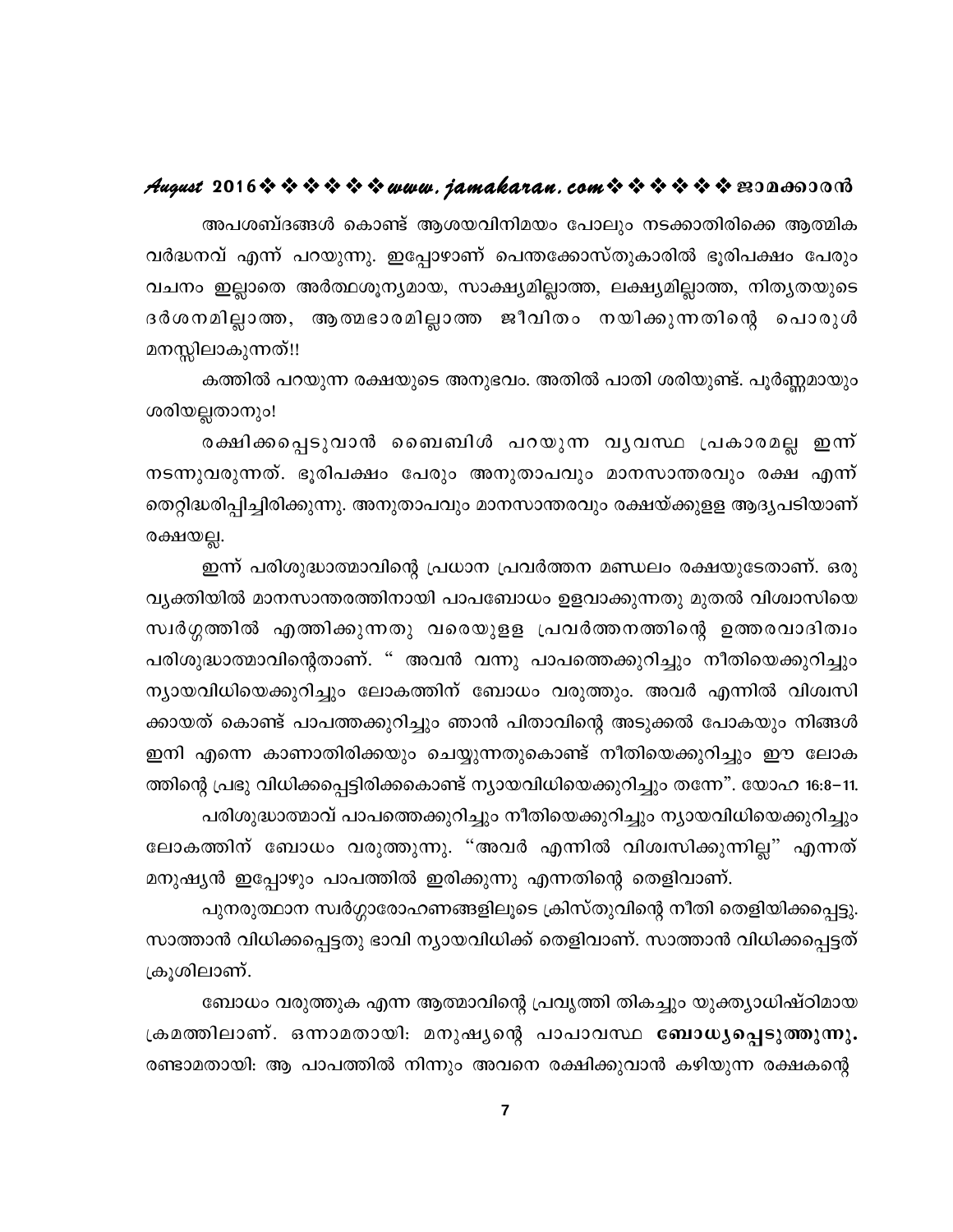**August 2016www.jamakaran.comPma¡mc³** നീതിയുടെ **തെളിവു നൽകുന്നു.** മൂന്നാമതായി: രക്ഷകനെ സ്വീകരിച്ചില്ലെങ്കിൽ താൻ `അഭിമുഖീകരിക്കേണ്ട` ശിക്ഷാവിധിയെക്കുറിച്ച്` അവനെ **ബോധവാനാക്കുന്നു.** 

ഈ ക്രമം വചനത്തിൽ കൊടുത്തിരിക്കുന്നത് നോക്കുക. "യേശുവിനെ കർത്താവ് നീതിയുടെ **തെളിവു നൽകുന്നു.** മൂന്നാമതായി: രക്ഷകനെ സ്ഥീകരിച്ചില്ലെങ്കിൽ താൻ<br>അഭിമുഖീകരിക്കേണ്ട ശിക്ഷാവിധിയെക്കുറിച്ച് അവനെ **ബോധവാനാക്കുന്നു.**<br>ഈ ക്രമം വചനത്തിൽ കൊടുത്തിരിക്കുന്നത് നോക്കുക. "യേശുവിനെ കർത്താവ്<br>എന്ന് വായ്കൊണ്ട് ഉയിർത്തെഴുന്നേല്പിച്ചു എന്നു ഹൃദയം കൊണ്ട് വിശ്വസിക്കുകയും ചെയ്താൽ നീ ് ഈ ക്രമം വചനത്തിൽ കൊടുത്തിരിക്കുന്നത് നോക്കുക. "യേശുവിനെ കർത്താവ്<br>എന്ന് വായ്കൊണ്ട് ഏറ്റു പറയുകയും ദൈവം അവനെ മരിച്ചവരിൽ നിന്ന്<br>ഉയിർത്തെഴുന്നേല്പിച്ചു എന്നു ഹൃദയം കൊണ്ട് വിശ്വസിക്കുകയും ചെയ്താൽ നീ<br>രക്ഷിക്കപ്പെടും. ഹൃദയം കൊ രക്ഷക്കായി ഏറ്റുപറയുകയും ചെയ്യുന്നു. റോമ 10:9,10.

ആദ്യം ഹൃദയത്തിൽ ബോധം വരുത്തുകയും **ബോധം അനുതാപത്തിലേക്കും** `അനുതാപം വിശ്വാസത്തിലേക്കും നയിക്കുന്നു. ഹൃദയത്തിലുളള വിശ്വാസത്തിന്റെ **പ്രത്യഷഭാവമാണ് വായ്കൊണ്ടുളള ഏറ്റു പറച്ചിൽ.** ഈ നിമിഷം മുതൽ യേശുക്രി സ്തു എന്റെ കർത്താവ് (ആത്മ ഭർത്താവ്) എന്ന് ഏറ്റു പറഞ്ഞ് ഉടമ്പടിയിലെത്തനം. മാപം വിശ്വാസത്തിലേക്കും നയിക്കുന്നു. ഹൃദയത്തിലുളള വിശ്വാസത്തിന്റെ<br>ഷഭാവമാണ് വായ്കൊണ്ടുളള ഏറ്റു പറച്ചിൽ. ഈ നിമിഷം മുതൽ യേശുക്രി<br>എന്റെ കർത്താവ് (ആത്മ ഭർത്താവ്) എന്ന് ഏറ്റു പറഞ്ഞ് ഉടമ്പടിയിലെത്തനം.<br>ഇങ്ങനെയൊരു ഉടമ്പടിയിൽ എ ആരെങ്കിലുമുണ്ടെങ്കിൽ ഇപ്പോഴാകുന്നുതു പ്രസാദകാലം, ഇപ്പോഴാകുന്നു രക്ഷാദിവസം. ഇപ്പോൾ ഇപ്പോൾത്തനെ ഈ നല്ല അവസരം പാഴാക്കാതെ ഏറ്റുപറയുക:

"കർത്താവേ ഞാൻ ഒരു പാപി എന്ന മനസ്സിലാക്കുന്നു. എന്റെ പാപങ്ങളുടെ പരിഹാരത്തിന്, എന്റെ ശിക്ഷാവിധിയിൽ നിന്ന് രക്ഷിക്കുവാൻ അങ്ങ് സ്വർഗ്ഗം വിട്ട് ഇപ്പോൾ ഇപ്പോൾത്തനെ ഈ നല്ല അവസരം പാഴാക്കാതെ ഏറ്റുപറയുക:<br>"കർത്താവേ ഞാൻ ഒരു പാപി എന്ന മനസ്സിലാക്കുന്നു. എന്റെ പാപങ്ങളുടെ<br>പരിഹാരത്തിന്, എന്റെ ശിക്ഷാവിധിയിൽ നിന്ന് രക്ഷിക്കുവാൻ അങ്ങ് സ്വർഗ്ഗം വിട്ട്<br>കടന്നുവരികയും, കുരിശിൽ മരിച ചെയ്തു. ഇപ്പോൾ പിതാവിന്റെ വലതു ഭാഗത്തുളള അങ്ങ് താമസം വിനാ വീണ്ടും കടന്നു വന്നു എന്നെ ചേർക്കുമെന്നും വിശ്വസിക്കുന്നു. ഈ നിമിഷം മുതൽ എന്റെ കടന്നുവരികയും, കുരിശിൽ മരിച്ച്, അടക്കപ്പെട്ട്, നാൾ ഉയിത്തെഴുന്നേല്ക്കുകയും<br>ചെയ്തു. ഇപ്പോൾ പിതാവിന്റെ വലതു ഭാഗത്തുളള അങ്ങ് താമസം വിനാ വീണ്ടും<br>കടന്നു വന്നു എന്നെ ചേർക്കുമെന്നും വിശ്വസിക്കുന്നു. ഈ നിമിഷം മുതൽ എന്റെ<br>ജീവിതം, ചെയ്തു. ഇപ്പോൾ പിതാവിന്റെ വലതു ഭാഗത്തുളള അങ്ങ് താമസം വിനാ വീണ്ടും<br>കടന്നു വന്നു എന്നെ ചേർക്കുമെന്നും വിശ്വസിക്കുന്നു. ഈ നിമിഷം മുതൽ എന്റെ<br>ജീവിതം, എന്റെ ദേഹം ദേഹി ആത്മാവ് അങ്ങേക്കു നൽകുന്നു. അങ്ങ് എന്നെ<br>നിയന്ത്രിച്ച് നടത്തി അംഗീകരിച്ചതിന് നന്ദി. അങ്ങയുടെ മകൻ/മകളാക്കിയതിന് നന്ദി".

ഈ പ്രാർത്ഥ ഏറ്റു ചൊല്ലുന്ന സെക്കൻഡിൽത്തനെ നിങ്ങൾ ദൈവമക്കളായി. പരിശുദ്ധാത്മാവിനാൽ പാപബോധമുണ്ടായ നിങ്ങൾക്കു വീണ്ടും ജനിച്ച ഈ നെക്കൻഡിൽത്തന്നെ ആദ്യം സമ്മാനമായി **പരിശുദ്ധാത്മാവിനെ കർത്താവ്** തന്നു കഴിഞ്ഞു. റോമ 5:5 എഫേ 1:13,14 രക്ഷിക്കപ്പെട്ട നിങ്ങളിൽ പരിശുദ്ധാത്മാവ് ഇപ്പോൾ 53 പരിശുദ്ധാത്മാവിനാൽ പാപബോധമുണ്ടായ നിങ്ങൾക്കു വീണ്ടും ജനിച്ച ഈ<br>സെക്കൻഡിൽത്തന്നെ ആദ്യം സമ്മാനമായി **പരിശുദ്ധാത്മാവിനെ കർത്താവ് തന്നു**<br>കഴിഞ്ഞു. റോമ 5:5 എഫേ 1:13,14 രക്ഷിക്കപ്പെട്ട നിങ്ങളിൽ പരിശുദ്ധാത്മാവ് ഇപ്പോൾ 53<br>കൂട്ടും കാര മഹത്തരം!!!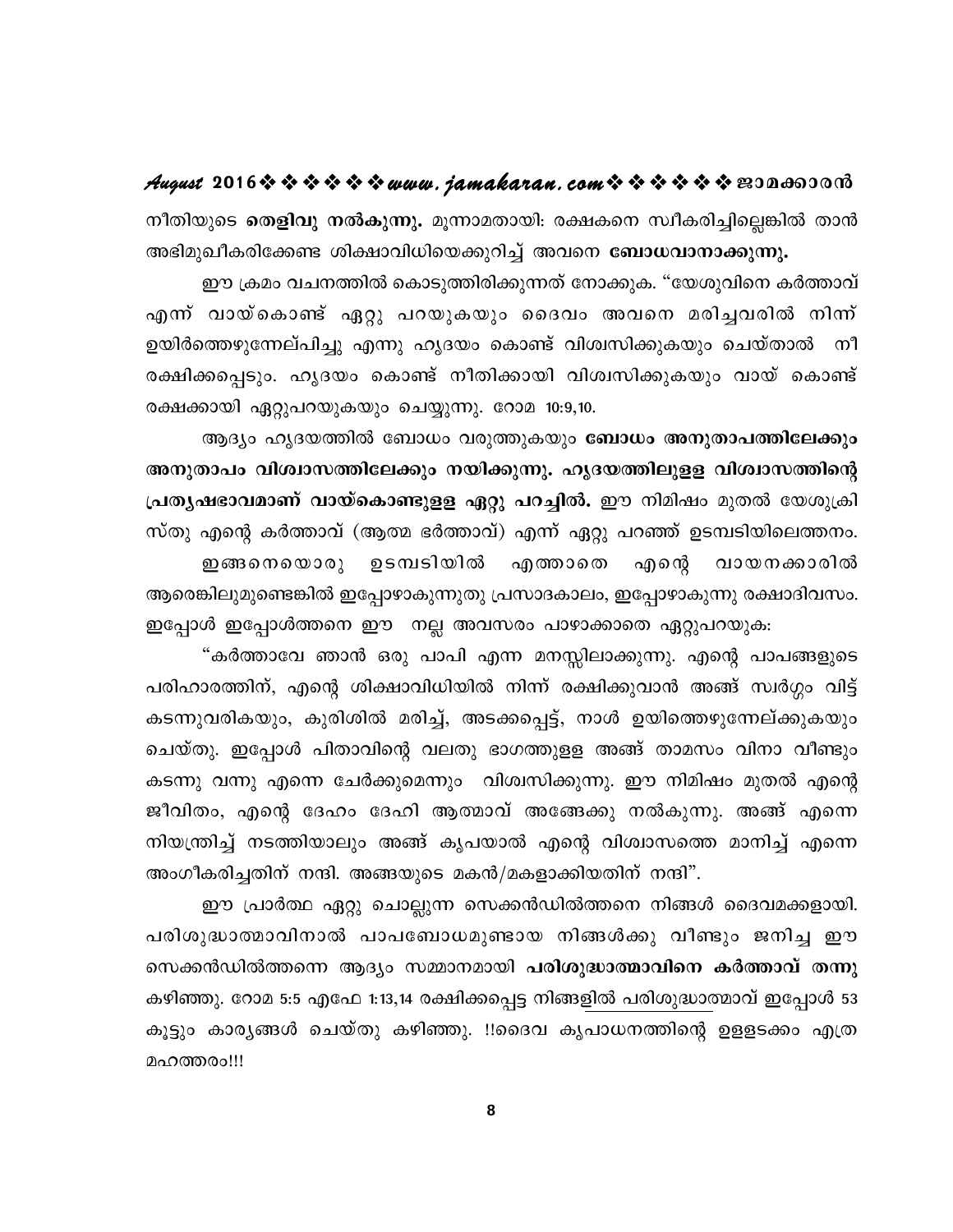#### August 2016 \* \* \* \* \* \* www.jamakaran.com \* \* \* \* \* \* \* 2010600010

#### **BLESSING YOUTH MISSION**

(A Registered Religions & Charitable Society) P.B. Bag No. 609, 42 943, 42828 Telegram: Blessing

#### **R.Stanly**

**Founder & General Secretary** 



February 1997

പിയ സഹോദരന്,

യേശു ക്രിസ്തുവിന്റെ ധന്യനാമത്തിൽ സ്നേഹവന്ദനങ്ങൾ. 1997 ഫെബ്രുവരി 17 ന് താങ്കൾ അയച്ച കത്ത് കിട്ടി. ഒരാഴ്ചയ്ക്കു മുമ്പാണ് താങ്കൾ അയച്ച കത്ത് മുഴുവനും വായിക്കാനായത്. ജാമക്കാരനിൽ വന്ന ലേഖനങ്ങലെക്കുറിച്ചുള്ള ശബ്ദങ്ങൾ എന്റെ കാതിൽ കേട്ടുകൊണ്ടിരിക്കുന്നു.

1963 മുതൽ ആത്മീക വർദ്ധനവിന് ഈ കൃപാവരത്തെ പ്രയോജനപ്പെടുത്തി വരുന്നു. പെന്തക്കോസ്ത്, പെന്തക്കോസ്ത ഇതര സഭാവിഭാഗങ്ങളിലെ പണ്ഡിതന്മാർ പരിശുദ്ധാത്മാവിനെക്കുറിച്ച് എഴുതിയിട്ടുളളവ വായിച്ചിട്ടുണ്ട്. രണ്ട് കൂട്ടർ പറയുന്നതിലും ശരിയും തെറ്റുമുണ്ട്.

കൃപാവരങ്ങളും അവയുടെ ഉപയോഗവും പറഞ്ഞു വരവേ, അപ്പോസ്തലൻ "നമ്മുടെ അറിവ് അപൂർണ്ണമാണ്" എന്നുളള വാകൃം ഈ വിഷയങ്ങളെക്കുരിച്ച് എഴുതുമ്പോൾ ഓർക്കുന്നത് നന്ന്.

നിങ്ങളുടെ സഹോദരൻ,

ആർ.സ്റ്റാൻലി

ശ്രദ്ധക്ക് : ഡോ.ആർ.സ്റ്റാൻലി (Bym, Vellore) അവർകൾ BYM സ്ഥാപനത്തിൽ നിന്ന് ആയ ശേഷം ബൈബിൾ പഠന ശുശുഷയിൽ വ്യാപ്യുതനായിരിക്കുന്നു.

കഴിഞ്ഞ ലക്കങ്ങളിൽ എഴുതിയതുപോലെ അന്യാഭാഷ വിഷയത്തെക്കുറിച്ചുളള അഭിപ്രായങ്ങൾ അറിയാൻ ഞാൻ നേരിൽ കണ്ട പെന്തക്കോസ്ത്. കരിസ്മാറ്റിക് നേതാക്കളിൽ ഒരാളാണ് Bro.R.Stanly പെന്തക്കോസ്ത പ്രസ്ഥാനത്തിലെ വേദ പണ്ഡിതാന്മാരിൽ ഒരാളാണ് ഇദ്ദേഹവും.

ഹൃദയ ശസ്ത്രക്രിയ കഴിഞ്ഞ് വീട്ടിൽ വിശ്രമിക്കുമ്പോഴും, വീടുതേടിപ്പോയപ്പോൾ ഹാർദ്ദവമായി സ്വീകരിക്കുകയും, ഒരു മണിക്കൂറിലധികം ഈ വിഷയത്തെക്കുറിച്ച്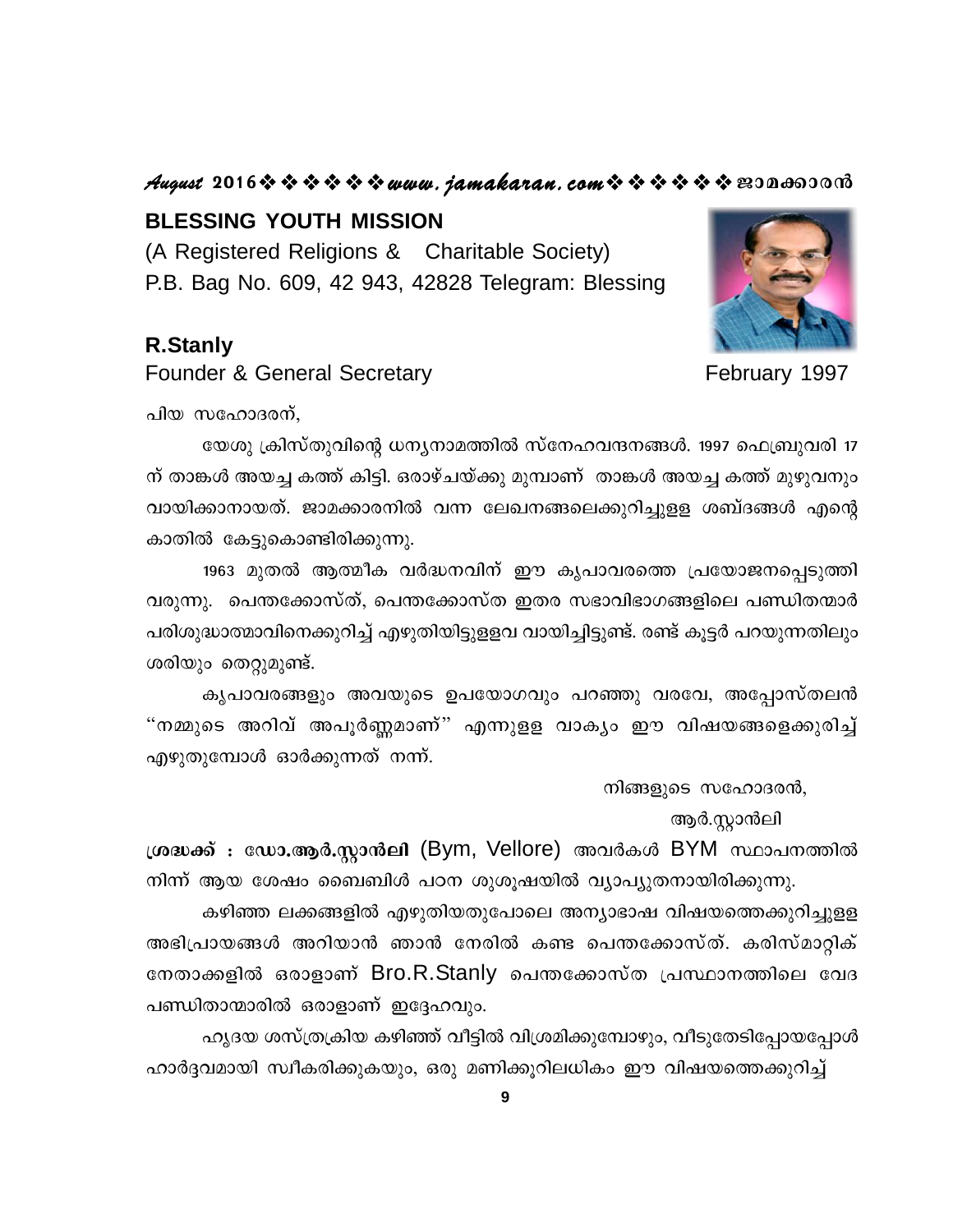$\mathcal{A}$ ugust 2016  $\rightsquigarrow$   $\rightsquigarrow$   $\rightsquigarrow$   $\rightsquigarrow$   $\mathcal{A}$ ugust 2016  $\rightsquigarrow$   $\rightsquigarrow$   $\rightsquigarrow$   $\rightsquigarrow$   $\rightsquigarrow$   $\rightsquigarrow$   $\rightsquigarrow$   $\rightsquigarrow$   $\rightsquigarrow$   $\rightsquigarrow$   $\rightsquigarrow$   $\rightsquigarrow$   $\rightsquigarrow$   $\rightsquigarrow$   $\rightsquigarrow$   $\rightsquigarrow$   $\rightsquigarrow$   $\rightsquigarrow$   $\rightsquigarrow$ സംസാരിച്ച കാര്യങ്ങൾ ഒരു വിശദീകരണലേഖനമായി അയച്ചുതരികയും ചെയ്തു. Bro.R.Stanly യ്ക്ക് എന്റെ ഹൃദയം നിറഞ്ഞ നന്ദി.

Bro.R.Stanly എഴുതിയ കത്തിൽ നിന്ന് തെരഞ്ഞെടുത്ത ഭാഗങ്ങൾക്കു മാത്രം മറുപടി എഴുതാനാഗ്രഹിക്കുന്നു. തന്റെ കത്തിന്റെ തലക്കെട്ട് "അനൃഭാഷ ആവശ്യമുളളതാണോ" എന്നത്രേ!

തന്റെ കത്തിന്റെ ആരംഭമായി താനുദ്ധരിച്ച വചനം "എല്ലാവരും ഭ്രമിച്ച് ആശ്ചര്യപ്പെട്ടു. ഈ സംസാരിക്കുന്നവർ എല്ലാം ഗലീലക്കാർ അല്ലയോ? പിന്നെ നാം ഓരോരുത്തൻ ജനിച്ച നമ്മുടെ സ്വന്തഭാഷയിൽ അവർ സംസാരിച്ച് കേൾക്കുന്നത് എങ്ങനെ? (അ.പ്ര 2:7–12) ഈ വചനമനുസരിച്ച്

"120 ശിഷൃന്മാരും കർത്താവിന്റെ കല്പനയനുസരിച്ച് സ്തുതിയോടും, യാചനകളോടും, കാത്തിരുന്നതിനാലാണ് പരിശുദ്ധാത്മാവ് ഇറങ്ങി വന്നത്" എന്ന് എഴുതുന്നു.

അ.പ്ര 2–ാം അദ്ധ്യായത്തിൽ ഒരിടത്തെങ്കിലും ''സ്തുതികൾ, യാചനകൾ" എന്ന പദമേയില്ല "കൈകളടിച്ച്, സ്തുതിയിൽ പരിശുദ്ധാത്മാവ് ഇറങ്ങിവരും എന്ന തെറ്റായധാരണ വച്ചു പുലർത്തുന്നതിനാൽ" അതിനനുയോജ്യമായി എല്ലാവരും ചെയ്യാനായി വചനത്തിൽ കൂട്ടിച്ചേർത്ത്, വളച്ചൊടിച്ച് വൃഖ്യാനിക്കുകയാണിവിടെ.

പെന്തക്കോസ്ത് സഭകളിൽ "യെരീഹോ പട്ടണത്തെ 7 തവണ വലംവച്ച് ഉറച്ച ശബ്ദത്തോടെ സ്തുതിച്ചതിനാൽ യെരീഹോ മതിൽ വീണു" എന്ന് പലർ പ്രസംഗിക്കുന്നത് കേട്ടിരിക്കുന്നു.

പെന്തക്കോസ്തുകാർ വചനത്തെ എങ്ങനെ വളച്ചൊടിക്കുന്നു എന്ന് നോക്കുക. വചനമിപ്രകാരമാണ് പറയുന്നത്. "ജനം ആർപ്പിടുകയും പുരോഹിതന്മാർ കാഹതും ഊതുകയും ചെയ്തു. (യോശു 2:20).

പെതക്കോസ്തുകാർ സ്വയ വ്യാഖ്യാനമായി ''സ്തുതിച്ചു'' എന്ന് ചേർത്തിരിക്കുന്നു. ഇതുപോലെയാണ് Bro.R.Stanlyയും അവർക്കും "മാളികമുറിയിൽ സ്തുതികളോടും യാചനകളോടും കാത്തിരിരുന്നു" എന്നെഴുതുന്നത്. ഈ രണ്ട് പദങ്ങളും പ്രത്യേക ഉദ്ദേശത്തോടുകൂടിയാണ് ചേർത്തിരിക്കുന്നത്!

അടുത്തതായി Bro.R.Stanly പറയുന്നത് ശ്രദ്ധിക്കുക. "പെന്താക്കോസ്ത നാളിൽ മാളികമുറിയിൽ രണ്ട് വലിയ അടയാളങ്ങൾ കാണപ്പെട്ടു.1)മുഴക്കം 2) അഗ്നിജ്വാല പോലെ പിളർന്നിരിക്കുന്ന നാവുകൾ. ഇവയെല്ലാറ്റിനെക്കാളും കൂടി വന്ന ജനങ്ങളെ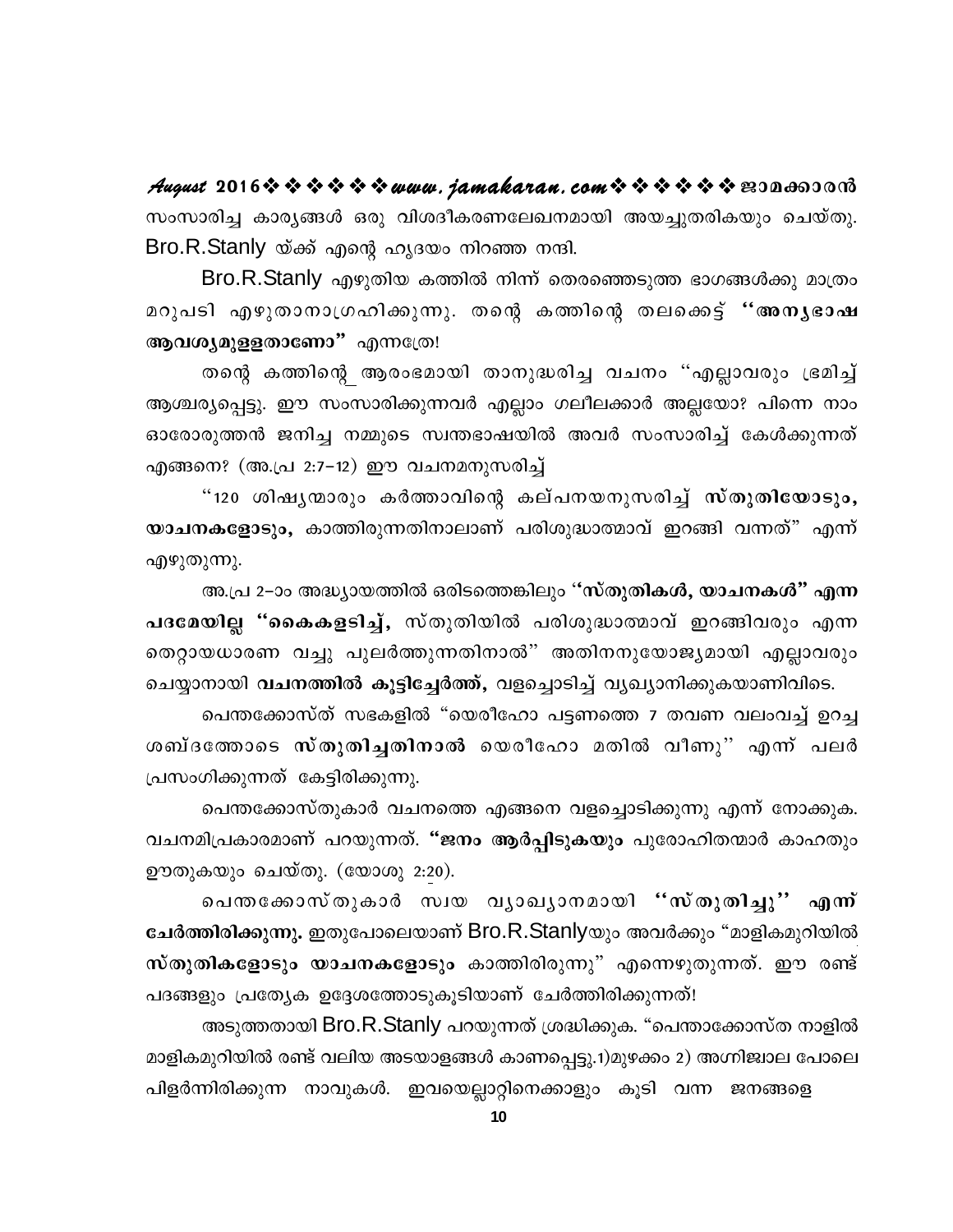August 2016 \* \* \* \* \* \* www.jamakaran.com \* \* \* \* \* \* \* 200600000 ആശ്ചരൃത്തിലാക്കിയത്-ശിക്ഷൃന്മാർ സംസാരിച്ച വിവിധ ഭാഷകൾ-അത്രേ (അ.പ്ര.2:1-12). ഇതിലൂടെ അനൃഭാഷാ ഉപദേശത്തിന് പ്രാധാനൃം നൽകാൻ ആഗ്രഹിക്കുന്നു.

" ഒരു വൃക്തിയോട് പരിചയപ്പെടാൻ ഭാഷ ആവശൃമുളളതു പോലെ ഹൃദൃബന്ധത്തിന്– സംസാരം അഥവാ ഭാഷ അത്യാവശ്യമത്രേ! ദൈവം തന്നിരിക്കുന്ന വരമാണ്– അനൃഭാഷാ. ഇതിനായി ദൈവത്തെ സ്തുതിക്കാം". Bro.R.Stanly പറഞ്ഞിരിക്കുന്ന അത്രയും വിവരങ്ങൾ തെറ്റായവയാണ്

Bro.R.Stanly എഴുതിയതു പോലെ ഭാഷാവരം ആത്മമണ്ഡലത്തിൽ ദൈവത്തോട് സംസാരിക്കാൻ നൽകിയതല്ല. അനൃഭാഷയിൽ എല്ലാവരും സംസാരിക്കുന്നില്ല (1 കൊരി 12:30) എന്ന് വചനം പറയുന്നത് ശ്രദ്ധിക്കുക!

ആത്മ മണ്ഡലത്തിൽ പൈശാചിക ആത്മാക്കളോട് സംസാരിക്കുന്നവർ ഉണ്ട് കോയമ്പത്തൂർ, ഈറോഡ്, ചെന്നൈ, തൃശ്ശൂർ തുടങ്ങി പല സ്ഥലങ്ങളിൽ പൈശാചിക ആത്മാക്കളോട് സംസാരിക്കിന്ന ക്രിസ്തൃാനികൾ ഉണ്ട്. അവർ ആത്മാക്കളോട് സംസാരിക്കുന്നതിന് മുമ്പ് **ഓം റീം ഉം……** തുടങ്ങി പലപദങ്ങൾ ആവർത്തിച്ച് ഉരുവിട്ട് അതിനുശേഷം ആത്മ മണ്ഡലത്തിൽ പ്രവേശിച്ച് ആത്മാക്കളോട് സംസാരിക്കുന്നു.

Bro.R.Stanly പറയുന്നതിനനുസരിച്ച് തന്നെ പെന്തക്കോസ്തു മണ്ഡലത്തിലെ അന്യാഭാഷാഭാഷണങ്ങൾ കാണപ്പെടുന്നു. <mark>ഷങ്കരബലാ-ഷക്കരബലാ-ക്കക്കാത്തത്താ-</mark> ത്തത്തത്-ഊ ഊ ഊ തുടങ്ങിയ പദങ്ങളും, അപശബ്ദങ്ങളും,.... യോഗങ്ങളിൽ കേൾക്കാം.

ഇതാണോ ഇങ്ങനെയാണോ ആത്മമണ്ഡലത്തിൽ ദൈവത്തോട് സംസാരി ക്കുന്നത്? അന്യാഭാഷയെ ഞാൻ കൊന്തനും കുത്തുന്നു എന്ന് നിങ്ങൾ പറഞ്ഞാലും ഞാൻ ദുക്ഖിക്കുന്നില്ല.

ലോകം മുഴുവൻ പെന്തക്കോസ്തരുടെ അന്യഭാഷയെന്ന അപശബ്ങ്ങൾ കേട്ട് ചിരിക്കുന്നു. പ്രത്യേകിച്ച് പെന്തക്കോസ്ത് ഭവനങ്ങളിലെ കുഞ്ഞുങ്ങളും, യുവാക്കളും പാസ്റ്റർ, പറയുന്ന അന്യഭാഷ കേട്ട് ചിരിക്കുയും അനുകരിക്കുകയും ചെയ്യുന്നു. ഭാഷാവരം സഭയ്ക്ക് നൽകിയ വരങ്ങളിൽ ഒന്നു മാത്രമാണ് 1 കൊരി 14;1,2 എന്നീ വചനങ്ങൾ വച്ച് അനൃഭാഷ ദൈവത്തോടെ സംസാരിക്കാനുളളത് എന്ന് പറയും പക്ഷേ അതിന്റെ വീശദീകരണം ഞാൻ നൽകാം കാത്തിരിക്കുക.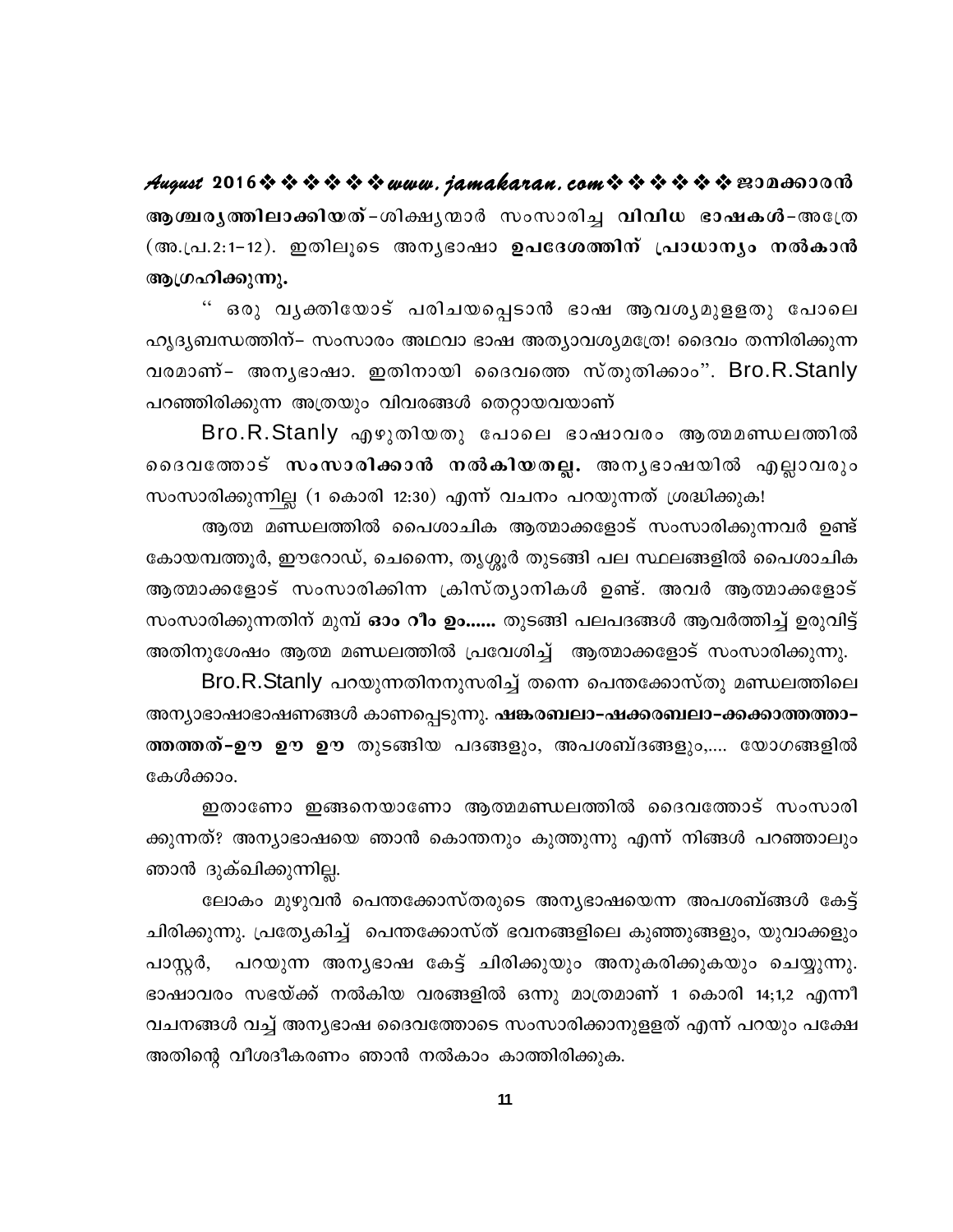#### August 2016 \* \* \* \* \* \* www.jamakaran.com \* \* \* \* \* \* E30a003003

മാളികമുറിയിൽ ശിഷ്യന്മാർ സംസാരിച്ച വിവിധാഭാഷകൾ അർത്ഥമുളളവ തന്നെയെന്നും അവ അവിടെയിരുന്നവർക്ക് മനസിലായി എന്നും Bro.R.Stanly ശരിയായി എഴുതിയിരിക്കുന്നു. നന്ദി.

അടുത്ത് എഴുതുമ്പോൾ Br.R.Stanlyയ്ക്ക് വൃക്തതയില്ല, മറ്റുളളവരെയും കുഴപ്പിക്കുന്നു. പറഞ്ഞു വരുന്നതു അങ്ങനെയാണ്. "എല്ലാ ഭാഷകൾക്കും അർത്ഥം ഉണ്ടെന്ന് കരുതരുത്". അതായത് അനൃഭാഷക്ക് അർത്ഥം വേണ്ട എന്ന് പറയാതെ പറഞ്ഞൊപ്പിക്കാൻ ശ്രമിക്കുന്നു. വചനം പറയുന്നത് ശ്രദ്ധിക്കുക, തീരുമാനമെടുക്കുക. "കാഹളം തെളിമില്ലാത്ത നാദം കൊടുത്താൽ പടയ്ക്ക് ആർ ഒരുങ്ങും. അതു പോലെ നിങ്ങളും നാവുകൊണ്ട് തെളിവായ വാക്ക് ഉച്ചരിക്കാത്താൽ സംസാരിക്കുന്നത് എന്തെന്ന് എങ്ങനെ അറിയും? നിങ്ങൾ കാറ്റിനോട് സംസാരിക്കുന്നവർ ആകുമല്ലോ? ലോകത്തിൽ വിവിധ ഭാഷകൾ അനവധി ഉണ്ട്. അവയിൽ ഒന്നും തെളിവില്ലാത്തതല്ല" 1 കൊരി 14:8-10.

"പെന്തക്കോസ്ത് നാളിൽ സംസാരിച്ച വിവിധ ഭാഷകൾ ജനങ്ങളെ ആകർഷിക്കാൻ വേണ്ടി മാത്രം" എന്നെഴുതിയിരിക്കുന്നു. ഇത് വളരെ തെറ്റാണ്! ഭാഷകൾ എന്തിന് ജനങ്ങളെ ആകർഷിക്കണം. ഇതിന് മറുപടി മെയ് ലക്കം

ജാമാക്കാരനിൽ എഴുതിയിരിക്കുന്നതു ഓർക്കുന്നുണ്ടല്ലോ.

അന്ന് ആത്മാവ് നൽകിയതനുസരിച്ച് വിവിധ ഭാഷകൾ സംസാരിച്ചത് ആകർഷിക്കാനല്ല, മറിച്ച് അറിയിക്കാനാണ്. വചനം പറയുന്നത് ശ്രദ്ധിച്ചാലും... നാം ഈ നമ്മുടെ ഭാഷകളിൽ അവർ ദൈവത്തിന്റെ വൻകാരൃങ്ങളെ പ്രസ്താവിക്കുന്നത് കേൾക്കുന്നുവല്ലോ എന്ന് പറഞ്ഞു. (അ.പ്ര 2:11). ഇക്കാര്യം ആൃ.ഞ.ടമ്പേഹ്യ കണ്ടിട്ടും കണ്ടില്ലെന്ന് അഭിനയിച്ചിരിക്കുന്നു.

ദൈവത്തിന്റെ വൻകാര്യങ്ങൾ എന്തെന്നറിയാൻ ചരിത്രപഥങ്ങളിലേക്ക് പിന്നീട് നോക്കണം. ആ വിശദീകരണം മെയ് ലക്കം ജാമക്കാരനിൽ വായിച്ചാലും ആവർത്തന വിരസത വേണ്ടല്ലോ?

ദൈവത്തിന്റെ വൻകാര്യങ്ങൾ കേട്ട് കൂടി വന്ന ജനം–നാം പറയുന്ന, ചിന്തിക്കുന്ന കാര്യങ്ങൾ തന്നെയാണ് ഇവരും പറയുന്നത്. നമ്മുടെ പിതാക്കാന്മാർ ദൈവമഹത്വം പാടി, തലമുറകൾക്കും കൈമാറിയിരുന്നു. ഇപ്പോൾ ശിഷ്യന്മാർ അതേ വൻകാര്യങ്ങളെ പ്രസ്താവിക്കുന്നല്ലോ. നാമും ഇവരും ഒന്നു തന്നെ, നമ്മുടെ **യാവേ** (യഹോവയെ)

 $12<sup>°</sup>$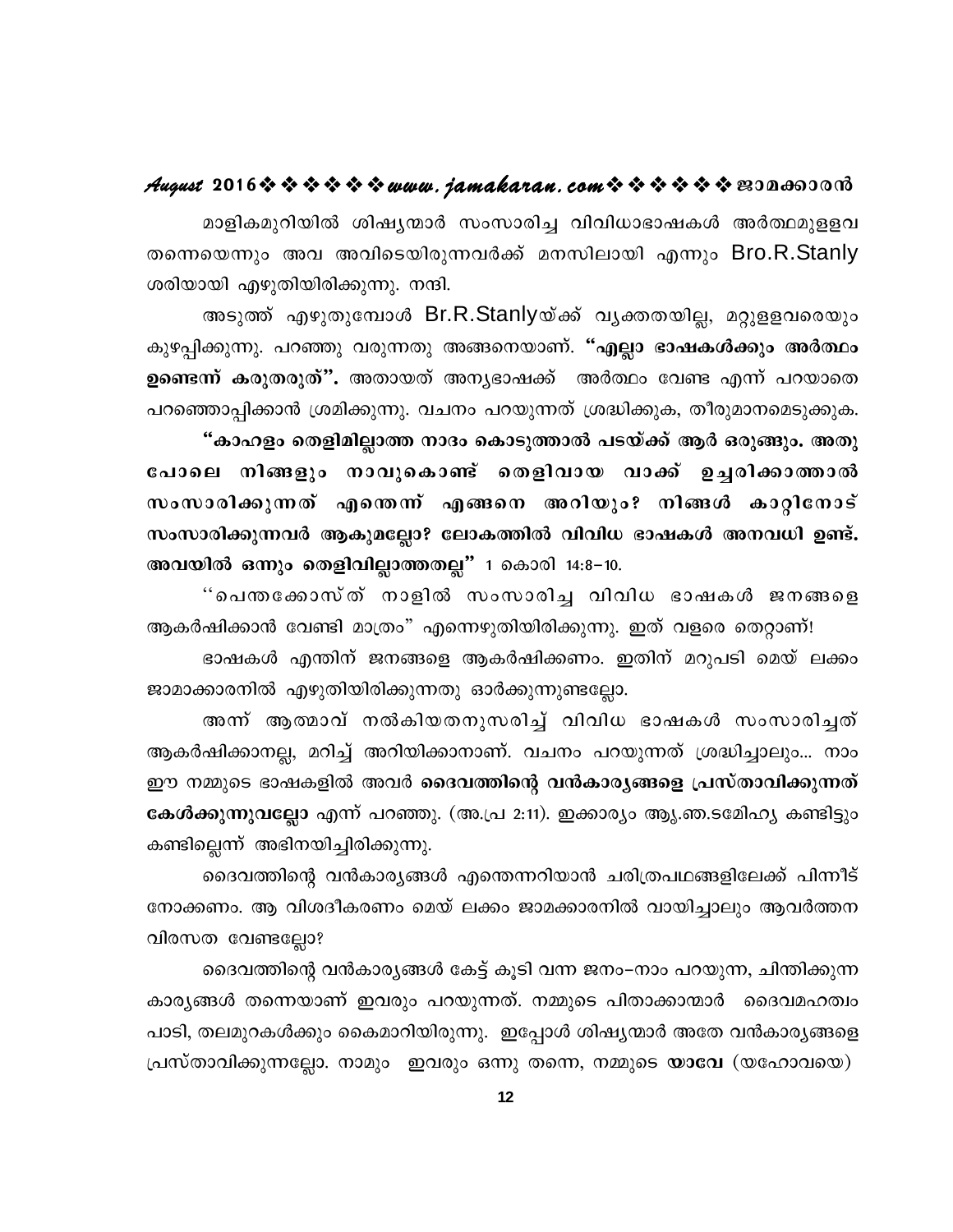August 2016 \* \* \* \* \* \* www.jamakaran.com \* \* \* \* \* \* E300003000 ത്തന്നെ ഇവരും ആരാധിക്കുന്നു എന്ന് കൂടി വന്ന ജനങ്ങളും അവരുടെ നാടും മനസ്സിലാക്കാൻ ദൈവം ചെയ്ത ഏർപ്പാടാണ് ഈ വിവിധ ഭാഷകളിലൂടെ വന്ന ദൈവ മഹത്വങ്ങൾ!

ആ സമയത്ത് പത്രോസ് ചെയ്ത് പ്രസംഗത്തിലൂടെ ആ ജനങ്ങൾ യേശു തന്നെ മിശിഹാ/ക്രിസ്തു എന്ന് അംഗീകരിച്ചു, ക്രിസ്തുമാർഗ്ഗത്തിനായി!

ആരംഭത്തിൽ Bro.R.Stanly വചനത്തെ വളച്ചൊടിച്ചതുപോലെ അപ്പോ. പൗലോസിന്റെ വിഷയത്തിലും വളച്ച് തിരിക്കുന്നു. പൗലോസ് കൊരിത്തയ്ർക്ക് ലേഖനം എഴുതുമ്പോൾ, താനധികം ഭാഷകൾ സംസാരിക്കുന്ന വരം ലഭിച്ചിരിക്കുന്നു വചനം പറയുന്നത് ശ്രദ്ധിച്ചാലും:

"നിങ്ങളെല്ലാവരിലും അധികം അന്യാഭാഷകളിൽ ഞാൻ സംസാരിക്കുന്നതു കൊണ്ട് ഞാൻ ദൈവത്തെ സ്തുതിക്കുന്നു" –1 കൊരി 14:18

ഇവിടെ എവിടെയാണ് 'വരം' എന്ന വാക്ക് പ്രയോഗിച്ചിരിക്കുന്നത്? "ഭാഷാവരത്തെ ലഭിച്ചിരിക്കുന്നു" എന്നാണോ എഴുതിയിരിക്കുന്നത്? ഇല്ലല്ലോ.

പാസ്റ്റർ, രാജമണി തന്റെ വാദത്തിനായി തന്റെ വാദം അംഗീകരിക്കാനായി വചനത്തെ മാറ്റി എഴുതിയതു പോലെയാണ് ഇവിടെ ആൃ.ഞ.ടമ്പേഹൃയും ചെയ്യുന്നത്. ഞാൻ മെയ് ലക്കം ജാമക്കാരനിൽ എഴുതിയതുപോലെ അപ്പോ. പൗലോസാണ് വിജജാതീയരുടെ ഇടയ്ക്ക് അധികം ദേശങ്ങളിലും നാടുകളിലും ചെന്ന് സുവിശേഷം അറിയിച്ചത്. ഓരോ സ്ഥലത്തും അവിടുത്തെ ഭാഷയിൽ സരളമായി സംസാരിച്ചിലേ സുവിശേഷം പങ്കുവയ്ക്കാനാകൂ. ഇതിനാലാണ് മറ്റ് അപ്പോസ്തന്മാരേക്കാൾ, കൊരിന്ത് സഭയിൽ വിവിധ ഭാഷകൾ സംസാരിക്കുന്നവരേക്കാൾ അധികം ഭാഷകളിൽ (അധികം ഭാഷയിൽ അല്ലേ!) സംസാരിക്കുന്നു എന്ന് പ്രസ്താവിച്ചത്.

Br.R.Stanly തന്റെ ഉപദേശത്തിന് സൗകര്യമായി അപ്പോ പൗലോസ് പറഞ്ഞ വിവിധഭാഷകൾ എന്ന പ്രയോഗത്തോടുകൂടി വരം എന്ന പദം കൂടി കൂട്ടിച്ചേർത്തു. ഇതിലൂടെ സഭായോഗങ്ങളിൽ സംസാരിക്കുന്ന അന്യഭാഷ (ഭാഷകളല്ലല്ല എന്നത് ശ്രദ്ധിച്ചാലും) വചനാനുസരണം തന്നെ അംഗീകാരം വാങ്ങാനുളള നടപടിക്ക് മുൻ കൈയെടുക്കുന്നു.

Br.R.Stanly അടുത്തതായി പറയുന്ന തെറ്റായ കാര്യം "അന്യഭാഷാ വരത്തെ (ഭാഷകളെയല്ല എന്നത് പ്രത്യേകം ശ്രദ്ധിക്കുക) വാഞ്ചിരിപ്പിൻ എന്നത്രേ! വചനം പറയുന്നത് ശ്രദ്ധിക്കുക.  $13$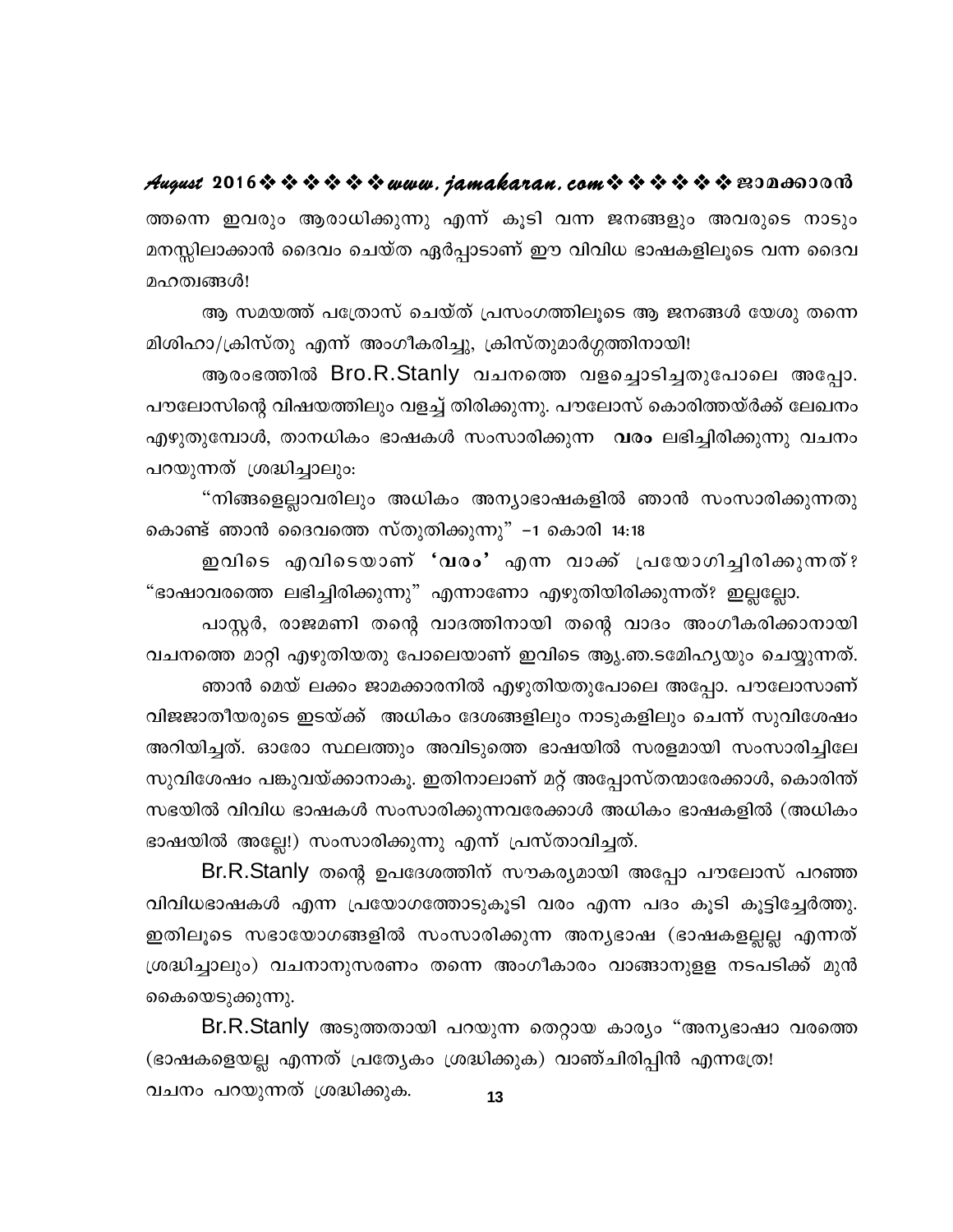#### August 2016 \* \* \* \* \* \* www.jamakaran.com \* \* \* \* \* \* E30a003003

"അതുകൊണ്ട് സഹോദരന്മാരേ, പ്രവചനവരം വാഞ്ഛിപ്പിൻ" (1 കൊരി -14:39). മുൻപ് എഴുതിയത് വീണ്ടും ആവർത്തിക്കുന്നു "വരം ദൈവത്തിന്റെ സമ്മാനമാണ്. സമ്മാനം ചോദിച്ചു വാങ്ങുന്നത് അല്ലല്ലോ"!

9 വരങ്ങളിൽ ഭാഷാവരം മാത്രമാണ് "ദൈവോന്മുഖമായ വരം" എന്നതാണ് ്അടുത്ത പോയിന്റ്.

ഇവിടെ രണ്ട് തെറ്റുകളുണ്ട്. 1) വരങ്ങൾ 9 അല്ല വരങ്ങളുടെ എണ്ണം 22 ആണ് (വചന പണ്ഡിതനായ Bro.R.Stanlyയ്ക്ക് വരങ്ങളുടെ എണ്ണം പോലും അറിയില്ല എന്നത് എനിക്ക് ആശ്ചര്യമായിരിക്കുന്നു.)

2) അനൃഭാഷാ വരം ദൈവം സഭായോഗങ്ങളിൽ കടന്നു വന്നിരിക്കുന്ന ജനങ്ങളോട്സംസാരിക്കുന്ന മാധ്യമമത്രേ! മനുഷ്യൻ ദൈവത്തോട് അന്യഭാഷയിൽ സംസാരിക്കേണ്ട! അവരുടെ മാതൃഭാഷയിൽ പ്രാർത്ഥിച്ചാൽ മതിയാവും! **ദൈവത്തിന്** എല്ലാ ഭാഷകളും അറിയാം. പ്രാർത്ഥനയിൽ കഷ്ടപ്പാടിന്റെ അംശം തന്ന് വേദനിപ്പിക്കുന്ന ദൈവമല്ല, നമ്മുടെ ദൈവം!

പൗലോസ് പറഞ്ഞതിന് നേരെ വിപരീതാമായിട്ടാണ് Bro.R.Stanly ഇവിടെ പറയുന്നത്. 22 വരങ്ങളിൽ " പ്രവചന വരം വാഞ്ഛിപ്പിൽ (ആഗ്രഹിപ്പിൻ)" എന്നാണ് പറയുന്നത് ഭാഷാ വരം വാത്ത്ഛിപ്പിൻ എന്നല്ല.

ഒരു കാര്യം കൂടെ ശ്രദ്ധിക്കേണ്ടത്. പ്രവചന വരം ചോദിപ്പിൻ എന്നല്ല വചനം പറയുന്നത്. വാഞ്ഛിപ്പിൻ എന്നതും ചോദിപ്പിൻ എന്നതും രണ്ടും രണ്ടാണ്.

പ്രവചനം എന്നാൽ ജനത്തിന് ദൈവം നൽകുന്ന സന്ദേശം എന്നർത്ഥം, സന്ദേശം അരുളിച്ചെയ്യുന്നത് ദൈവമാത്മാവിനുളള പങ്ക് അനിഷേധ്യമാണ്. മീവാ 3:8.

പ്രവചനത്തിന്റെ ദൈവനിശ്വാസൃതയിൽ ദൈവമാണ്. പ്രവാചകൻ മാധ്യമം മാത്രം. പഴയനിയമ പ്രവചനങ്ങളുടെ നിറവേറലാണ് പുതിയനിയമം ന്യായപ്രമാണവും, പ്രവാചക പുസ്തകങ്ങളും, സങ്കീർത്തനങ്ങളും സാക്ഷ്യപ്പെടുത്തുന്നത് ക്രിസ്തുവിനെ യാണ്. ലൂക്കോ 24:25,27,44, യോഹ 1:45, 5:39, 11:51.

സഭയുടെ ആരംഭകാലത്ത് അപ്പോസ്തലന്മാരും, സുവിശേഷകനാന്മാരും പരിശുദ്ധാത്മാവിലാണ് തിരുവഴുത്തുകളെ വ്യാഖ്യാനിച്ചതും, വിശ്വാസികളെ വചനത്തിൽ ഉറപ്പിച്ചതും.

യേശുവിനെ സാക്ഷിക്കുന്നതിന് സഭയക്ക് നൽകിയിരിക്കുന്ന ആത്മാവ് പ്രവചനാത്മാണ്. 1 കൊരി 14:31, വെളി 19:10.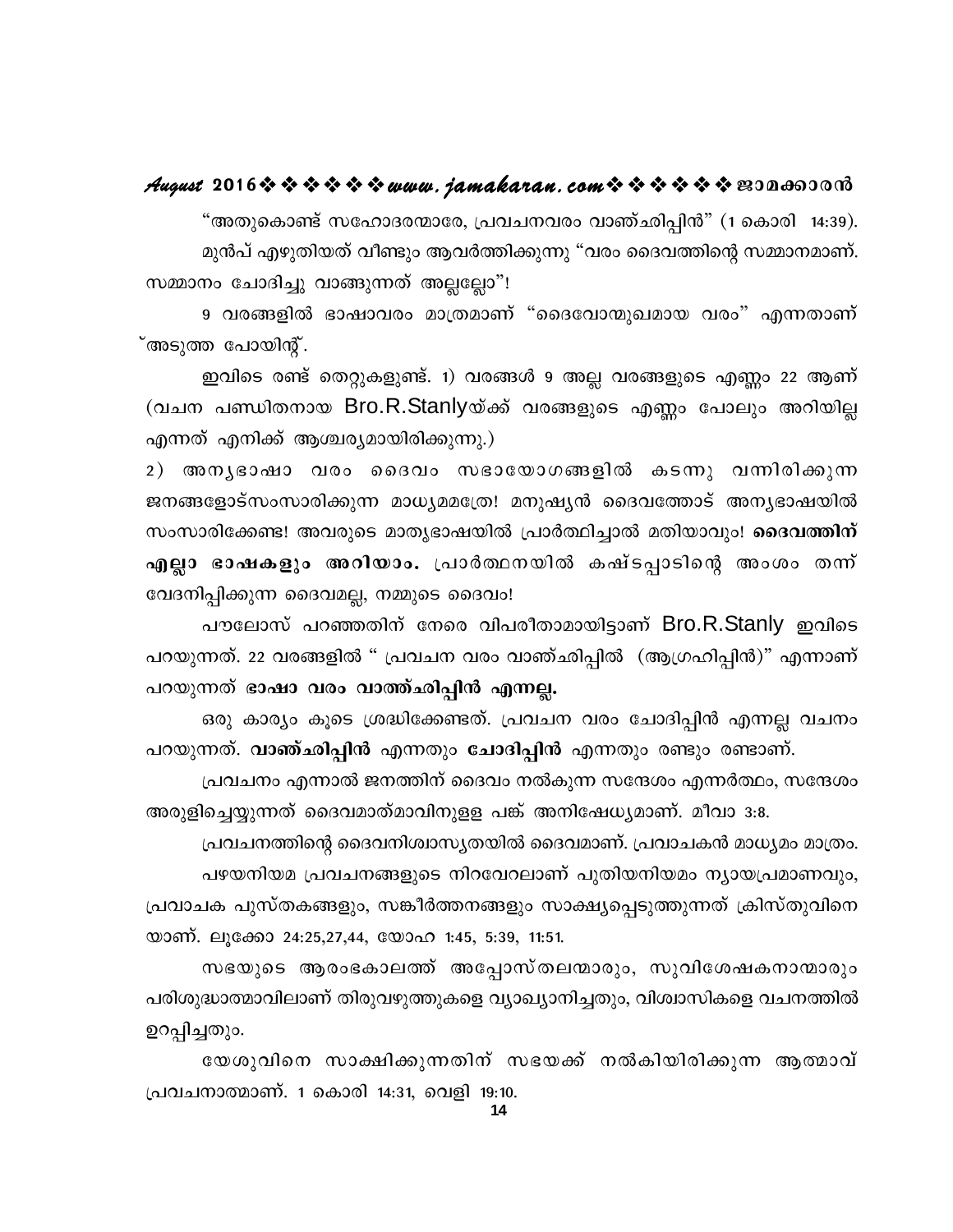August 2016 \* \* \* \* \* \* www.jamakaran.com \* \* \* \* \* \* \* E3Da603018

ആത്മികവരങ്ങളും വിശേഷാൽ പ്രവചനവരവും വാഞ്ഛിപ്പിൻ എന്ന് പൗലോസപ്പോസ്തലൻ ഉപദേശിച്ചതിന്റെ (1 കൊരി 14:1) അടിസ്ഥാനകാരണം ഇതാണ്. സഭ എന്ന ശരീരത്തിലെ അവയവങ്ങളെ പ്രവർത്തന നിരതമാക്കുവാൻ ക്രിസ്തു ആത്മീയവരങ്ങൾ പ്രദാനം ചെയ്യുന്നു. ആത്മീയ വരങ്ങളിൽ ഒന്നാണ് പ്രവചനം.

പ്രവാചകന്മാർ ദൈവചനം സഭയ്ക്ക് നൽകി. അപ്പോസത്ലന്മാർ അവിശ്വാസികൾക്ക് അ.പ്ര 15:32. പുതിയ നിയമ സഭയിലെ പ്രവാചകന്മാർ ദൈവ വചനം ഉപയോഗിച്ച് വിശ്വാസികൾക്കു ആത്മീകവർദ്ധന വരുത്തുന്നവരാണ്. പ്രവചനം അഥവ വചന വ്യാഖ്യാനത്തിലൂടെയാണ് ദൈവം സ്വന്തഹിതം വെളിപ്പെടുത്തുന്നത്. അ.പ്ര 13:1 അതുകൊണ്ട് പ്രവചനം തുച്ഛീകരിക്കരുത്. എന്ന് വചനം മുന്നറിയിപ്പ് നൽകുന്നത്. 1 തെസ്സ 5:20.

പക്ഷേ ഈ ദൈവവൃവസ്ഥക്ക് വിരുദ്ധമായി Br.R.Stanlyയും Pr.രാജമണിയും അന്യാഭാഷ വരമാണ് പ്രധാനം എന്ന് പറയുന്നു. ഇത് തെറ്റ്.

ഇതിന് ശേഷം വചനത്തെ മറന്ന്, സ്വന്ത അനുഭവങ്ങളെ ഉപദേശമാക്കാൻ വൃഥാപ്രയത്നം നടത്തുകയാണ്. "അനൃഭാഷ $(?)$  ദൈവത്തെ സ്തുതിക്കാൻ നൽകപ്പെട്ടത്" എന്ന് പറയുന്നു. ഇതിന് തെളിവ് വചനത്തിൽ നിന്ന് നൽകുന്നുമില്ല.

"അനൃഭാഷയിൽ ശബ്ദമുയർത്തി സഭ മുഴുവനും ദൈവത്തെ സ്തുതിക്കുന്നത് ദൈവം അരുത് എന്ന് പറഞ്ഞിട്ടില്ല എന്ന് പറയുന്നു. കൂടാതെ അനൃഭാഷയിൽ പാടാം എന്നും Br.R.Stanly പറയുന്നു."

വചനം പറയുന്നത് ശ്രദ്ധിച്ചാലും.

"എല്ലാവരും അന്യഭാഷയിൽ സംസാരിക്കുന്നവോ?

1 കൊരി 12:30.

 $\lq\lq m$ ഒരുമിച്ചുകൂടി ഒക്കെയും എല്ലാവരും അനൃഭാഷകളിൽ സംസാരിക്കുന്നവെങ്കിൽ ആത്മവരമില്ലാത്തവരോ, അവിശ്വാസികളോ അകത്തു വന്നാൽ നിങ്ങൾക്കു ഭ്രാന്തുണ്ട് എന്ന് പറകയില്ലയോ?...... അന്യഭാഷകളിൽ സംസാരിക്കുന്നു. എങ്കിൽ രണ്ടുപേരോ ഏറിയാൽ മൂന്നുപേരോ ആകട്ടെ, അവർ ഓരോരുത്തനായി സംസാരിക്കുകയും ഒരുവൻ വ്യാഖ്യാനിക്കുകയും ചെയ്യട്ടെ വ്യഖ്യാനി ഇല്ലാത്താൽ

അന്യഭാഷക്കാരൻ സഭയിൽ മിണ്ടാതെ തന്നോടും ദൈവത്തോടും സംസാരിക്കട്ടെ"

–1 കൊരി 14:23,27,28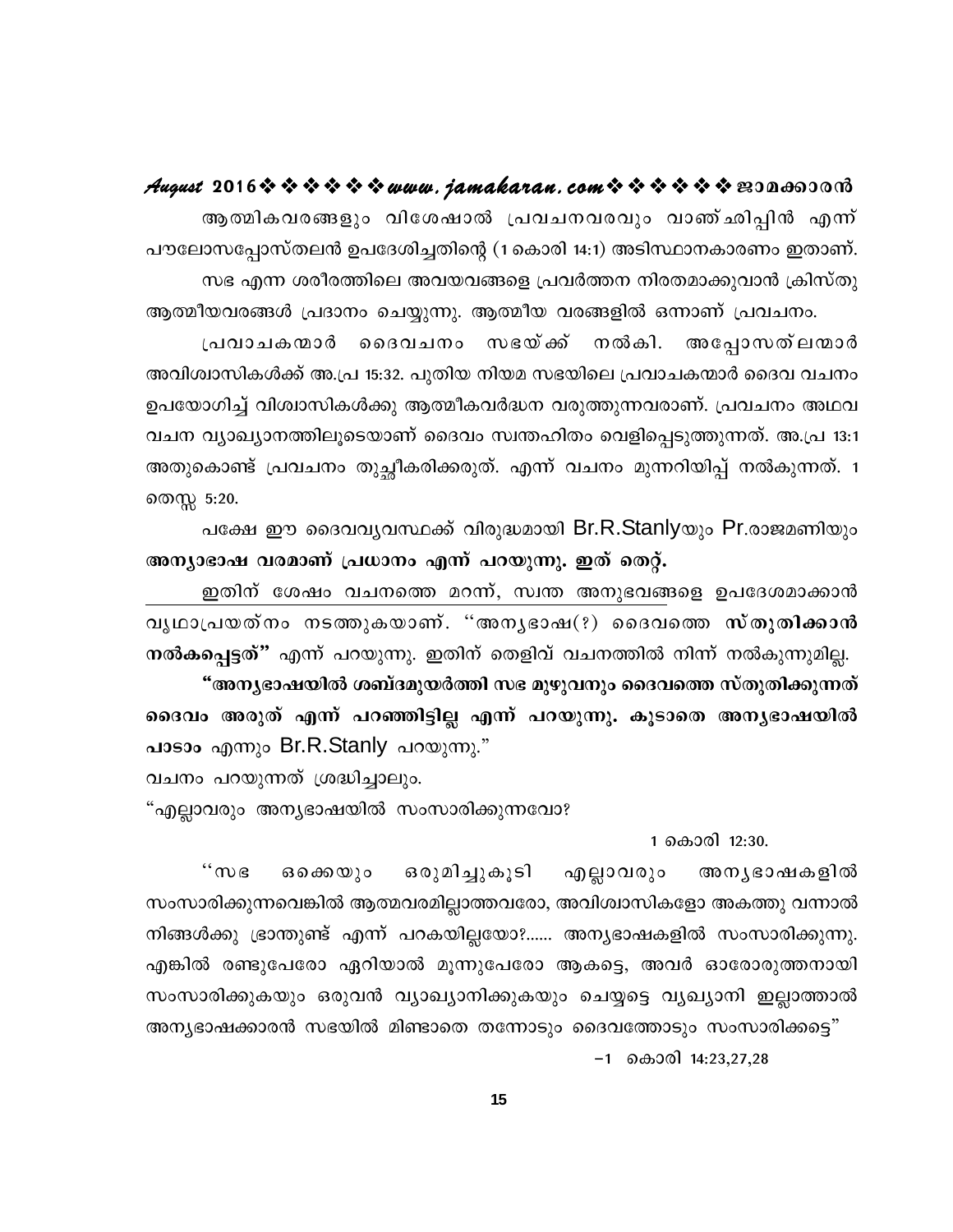### **August 2016www.jamakaran.comPma¡mc³** അരാധനാ മദ്ധ്യേ നൃത്തം തിടങ്ങി വചത്<br>Bro.R.Stanly അണ്.<br>അമൃഭാഷയോടൊപം, മൃത്തവും അരങ്ങേറ്റിയത് Bro.R.Stanly യാണ്.

 $Fr.Berchmans$  ഉം കൂട്ടരും അത് പിന്തുടർന്ന എന്നേയുളളൂ.

ഒരിക്കൽ Bro.DGS ദിനകരൻ എന്നോട് " Bro.R.Stanly എന്നെ കണ്ട്, ഞാൻ യുവജനങ്ങൾക്കായി ഒരു ശുശുഷ ആരംഭിച്ചിരിക്കുന്നു. നിങ്ങളുടെ യോഗങ്ങളിൽ സംബന്ധിക്കുകയും ഇതുവരെ രക്ഷിക്കപ്പൊടാതെയുമിരിക്കുന്ന യുവജനങ്ങളുണ്ടെങ്കിൽ അവരെ Blessing youth mettingsന് അയച്ചാൽ ദൈവത്തിങ്കലേക്ക് ശരിയായ ദിശയിൽ നയിക്കാം". എന്നു പറഞ്ഞുതായി എന്നോടു പറഞ്ഞു. Bro.DGS തുടർന്നു.ൃഞാനും ശരി നോക്കട്ടെ എന്ന് പറഞ്ഞു. നിങ്ങൾ (Dr.Pushparaj) ഒരു കാര്യം ചെയ്യണം. Bro.R.Stanly, Youth Meeting നടത്തുന്ന വിധം നേരിൽപ്പോയി കാണണം. അവിടെ നടക്കുന്നത് എന്നെ അറിയിക്കുക. നമുക്ക് ചേർന്ന ഒരു തീരുമാനം എടുക്കാം."

Bro.DGS പറഞ്ഞതനുസരിച്ച് അടുത്ത മാസം തന്നെ തഞ്ചാവൂരിൽ മാസം Bro.R.Stanly, Youth Meeting നടത്തുന്ന വിധം നേരിൽപ്പോയി കാണണം. അവിടെ<br>നടക്കുന്നത് എന്നെ അറിയിക്കുക. നമുക്ക് ചേർന്ന ഒരു തീരുമാനം എടുക്കാം."<br>Bro.DGS പറഞ്ഞതനുസരിച്ച് അടുത്ത മാസം തന്നെ തഞ്ചാവൂരിൽ മാസം<br>തോറും നടന്നുകൊണ്ടിരുന്ന Bl നടക്കുന്നത് എന്നെ അറിയിക്കുക. നമുക്ക് ചേർന്ന ഒരു തീരുമാനം എടുക്കാം."<br>Bro.DGS പറഞ്ഞതനുസരിച്ച് അടുത്ത മാസം തന്നെ തഞ്ചാവൂരിൽ മാസം<br>തോറും നടന്നുകൊണ്ടിരുന്ന Blessing Youth Meetingന് പോയി. അക്കാലത്ത്<br>യുവതീയുവാക്കളെ ഒന്നായിട്ടാണ് 3–മത്തെയോ ദിവസം എന്നെനിക്കു ഓർമ്മയില്ല ഒരു ദിവസം ആ Meeting നടക്കുന്ന തോറും നടന്നുകൊണ്ടിരുന്ന Blessing Youth Meetingന് പോയി. അക്കാലത്ത്<br>യുവതീയുവാക്കളെ ഒന്നായിട്ടാണ് Meeting നടത്തിക്കൊണ്ടിരുന്നത്. 2 മത്തെയോ<br>3-മത്തെയോ ദിവസം എന്നെനിക്കു ഓർമ്മയില്ല ഒരു ദിവസം ആ Meeting നടക്കുന്ന<br>ഹാളിന്റെ പുറകറ്റ കണ്ടു. ഉടനേ തന്നെ ആളയച്ച് എന്നെ വേദിയിലേക്ക് ക്ഷണിച്ചു. ഞാൻ Meeting ൽ പങ്കെടുക്കാനാണ് വന്നത്, അതിനാൽ വേദിയിലേക്ക് ക്ഷണിക്കരുത് എന്ന് ദയവായി അട്യർത്ഥിച്ചു. Bro.R.Stanly യുടെ പ്രസംഗം ശേഷം ഗാനശുശുഷ ആരംഭിച്ചു.

അപ്പോൾ Great is the Lord എന്ന ഇംഗ്ലീഷ് ഗാനമാണ് പാടിയത്. ഓരോ വരി തീരുമ്പോഴും പാട്ടിന്റെ വേഗത കൂടി. ഉടനെ Bro.R.Stanly "Every body Should<br>come out from the chair'' എന്ന പറഞ്ഞു. യുവതീയുവാക്കൾ കസേരകളെ നീക്കി<br>മുന്നോട്ടു നീങ്ങി. കൈകളടിച്ച് ശബ്ദമുയർത്തി പാടിക്കൊണ്ടിരുന്നു.<br>എല്ലാവർക്കും നൃത്ത come out from the chair'' എന്ന പറഞ്ഞു. യുവതീയുവാക്കൾ കസേരകളെ നീക്കി മുന്നോട്ടു നീങ്ങി. കൈകളടിച്ച് ശബ്ദമുയർത്തി പാടിക്കൊണ്ടിരുന്നു.

come out from the chair" എന്ന പറഞ്ഞു. യുവതീയുവാക്കൾ കസേരകളെ നീക്കി<br>മുന്നോട്ടു നീങ്ങി. കൈകളടിച്ച് ശബ്ദമുയർത്തി പാടിക്കൊണ്ടിരുന്നു.<br>പാട്ടിന്റെ തീവ്രതയും വേഗവും കൂടിക്കൊണ്ടിരിക്കെ, "ആത്മാവ് ഇറങ്ങുന്നു.<br>എല്ലാവർക്കും <mark>നൃത്തം ച</mark> മുന്നോട്ടു നീങ്ങി. കൈകളടിച്ച് ശബ്ദമുയർത്തി പാടിക്കൊണ്ടിരുന്നു.<br>പാട്ടിന്റെ തീവ്രതയും വേഗവും കൂടിക്കൊണ്ടിരിക്കെ, "ആത്മാവ് ഇറങ്ങുന്നു.<br>എല്ലാവർക്കും <mark>നൃത്തം ചെയ്ത്</mark> ദൈവത്തെ സ്തുതിക്കാം" എന്ന പറഞ്ഞു. അത്ര<br>തന്നെ, യുവതീയുവാക്കാൾ പിടിച്ചവരപ്പോലെ കൈകളടിച്ചും തലകളാട്ടിയും കുലുക്കിയും തുളളാൻ തുടങ്ങി.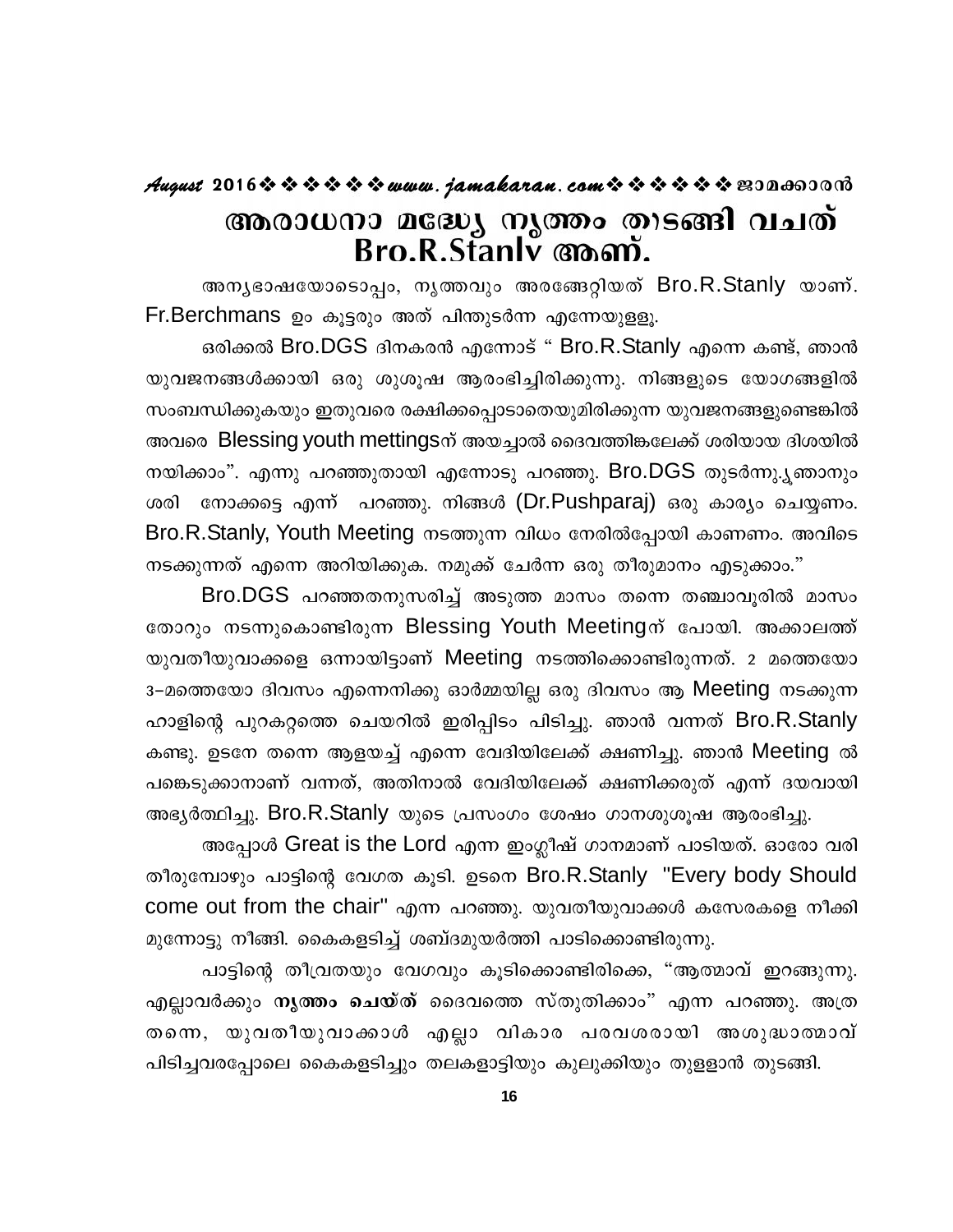#### August 2016 \* \* \* \* \* \* www.jamakaran.com \* \* \* \* \* \* E30a003000

അതിനിടക്ക് ഒരു യുവാവ് തന്റെ ബൈബിളിനെ കാല് കൊണ്ട് കിണ്ടി ഒരേറ് അത് ദൂരെപ്പോയ് വീണു. എത്ര അലങ്കോലമായ കാഴ്ച.

ആ വേളയിൽ ചെയറിൽ തന്നെ ഇരിക്കണോ? പുറത്തു പോകണോ? എന്താലോചിച്ചു കൊണ്ടിരിക്കെ പെട്ടെന്ന് ഒരു കാര്യം നടന്നു.

ചില യുവാക്കൾ ഹാളിൽ നിന്ന് വേദിയിലുണ്ടായിരുന്ന Bro.R.Stanly യെ നോക്കി ഓടാൻ തുടങ്ങി. അദ്ദേഹത്തെ തൊടാൻ ശ്രമിച്ചു. ഒരു യുവാവ് Bro.R.Stanly യുടെ തോളിനെ പിടിക്കാൻ ശ്രമിച്ചപ്പോൾ അവന്റെ കൈ Br.R.Stanly യുടെ Shirt pocket ൽ ഉടക്കി. ഉടനെ pocket ഉം അടുത്തുളള ഭാഗവുമായി Shirt കീറി. കീറിയ ഭാഗം ആ യുവാവിന്റെ കൈയ്യിലായി.

Bro.R.Stanly ഇതാ കീറിപ്പറിഞ്ഞ കോലത്തിൽ നിൽക്കുന്നു. തുണികഷ്ണം കിട്ടിയ യുവാവ് അതുമായി ഓടി. ആ കഷ്ണം ചെറുപ്പക്കാരുടെ ദേഹത്തു വയ്ക്കാൻ തുടങ്ങി. അത്ര തന്നെ തുളളാതെ നിന്ന യുവാക്കളും തുളളാനും ചാടാനും, ആടാനും തുടങ്ങി.

ഇത് മുൻകൂട്ടി ക്രമീകരിച്ച ഏപ്പാടാണോ? അറിയില്ല. യോഗം അവസാനിക്കു ന്നതിന് മുമ്പ് തന്നെ യോഗസ്ഥലം വിട്ടു. സേലത്തിൽ വന്നു ചേർന്നു.

അടുത്ത ദിവസം മേട്ടൂർ ഡാം SBI Branch Manager ആയിരുന്ന Bro.DGS ദിനകരനോട് നടന്ന കാരൃങ്ങൾ പറഞ്ഞു ''നല്ല സമയം, 15 യുവാക്കളെ ആ യോഗത്തിനയക്കാൻ ആലോചിച്ച് വച്ചിരിക്കുകയായിരുന്നു. ഇനി ആരെയും Blessing Youth Meetingന് അയക്കില്ല. സ്റ്റാൻലിയുടെ ഈ ഉപദേശവും തെറ്റാണ്. എന്ന് **Bro.DGS** 

(Bro.DGS അവർകൾ കാരുണ്യ കോളേജ് ആരംഭിക്കുന്നതിന് മുമ്പ് നേരായി നടന്ന് ശുശൂഷ, ചെയ്ത കാലത്താണ് ഈ സംഭവം നടന്നത്. അതിന് ശേഷം Br.ദിനകരൻ വചനത്തിൽ നിന്ന് വൃതിചലിച്ച് തെറ്റായ ഉപദേശത്തിലേക്ക് പതിച്ചു. പരിശുദ്ധാത്മാവും ദുക്ഖത്തിലായി!)

Bro.Stanly BYM ന്റെ മിഷണറിയായി ശുശൂഷയിൽ ആയശേഷം 'ആത്മാവിൽ നൃത്തം' കുറെശ്ശയായി കുറയ്ക്കാൻ തുടങ്ങി ഇപ്പോൾ എങ്ങനെയാണെന്ന് അറിയില്ല. ഇതിനെല്ലാം കാരണം അനൃഭാഷയെന്ന പേരിലുളള അപശബ്ദങ്ങൾ സഭ്യക്കു കൂടിയേ തീരൂ എന്ന് ഇദ്ദേഹത്തിന്റെ തെറ്റായ പഠിപ്പിക്കലാണ്. ശുശൂഷയിലൂടെ കാര്യങ്ങൾ പഠിച്ചതിന്റെ വെളിച്ചത്തിലാണ് ഇത്രയെങ്കിലും തനിക്കി എഴുതാനായത്.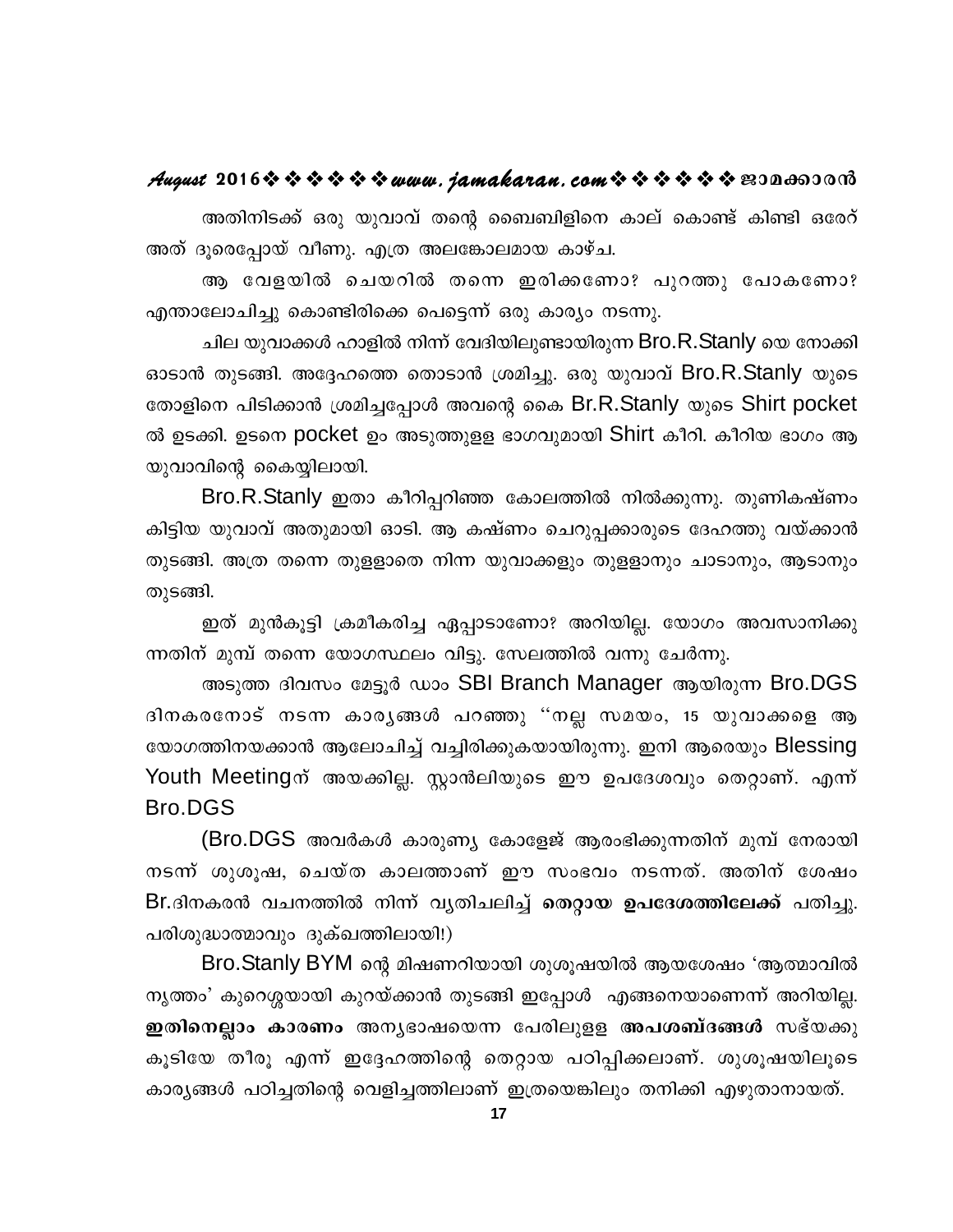#### **August 2016www.jamakaran.comPma¡mc³**

Bro.Stanly തന്റെ അന്യഭാഷാനുഭവത്തെപ്പറ്റി ഇങ്ങനെ പറയുന്നു. ഞാൻ 1963–ാം മണ്ട് CSI ആംഗ്ളിക്കൻ സഭയിൽ പിറന്ന്, വളർത്തപ്പെട്ടു. കോളേജിൽ പഠിക്കുമ്പോൾ hnZymÀ°nIÄ¡pff {]mÀ°m {Kq¸n tNcpIbpw B {Kq¸n \n¶ v അഭിഷേകാനുഭവം അന്യഭാഷയോടു കൂടി ലഭിക്കുകയുമുണ്ടായി.

ഒരു പ്രാർത്ഥന ഗ്രൂപ്പിൽ ചിലർ അന്യഭാഷ (?)യിൽ സംസാരിച്ച് തുളളിച്ചാടിയാൽ അടുത്തിരിക്കുന്നവർക്കും ഇതല്ലേ ശക്തി എന്ന് തോന്നിപ്പോകും. അതുപോലെ CSI പാശ്ചാത്തലമുളള Bro.Stanly പെന്തക്കോസ്തുക്കാർ അടങ്ങിയ പ്രാർത്ഥന ഗ്രൂപ്പിൽ ഒരു പ്രാർത്ഥന ഗ്രൂപ്പിൽ ചിലർ അന്യഭാഷ (?)യിൽ സംസാരിച്ച് തുളളിച്ചാടിയാൽ<br>അടുത്തിരിക്കുന്നവർക്കും ഇതല്ലേ ശക്തി എന്ന് തോന്നിപ്പോകും. അതുപോലെ CSI<br>പാശ്ചാത്തലമുളള Bro.Stanly പെന്തക്കോസ്തുക്കാർ അടങ്ങിയ പ്രാർത്ഥന ഗ്രൂപ്പിൽ അന്യഭാഷയിൽ കൊണ്ടെത്തിച്ചു.

കുടാതെ ആത്മാവിൽ നിറഞ്ഞ്, കർത്താവിനെ പാടി സ്തുതിച്ച്, അനൃഭാഷയിൽ ചെന്നപ്പോൾ ഉണ്ടായ അനുഭവം തന്നെ സ്വാധീനിച്ച്, അത് ശരിയെന്ന് കരുതി–<br>അന്യഭാഷയിൽ കൊണ്ടെത്തിച്ചു.<br>കൂടാതെ ആത്മാവിൽ നിറഞ്ഞ്, കർത്താവിനെ പാടി സ്തുതിച്ച്, അന്യഭാഷയിൽ<br>സംസാരിക്കുന്നു. അത്. 100% സത്യമാണ്. അന്യഭാഷ സംസാരിക്കുന്നവർ Medi എഴുതിയിരിക്കുന്നു. അത്. 100% സത്യമാണ്. അന്യഭാഷ സംസാരിക്കുന്നവർ Medical term അനുസരിച്ച് Extremist Spirtral addictകൾ ആണ്.

ഇവക്ക് Mainline church കളായ CSI,Lutheren, Methodist, Anglican, Presbyterian, Marthorma എന്നീ സഭകളിലോ Bible believing Bible predaching church കളായ Brethren, Baptist, Bakthsingh സഭകളിലേയോ യോഗങ്ങളിൽ സംബന്ധിച്ചാൽ സ്വസ്ഥമായി ഇരിക്കാനാമില്ല. അതിന് കാരണം പെന്തക്കോസ്തുകാർ Presbyterian, Marthorma എന്നീ സഭകളിലോ Bible believing Bible predaching<br>church കളായ Brethren, Baptist, Bakthsingh സഭകളിലേയോ യോഗങ്ങളിൽ<br>സംബന്ധിച്ചാൽ സ്ഥ്രമായി ഇരിക്കാനാമില്ല. അതിന് കാരണം പെന്തക്കോസ്തുകാർ<br>മറ്റ് സഭകളെ church കളായ Brethren<br>സംബന്ധിച്ചാൽ സ്ഥസ്ഥമാര<br>മറ്റ് സഭകളെ 'ചത്തസ<br>ചെയ്തുകൊണ്ടാണ്.<br>മദ്യത്തിന് അടിമകള ന്ധിച്ചാൽ സ്വസ്ഥമായി ഇരിക്കാനാമില്ല. അതിന് കാരണം പെന്തക്കോസ്തുകാർ<br>സഭകളെ 'ചത്തസഭകൾ' എന്ന് വിളിച്ച് വിശ്വസികളെ brainwash<br>മദൃത്തിന് അടിമകളായ വരെ അതിൽ നിന്ന് വിടുവിക്കുവാൻ ഞരമ്പുവഴി<br>ഞുന്ന മരുന്നുണ്ട്. പക്ഷേ അനൃഭാഷയെന്ന പേരിൽ

ചെലുത്തുന്ന മരുന്നുണ്ട്. പക്ഷേ അന്യഭാഷയെന്ന പേരിൽ കാണിക്കുന്ന കൂത്തുകൾ മാറാൻ മരുന്നേ ഇല്ല എന്നതാണ് സത്യം. മദൃത്തിന് അടിമകളായ വരെ അതിൽ നിന്ന് വിടുവിക്കുവാൻ ഞരമ്പുവഴി<br>ഞുന്ന മരുന്നുണ്ട്. പക്ഷേ അനൃഭാഷയെന്ന പേരിൽ കാണിക്കുന്ന കൂത്തുകൾ<br>) മരുന്നേ ഇല്ല എന്നതാണ് സത്യം.<br>വചനം ചൂണ്ടികാട്ടി സത്യം എന്താണെന്ന് മനസ്സിലാക്കിക്കൊടുത്താലും ഈ<br>യ അ

ചെലുത്തുന്ന മരുന്നുണ്ട്. പക്ഷേ അന്യഭാഷയെന്ന പേരിൽ കാണിക്കുന്ന കൂത്തുകൾ<br>മാറാൻ മരുന്നേ ഇല്ല എന്നതാണ് സത്യം.<br>വചനം ചൂണ്ടികാട്ടി സത്യം എന്താണെന്ന് മനസ്സിലാക്കിക്കൊടുത്താലും ഈ<br>തെറ്റായ അനുഭവത്തിൽ നിന്ന് പുറത്തു വരാൻ വല്ലാതെ പാട് പരിശുദ്ധാത്മാവിന്റെ പ്രത്യേക ഇടപെടൽ ഉണ്ടായാൽ മാത്രമേ ഇവരെ വിടുവിക്കാനാവൂ! <u>ശബ്ദമുഖരിതമായ സ്തുതി</u> തെറ്റായ അനുഭവത്തിൽ നിന്ന് പുറത്തു വരാൻ വല്ലാതെ പാട് പടുകയാണ്.<br>പരിശുദ്ധാത്മാവിന്റെ പ്രത്യേക ഇടപെടൽ ഉണ്ടായാൽ മാത്രമേ ഇവരെ വിടുവിക്കാനാവൂ!<br>ശ**ബ്ദമുഖരിതമായ സ്തുതി**<br>"ഒരു സഭയിലെ വിശ്വസികളെല്ലാവരും ഏക മനനസ്സായി ശബ്ദമുയർത്തി<br>അന്യഭ

പരിശുദ്ധാത്മാവിന്റെ പ്രത്യേക ഇചൈടൽ ഉണ്ടായാൽ മാത്രമേ ഇവരെ വിടുവിക്കാനാവൂ!<br>ശ**ബ്ദമുഖരിതമായ സ്തുതി**<br>"ഒരു സഭയിലെ വിശ്വസികളെല്ലാവരും ഏക മനനസ്സായി ശബ്ദമുയർത്തി<br>അന്യഭാഷയിൽ സംസാരിച്ചാൽ വചനം അതിന് ഏതിരു നിൽകുന്നില്ല" എന് അന്യഭാഷയ്ക്കനുകൂലമായി എഴുതുന്നു. ആരാധനയിൽ ശബ്ദമുണ്ടാക്കാൻ മൗനമായി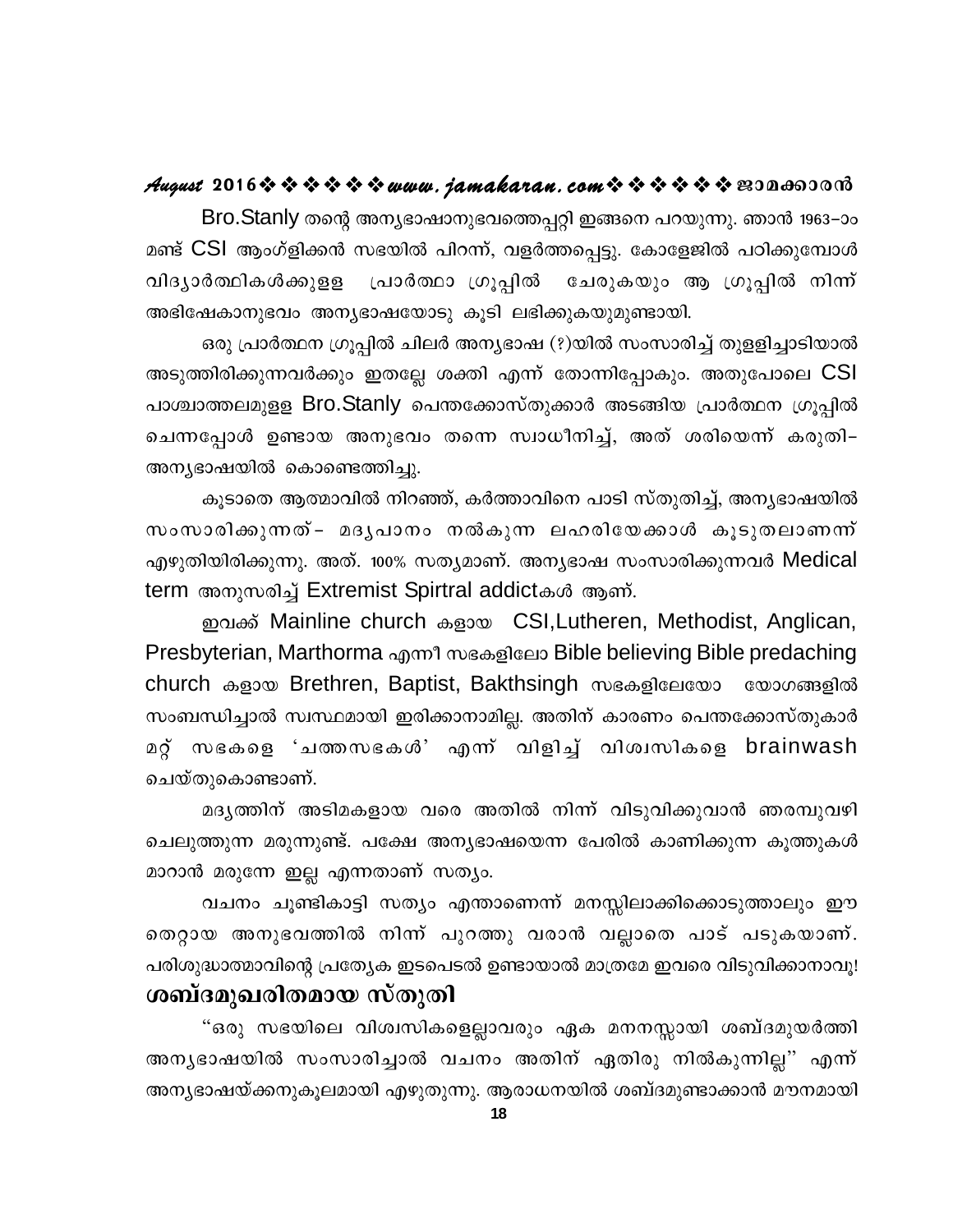August 2016 \* \* \* \* \* \* www.jamakaran.com \* \* \* \* \* \* \* E30000000 ആഹ്വാനം ചെയ്യുന്നു.

പ്രാർത്ഥാന ഗ്രൂപ്പ്, തന്റെ പെന്തക്കോസ്ത് സഭ എന്നിവയിലെ സ്വാധീനം ഈ ഉപദേശങ്ങളിൽ തെളിഞ്ഞു കാണാം.

നമ്മുടെ ദൈവം ചെകിടൻ എന്ന് തെറ്റായി ധരിച്ചു വച്ചിരിക്കുന്നു. വചനം പറയുന്നത് ശ്രദ്ധിക്കുക.

"രക്ഷിപ്പാൻ കഴിയാതവണ്ണം യഹോവയുടെ കൈ കുറുകീട്ടില്ല, കേൾപ്പാൻ കഴിയാതവണ്ണം അവന്റെ ചെവി മന്ദുമായിട്ടുമില്ല." യൈശ 59:1

അപ്രൈസ്തവർ ശബ്ദങ്ങളുണ്ടാക്കി വിഗ്രഹങ്ങളുടെ മുമ്പിൽ വിളിക്കുന്നതും, അലറുന്നതും നിങ്ങൾ ശ്രദ്ധിച്ചിരിക്കും.

"വിദേശഹിന്ദുമത'ത്തിന്റെ ക്ഷേത്രങ്ങളിൽ വെടിവഴിപാട് ഉളള കാരൃവും നിങ്ങൾക്കു അറിയാമല്ലോ!ഇങ്ങനെ വീജാതീയ പശ്ചാത്തലത്തിൽ നിന്ന് മാറി വന്ന ക്രിസ്ത്യാനികൾ യേശുവിനെ ദൈവമായി അംഗീകരിച്ചു. പക്ഷേ നോട്ടത്തിലോ, നടപ്പിലോ, പ്രവൃത്തിലയിലോ, ശബ്ദത്തലോ, കൈതട്ടുന്നതിലോ, ഉറച്ചവിളിയിലോ, ആലർച്ചയിലോ, ഒരു മാറ്റവും ഉണ്ടായിട്ടില്ല.

ദൈവത്തെ ഇങ്ങനെയാണോ ആരാധിക്കേണ്ടത്? നമ്മുടെ വാഴ്ത്തപ്പെട്ട കർത്താവ് തന്നെ നാം എങ്ങനെ ആരാധിക്കണം എന്ന് പറഞ്ഞിട്ടുണ്ട്.

"സത്യ നമസ്കാരികൾ പിതാവിനെ ആത്മാവിലും സത്യത്തിലും നമ്സമരിക്കുന്ന നാഴിക വരുന്നു, ഇപ്പോൾ വന്നുമിരിക്കുന്നു. തന്നേ നമസ്കരിക്കുന്നവർ ഇങ്ങനെയുള ളവർ ആയിരിക്കേണം. എന്ന് പിതാവ് ഇച്ഛിക്കുന്നു. ദൈവം ആത്മാവ് ആകുന്നു.അവനെ നമ്സിക്കുന്നവർ ആത്മാവിലും സത്യത്തിലും നമസ്കരിക്കേണം". (യോഹ 4:23,24).

ഈ ആത്മാവ് ആരാധനയോടും ജീവിതത്തോടുയുളള ബന്ധത്തിൽ എങ്ങനെ പ്രവർത്തിക്കുമെന്നും വചനം പറയുന്നു. ശ്രദ്ധിക്കുക.

"ഭീരുത്വത്തിന്റെ ആത്മാവിനെ അല്ല, ശക്തിയുടെയും സ്നേഹത്തിന്റെയും സുബോധത്തിന്റെയും ആത്മാവിനെയത്രേ ദൈവം നമുക്ക് തന്നതു. അതുകൊണ്ട് നമ്മുടെ കർത്താവിന്റെ സാക്ഷ്യത്തെയും അവന്റെ ബന്ധസ്ഥനായ എന്നെയും കുറിച്ച് ലജ്ജിക്കാതെ സുവിശേഷത്തിനായി ദൈവശക്തിക്ക് ഒത്തവണ്ണം കഷ്ടം സഹിക്ക". –2 തിമൊഥെയോസ് 1:7,8

ഇനി പറയുക Br.Stanly പറയുംപോലെ അലറി വിളിച്ചാണോ അതോ ഭയ ഭക്തി ബഹുമാനങ്ങളോടെയോ ആരാധിക്കേണ്ടത്?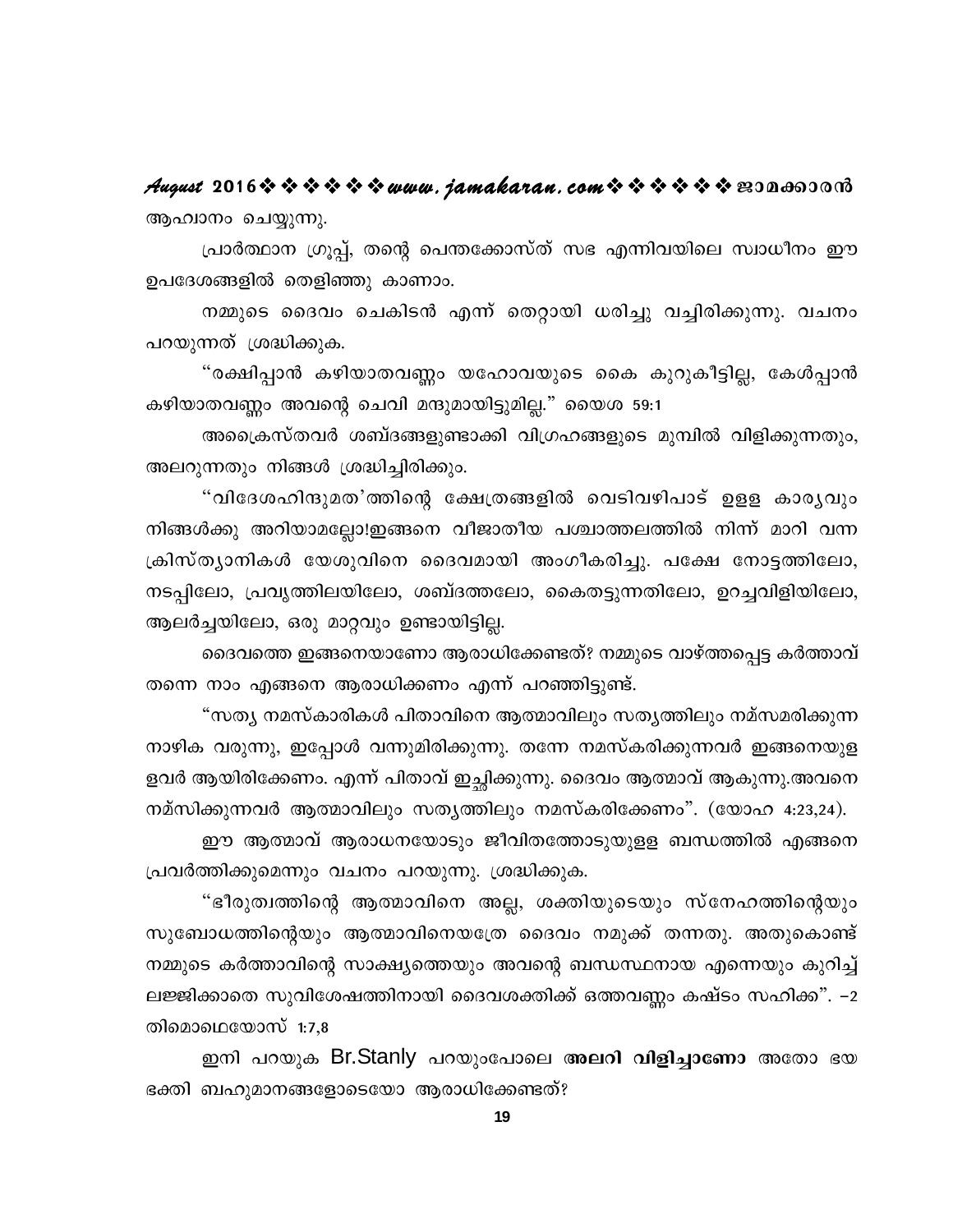#### August 2016 \* \* \* \* \* \* www.jamakaran.com \* \* \* \* \* \* \* E3Da603018

ചില യുവാക്കൾ ചോദിക്കും. "സിഗരറ്റ്, ബീഡി, ചുരുട്ട്, കഞ്ചാവ് എന്നിവ ഉപയോഗിക്കരുതെന്നും പുകവലിക്കരുതെന്നും, സിനിമ കാണരുതെന്നും വേദ പുസ്തകത്തിൽ എഴുതിയിട്ടുണ്ടോ? ചില യുവതികൾ കേൾക്കും. മറ്റുളളവരെ ആകർഷിക്കത്തക്കവണ്ണവും, തങ്ങളുടെ ശരീരഭാഗങ്ങളെ പ്രദർശിപ്പിക്കുന്നതരത്തിലുളള വസ്ത്രങ്ങൾ (ലെഗ്ഗിൻസ്, ജീൻസ് ഇറുക്കിയ വസ്ത്രങ്ങൾ, etc....) ധരിക്കുരുതെന്ന് വേദ പുസ്തകത്തിൽ ഉണ്ടോ? ഇതിന് Bro.Stanly മറുപടി പറയും? ഇതുപോലയാണ് Bro.Stanly യും ചോദൃങ്ങൾ ചോദിക്കുന്നത്? ബൈബിൾ പറയുന്നു.

"സകലവിധ ദോഷവും വിട്ടകലുവിൻ" –1തെസ്സ 5:22.

ഈ യുഗത്തിൽ പാപം പല രൂപത്തിലും ഭാവത്തിലും, ഒളിഞ്ഞും തെളിഞ്ഞും കാണപ്പെടുന്നു. സാമൂഹൃമാധൃമങ്ങളിലൂടെ പടരുന്ന പാപങ്ങൾക്കു കൈയും കണക്കുമില്ല. ഇതൊന്നും തന്നെ ഓരേന്നായി ബൈബിളിൽ രേഖപ്പെടുത്തിയിട്ടില്ല. എന്നു വച്ച് ക്രിസ്ത്യാനികൾ ഈ പാപങ്ങളിൽ തുടരാമോ? പങ്കാളികളാകാമോ? ചിന്തിക്കുക! വളരെ ശബ്ദമുയർത്തി സ്തുതിക്കുന്നതിനും, നൃത്തം ചെയ്യുന്നതിനും മാതൃകയായി പഴയ നിയമഭാഗങ്ങളെ കാണിക്കും.

ഇവർ ഇന്നും പഴയ നിയമ–യഹൂദ മതാനുസാരികൾ + ക്രിസ്ത്യാനികൾ എന്ന നിലയിൽ ത്തന്നെ തുടരുകയാണ്. പുതിയ നിയമ വിശ്വാസികളായിട്ടില്ല! വചനം പറയുന്നു. പഴയ നിയമത്തെ നീക്കിക്കളഞ്ഞിട്ടാണ്. പുതിയ നിയമത്തെ നടപ്പിലാക്കിയിരിക്കുന്നത്.

"ദൈവമേ അവിടുത്തെ ഇഷ്ടം ചെയ്യുവാൻ ഞാനിതാ വരുന്നു. എന്നും പറഞ്ഞു. അങ്ങനെ രണ്ടാമത്തേത് (പുതിയ നിയമം) ഉറപ്പിക്കുന്നതിനായി ഒന്നാമത്തേത് (പഴയനിയമം) **നീക്കിക്കളഞ്ഞു.** ന്യായപ്രമാണം (പഴയനിയമം) സാക്ഷാലുളളതിന്റെ (പുതിയനിയമത്തിന്റെ) പൂർണവും സൂക്ഷമവുമായ പ്രതിരൂപമായ വരുനാനുളള നന്മകളുടെ അവൃക്തമായ നിഴൽ മാത്രമാണ്. എബ്രാ 10:9,1

ആരാധനയിൽ ശബ്ദം, ബഹളം, ഒച്ച എന്നിവ വച്ച് സ്തുതിക്കേണ്ടതില്ല.

"സഭയിൽ പതിനായിരംവാക്കു അന്യഭാഷയിൽ സംസാരിക്കുന്നതിനേക്കാൾ അധികം മറ്റുള്ളവരെയും പഠിപ്പിക്കേണ്ടതിനും ബുദ്ധികൊണ്ട് അഞ്ചു വാക്ക് പറവാൻ ഞാൻ ഇച്ഛിക്കുന്നു. സഹോരന്മാരേ ബുദ്ധിയിൽ കുഞ്ഞുങ്ങൾ ആകരുത്. തിന്മയ്ക്കു ശിശുക്കൾ ആയിരിപ്പിൻ, ബുദ്ധിയിലോ മുതിർന്നവരാകുവി –കൊരി 14: 19: 20 നമ്മുടെ ദൈവം വളരെ ഘ്രാണശക്തിയുള്ള ദൈവമത്രെ! അവിടെത്തേക്ക് കേൾക്കാൻ കഴിയാത്ത ശബ്ദമോ, മനസ്സിലാക്കാൻ കഴിയാത്ത വിചാരങ്ങളോ ഇല്ല!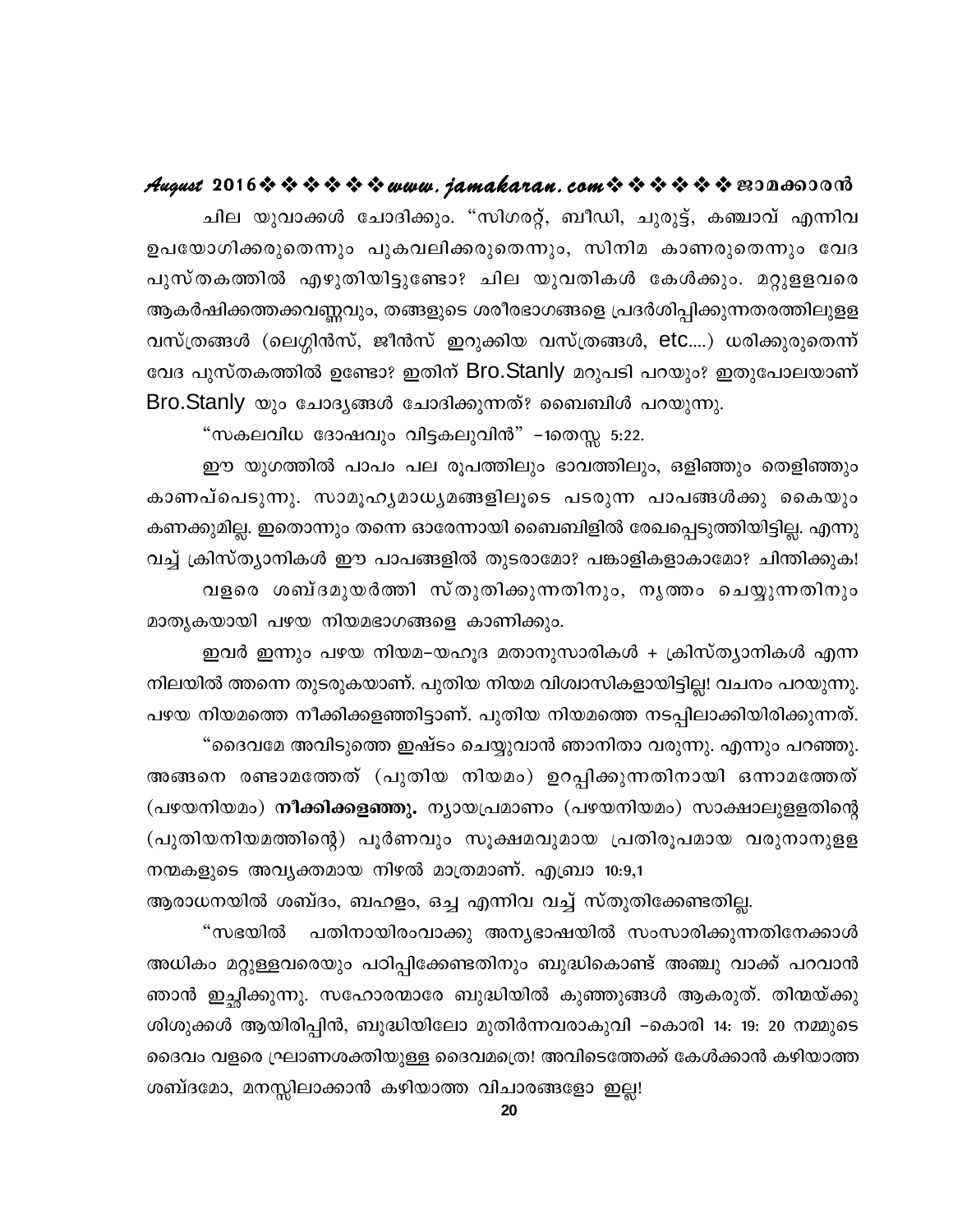#### August 2016※※※※※※www.jamakaran.com※※※※※※200660008

പെന്തക്കോസ്ത് സഭകൾ തങ്ങളുടെ കൂടിവരവുകൾ ആത്മ സാന്നിദ്ധ്യമുണ്ടെന്ന് ബോദ്ധ്യപ്പെടുത്തുവാൻ തങ്ങളായിത്തന്നെ ഹല്ലേലുയ്യാ, പ്രെയ്സ് ദ ലോർഡ്, ആമേൻ തുടങ്ങിയവ ആവർത്തിച്ചുകൊണ്ടേയിരിക്കും പരിശുദ്ധാത്മാവ നിറവിന്റെ അടയാളം ഇതാണോ?

വാചനാടിസ്ഥാനമില്ലാത്ത ഈവക കാരൃങ്ങൾ തെറ്റിദ്ധരിച്ച്, മെയിന്റൈൻ ഈ മായ വലകളിൽ വീണ് ചികഞ്ഞുകൊണ്ടിരിക്കുന്നു. എത്ര ചർച്ചുകളും പരിതാപകരം!

Bro.Stanly ആരാധനയിൽ ശബ്ദമിട്ടുകൂടാ എന്തോ? അനൃഭാഷയിൽ സ്തുതുച്ചുകൂടാ എന്നോ? ബൈബിളിലുണ്ടോ? എന്നു ചോദിക്കുന്നു.

ഇങ്ങനെയുള്ള തെറ്റായ ഉപദേശങ്ങൾ കൈയ്യിലുള്ളതുകൊണ്ടാണ് BYM Youth meetings കളിൽ യുവതി യുവാക്കൾ പിശാചു പിടിച്ചവരെപ്പോലെ തള്ളുന്നതും ഒരു വ്യക്തിയുടെ മേൽ മറ്റൊരു വ്യക്തി വീഴുന്നതും, ബൈബിളിനെ പന്തടിക്കുന്നതുപോലെ ചവിട്ടുന്നതും....... ഒക്കെ നടക്കുന്നത്.

എത്ര അലങ്കോലം "ബൈബിൾ പണ്ഡിതനെന്ന് പേരെടുത്ത സഹോദരനും BYM നും BYM 2–ാം സ്ഥാനീയനായ Bro.ലയണലിനും ഒക്കെ ബൈബിളിന്റെ ബാലപാഠങ്ങൾ പോലും അറിയില്ലേ" ഇത് ഞാനല്ല BYM ലെ അനുയായികൾ തന്നെ ചോദിക്കുന്നു. അവർ എനിക്കെഴുതിയ കത്തിൽ നിന്ന് രണ്ടു കത്തുകൾ ഇതോടൊപ്പം ചേർക്കുന്നു. വായിക്കുക.

#### കത്ത് -1 - ആൃ.യേശുരത്നം, കോയമ്പത്തൂർ

അക്കാലത്ത് BYM ലെ യൂത്ത് മീറ്റിംഗ്സ് ന് ഞാനും എന്റെ കൂട്ടുകാരും പതിവായി തഞ്ചാവുരിന് പോകുമായിരുന്നു. പ്രാർത്ഥനാ വേളയിൽ ഏവരും പരിശുദ്ധാത്മാവ് പ്രാപിക്കാനായി പ്രാർത്ഥനയിൽ നിലവിളിക്കുമായിരുന്നു. പക്ഷേ, അവർക്ക് അനൃഭാഷ വരില്ല.

ആ സമയത്ത് Br.ലയണൽ ഓരോരുത്തരുടെ അടുക്കലും ചെന്ന്, ചെവിയി<del>.</del> യേശു ബലബലാവാ, സുതബലബലവാ, ഷരബലബലവാ....എന്നിങ്ങനെ പല വാക്കുകൾ ചൊല്ലിക്കൊടുക്കും

അതുകേട്ട് ഞാനും അങ്ങനെ പല വാക്കുകൾ ഉച്ചരിച്ച് നോക്കി. പല ദിവസ ശ്രമങ്ങൾക്കുശേഷം ഒരു ദിവസം ഈ വാക്കുകൾ ഞാനും ഉച്ചരിച്ചു.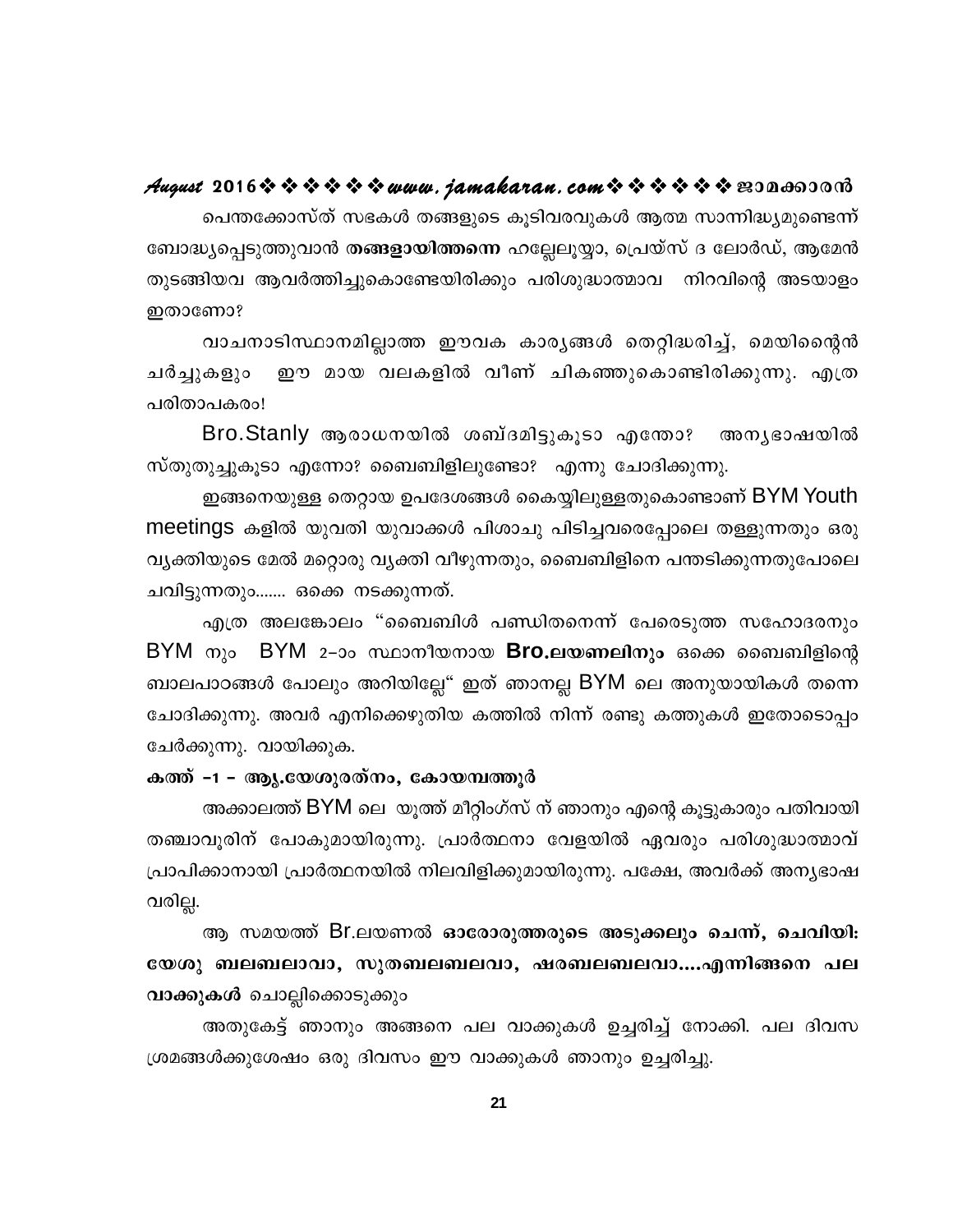#### August 2016※※※※※※www.jamakaran.com※※※※※※2006600018

പക്ഷേ നിങ്ങളുടെ ജാമക്കാരൻ മാസിക എന്നിൽ വചന വെളിച്ചവും, വ്യക്തതയും ഉളവാക്കി. അക്കാലത്ത് അന്യഭാഷയെന്നപേരിൽ ഞാനുച്ചരിച്ച വാക്കുകളെയോർത്ത് ലജ്ജിക്കുന്നു. ഞാൻ എത്ര വലിയ വഞ്ചനയിലായിരുന്നു.

അറിയാത്തതിനാൽ Bro.Stanlyയുടെ യൂത്ത് ഇക്കാരൃങ്ങൾ അന്ന് മീറ്റിംഗ്സുകൾക്ക് മുടങ്ങാതെ പൊയ്ക്കൊണ്ടിരുന്നു. ക്ലാസ്സുകൾ Bro.Stanly യുടെ വചന കാര്യങ്ങൾ കേൾക്കാനാണ്. ഇത്ര നന്നായി വചനം പ്രസംഗിക്കുന്ന Bro.Stanly വചനാടിസ്ഥാനമില്ലാത്ത അന്യഭാഷയ്ക്ക് എങ്ങനെ അടിമയായി മാറി?

#### കത്ത്-2 ഒരു സഹോദരൻ, വാൽപ്പാറ

Bro.ലയണൽ ഓരോരുത്തരുടെ ചെവിയിലും പറഞ്ഞുകൊടുക്കുന്ന അനൃഭാഷ – വചനാടിസ്ഥാനമില്ലാത്തത്– എന്ന് അറിയാത്ത വൃക്തിയാണോ? ഇക്കാരൃം തെറ്റാണെന്ന് അറിഞ്ഞിട്ടും അതനുവദിച്ച ആൃ. ടമ്പേഹ്യ യുടെ അന്യഭാഷയും കൃത്രിമം തന്നെയാണല്ലേ?

ഇങ്ങനെ പോകുന്നു കത്തുകൾ!

Bro.Stanly പറയുന്ന ഒരുകാര്യം പ്രത്യേകം ശ്രദ്ധിക്കുക: "കാലങ്ങളായി ചെയ്തുവരുന്ന ഒരു പ്രവൃത്തിയെ പെട്ടെന്ന് നിർത്തുക എന്നത് സാദ്ധ്യമല്ലല്ലോ!"

ഇതുപോലെ ജാമക്കാരൻ വായിച്ച് സതൃാവസ്ഥ മനസിലാക്കിയ ഒരു പെന്തക്കോസ്ത് പാസ്റ്ററ് എഴുതുന്നു!

"Dr, ഞാൻ അന്യഭാഷ വിഷയത്തിൽ കാര്യങ്ങൾ മനസ്സിലാക്കി. പക്ഷേ ❖ പ്രാർത്ഥിക്കുമ്പോൾ 'അനൃഭാഷ' അറിയാതെ വന്നുപോകുന്നു. പറഞ്ഞുവരുന്ന അന്യഭാഷ നിറുത്തണം എന്ന് ഞാനും ഭാര്യയും ഒരുമിച്ച് തീരുമാനം എടുത്തതാണ്. അതിൽ എന്റെ ഭാര്യ വിജയിച്ചു. പക്ഷേ എന്നെക്കൊണ്ട് നിർത്താൻ ആവുന്നില്ല. പല വർഷങ്ങളായി തുടർന്ന ഈ ക്രിയ പെട്ടെന്ന് നിറുത്താൻ കഴിയുന്നില്ല. രണ്ട് ദിവസം അനൃഭാഷയില്ലാതെ പ്രാർത്ഥിച്ചു. നന്നായിരുന്നു. പക്ഷേ, അനൃഭാഷ സംസാരിക്കുമ്പോൾ " ഒരു സുഖം" ലഭിക്കുന്നു. അത് മറക്കാനാകുന്നില്ല.

ഈ പാസ്റ്റർ എഴുതിയ "സുഖം" എന്ന പദത്തെ Bro.Stanly "മദൃപാനം നല്കുന്ന ലഹരിയേക്കാൾ പതിന്മടങ്ങ് വലുതായ ലഹരി അന്യഭാഷ നല്കുന്നു" എന്നെഴുതുന്നു.

ഒന്നു പറയാം മദ്യപാനം നിറുത്താൻ വൈദ്യശാസ്ത്രത്തിൽ മരുന്നുണ്ട്, പക്ഷേ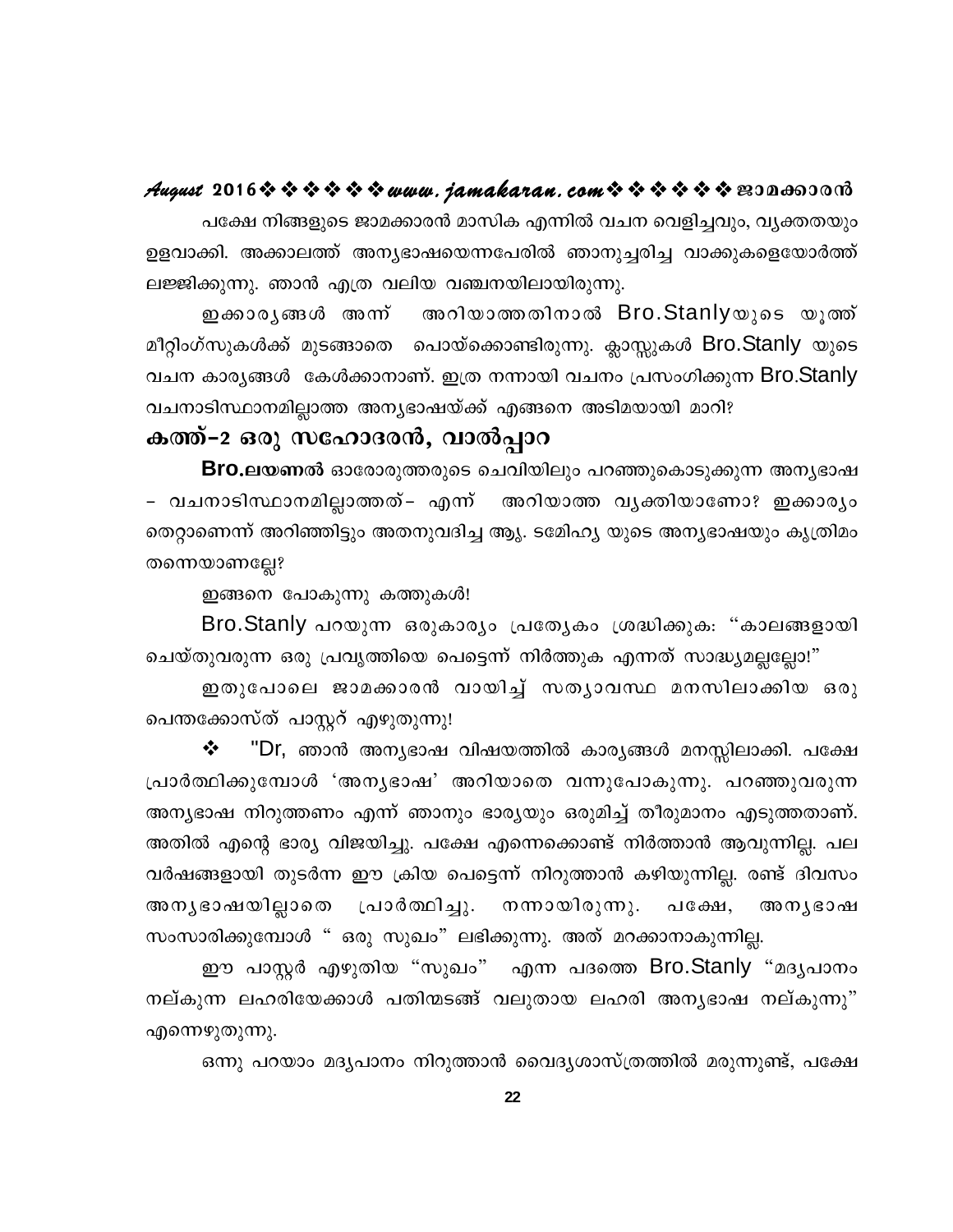August 2016 \* \* \* \* \* \* www.jamakaran.com \* \* \* \* \* \* \* E3Da603018 'അന്യഭാഷ'(?) സംസാരിച്ച് 'സുഖം' കണ്ടവരെ അതിൽ നിന്ന് വെളിയിൽ കൊണ്ടു വരിക എന്നത് അത്ര എളുപ്പമുള്ള കാര്യമല്ല!

മറ്റൊരു അനുഭവത്തെ Bro. Stanly പങ്കു വയ്ക്കുന്നു. "ഞാൻ വിദ്യാർത്ഥിയായി രിക്കുമ്പോൾ പരീക്ഷകളെഴുതിയിട്ടുണ്ട്. പല പരീക്ഷകളിലും ഉത്തരം അറിയാതെ ചോദ്യങ്ങൾക്കു മുമ്പ് പകച്ചു നിന്നിട്ടുണ്ട്. ആ സമയം കുറച്ചുനേരം അന്യഭാഷയിൽ സംസാരിച്ചശേഷം പരീക്ഷ എഴുതാൻ തുടങ്ങും. ഉത്തരം ഉടൻ തെളിഞ്ഞു വരും.

പക്ഷേ തെറ്റായ ഒരു ജീവിത ശൈലിയിലൂടെ അനേകരെ തെറ്റിക്കുവാൻ Bro. Stanly പഠിപ്പിക്കുകയാണിവിടെ. നമ്മുടെ പ്രശ്നങ്ങൾക്കു പരിഹാര കർത്താവിലുണ്ട്. അതിനാൽ പ്രശ്നങ്ങൾ പറയുകയാണ് ചെയ്യേണ്ടത്. അല്ലാതെ 'അനൃഭാഷാ $(?)$ സംസാരിക്കലല്ല അതിനുള്ള പോംവഴി.

വയറുവേദനയെങ്കിൽ വയറുവേദന എന്ന് പറയണം. പഠിച്ചകാര്യം മറന്നതാണെങ്കിൽ പഠിച്ചത് ഓർമയിലെത്താൻ പ്രാർത്ഥിക്കുക. പഠിക്കാൻ താല്പര്യം ഇല്ലാത്ത വിദൃാർത്ഥികൾ ഒരിടത്ത് ഇരുന്ന് പഠിക്കാനുളള ജ്ഞാനത്തിനായി, അറിവിനായി പ്രാർത്ഥിക്കുക. അതല്ലാതെ കുറുക്കുവഴികൾ ദൈവത്തിനുണ്ടോ?

ഇങ്ങനെ ഉൃ.രാജമണി, Bro.Stanly തുടങ്ങി തുടങ്ങിയ പെന്തക്കോസ്ത്, കരിസ്മാറ്റിക്, പ്രസ്ഥാനത്തിലെ ഭൂരിപക്ഷം പേരും തങ്ങളുടെ സ്വന്ത അനുഭവങ്ങളെ ഉപദേശമാക്കാൻ ശ്രമിക്കുന്നു! ഇങ്ങനെയുള്ളവരെ നോക്കി വചനം മുന്നറിയിപ്പ് നല്കുന്നു.

മറ്റുള്ളവരേക്കാൾ ശ്രേഷ്ഠരാണെന്ന് "പ്രത്യേക ദർശനങ്ങളുള്ളവരെ പറഞ്ഞ് അവകാശപ്പെടുകയും കപടവിനയം ഭാവിക്കുന്നുവരുമായ .......... ആരും നിങ്ങളുടെ വിരുത് തെറ്റിക്കുവാൻ ഇടം കൊടുക്കരുത്". കൊലോ 2:18.

#### വരങ്ങൾ

ആത്മികവരം എന്ന പ്രയോഗം പുതിയ നിയമത്തിൽ മൂന്നിടത്തുണ്ട്. റോമ 1:11:1 കൊരി12:1:14: 1 ഇവയിൽ റോമ1:11 ൽ മാത്രമാണ് ആത്മികവരം എന്ന പൂർണ്ണ പ്രയോഗമുള്ളത്.

ദാതാവായ ദൈവത്തിൽ നിന്നും കൃപയാൽ ലഭിക്കുന്ന ദാനം അഥവാ വരം ആണ് കൃപാവരം

ഒരു വിശ്വാസിയിലൂടെ പരിശുദ്ധാത്മാവ് ചെയ്യുന്ന ഒരു പ്രത്യേക ശുശ്രൂഷയും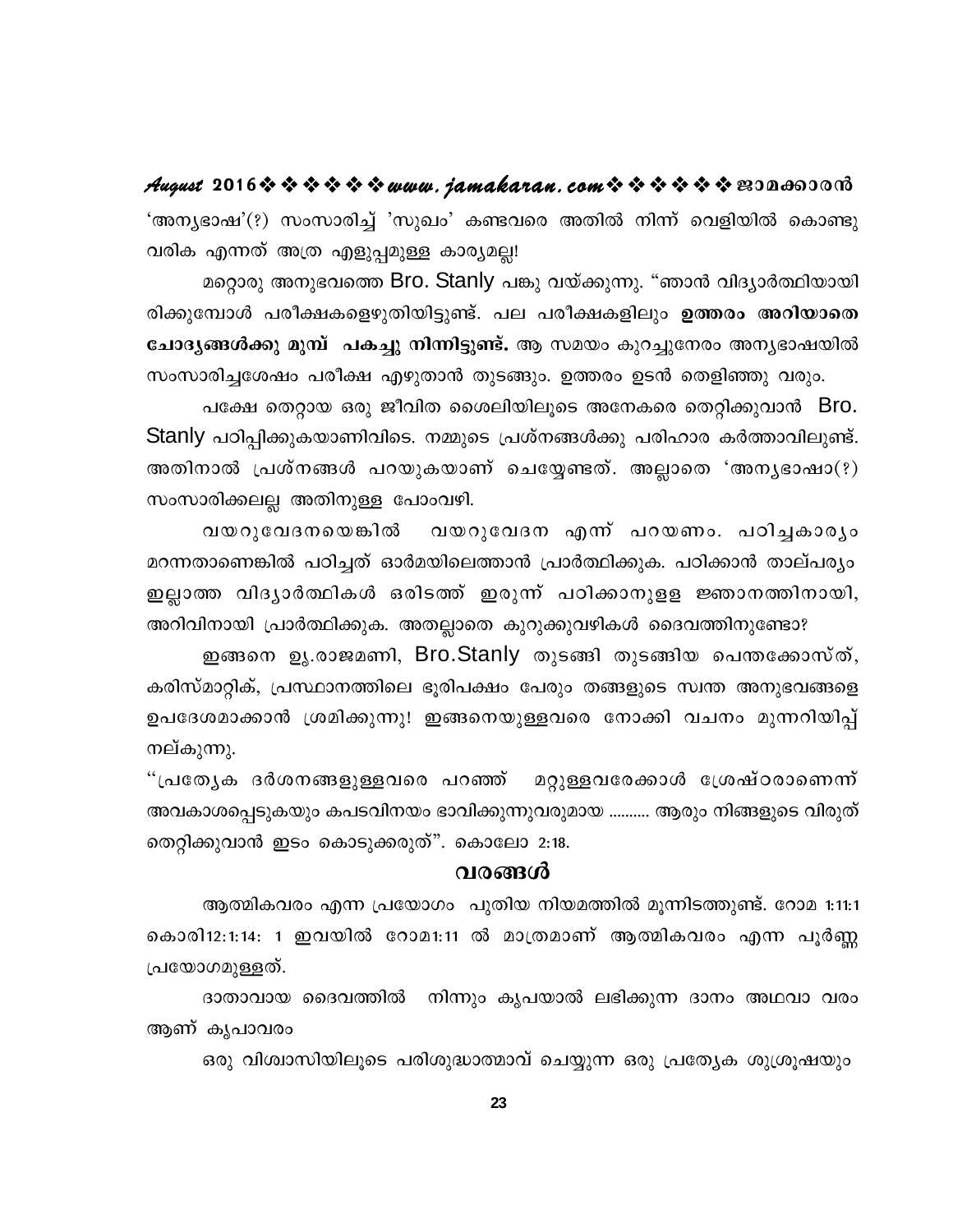#### August 2016 \* \* \* \* \* \* www.jamakaran.com \* \* \* \* \* \* E30a603010

ആ ശുശ്രൂഷ ചെയ്യുവാൻ പരിശുദ്ധാത്മാവ് പ്രസ്തുത വിശ്വാസിയെ ഉപകരണമാക്കു ന്നതുമാണ് ആത്മീക വരങ്ങൾ എന്നതുകൊണ്ട് വിവക്ഷിക്കുന്നത്.

ഒരു വിശ്വാസി ചെയ്യുന്ന പ്രവൃത്തിയോ സ്വാഭാവിക കഴിവുകളുടെ ഉത്തേജനമോ അല്ല അത്.

കൃപാവരം ആത്മാവിന്റെ പ്രകാശനമാണ്. "എന്നാൽ ഓരോരുത്തർക്കും ആത്മാവിന്റെ പ്രകാശനം പൊതു പ്രയോജനത്തിനായി നല്കപ്പെടുന്നു" 1 കൊരി12:7

ആത്മാവിന്റെ വരം ശുശ്രൂഷാ മണ്ഡലങ്ങളിൽ ബാഹ്യമായി വെളിപ്പെടുന്നു.

#### ആത്മിക വരങ്ങളുടെ സവിശേഷതകൾ

ആത്മിക വരങ്ങൾ നല്കുന്നത് ദൈവമാണ്.  $1.$ 

എല്ലാ വിശ്വാസികൾക്കും കൃപാവരങ്ങൾ ലഭിക്കുന്നു. കൃപാവരം ലഭിക്കാത്ത  $2.$ ഒരൊറ്റ വിശ്വാസികളും ഇല്ല. 1കൊരി 12:7

കൃപാവരങ്ങളുടെ പ്രയോഗം സ്നേഹത്തിൽ ആയിരുന്നാലേ പ്രയോജനമുള്ളൂ, 3. 1 കൊരി 13

#### ആത്മികവരങ്ങളുടെ എണ്ണം

ആത്മീക വരങ്ങൾ പലതാണ്. അഞ്ചു ഭാഗങ്ങളിൽ ആത്മീയ വരങ്ങളുടെ പട്ടികകാണം. പിൻ വരുമാറ്

- L  $C O 20 12:6 -8$
- $\mathbf{H}$ 1കൊരി 12:7- 11
- $\mathbf{III}$ 1കൊരി 12:28–30
- IV എഫെ 4:11−13
- V പത്രോസ് 4:10:11

#### $\overline{\phantom{a}}$  cop

#### - 12:6 -8:1, 1പ്രേതാസ് 4:10-11

- പ്രവചനം – റോമ 12:6 –8:1, 1കൊരി 12:10 എഫെ 4:11  $1.$
- റോമ 12:7:1പത്രോസ് 4:11  $2.$ ശുശ്രൂഷ
- ഉപദേഷ്ടാക്കന്മാർ റോമ 12:7, 1കൊരി 12:28 എഫെ4:11 3.
- 4. പ്രബോധനം  $-$  COO 12:7
- ദാനം ചെയ്യൽ 5.  $-$  COO 12:8
- 6. സഭാ ഭരണം  $-$  COO $2$  12:8
- കരുണ ചെയ്യൽ 7.  $-$  COO $2$  12:8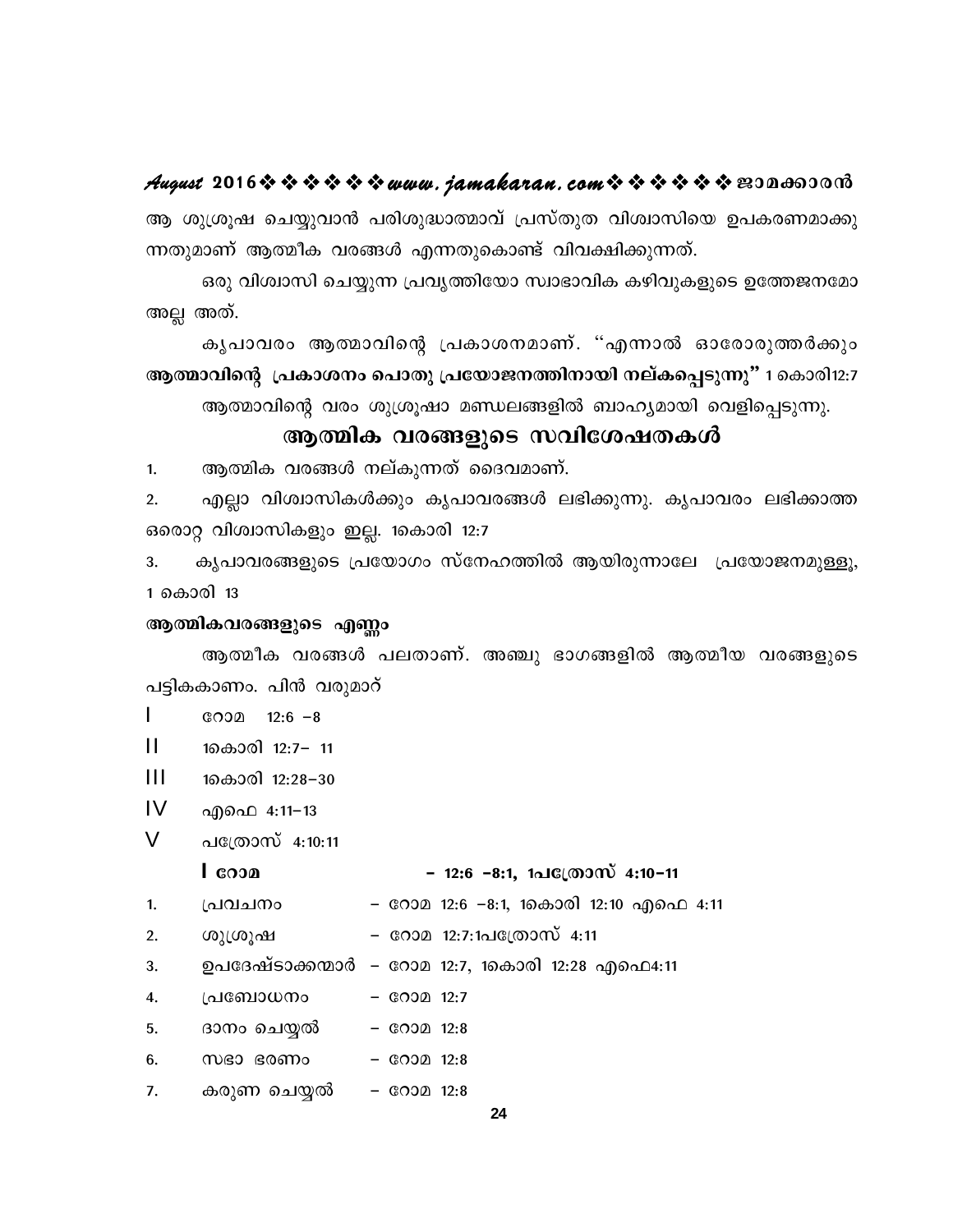#### **August 2016www.jamakaran.comPma¡mc³**

| 8.  | വിവാഹജീവിതം<br>– 1 കൊരി12:7 |                         |
|-----|-----------------------------|-------------------------|
| 9.  | അവിവാഹ ജീവിതം- 1 കൊരി 12:7  |                         |
| Ш   | 1കൊരി 12:7- 11              |                         |
| 10  | ജ്ഞാനത്തിന്റെ വചനം          | – 1കൊരി 12:8            |
| 11. | പരിജ്ഞാനത്തിന്റെ വചനം       | – 1കൊരി 12:9            |
| 12. | വിശ്വാസം                    | – 1കൊരി 12:9            |
| 13. | രോഗശാന്തികൾ                 | – 1കൊരി 12:9, 28        |
| 14. | വീര്യപ്രവൃത്തികൾ            | – 1കൊരി 12:10, 28       |
| 15. | ആത്മാക്കളുടെ വിവേചനം        | – 1കൊരി 12:10           |
| 16. | പലവിധ ഭാഷകൾ                 | – 1കൊരി 12:10           |
| 17. | ഭാഷകളുടെ വ്യാഖ്യാനം         | – 1കൊരി 12:10           |
| Ш   | 1കൊരി 12:28-30              |                         |
| 18. | അപ്പസ്തലന്മാർ               | – 1കൊരി 12:28, എഫെ 4:11 |
| 19. | പ്രവാചകന്മാർ                | – 1കൊരി 12:28എഫെ 4:11   |
| 20. | സഹായം ചെയ്യൽ                | കൊരി 12:28              |
| 21. | പരിപാലനം                    | – കൊരി 12:28            |
| IV  | എഫെ 4:10−11                 |                         |
| 22. | സുവിശേഷകന്മാർ               | – എഫെ 4:11              |
| 23. | ഇടയന്മാർ                    | – എഫെ 4:11              |

എഫെ 4:10-11<br>സുവിശേഷകന്മാർ എഫെ 4:11<br>ഇൗ വരങ്ങളെ പഠന സൗകര്യാർത്ഥം പലതായി വിഭജിച്ച് പഠിക്കുന്നവരുണ്ട്.<br>സ് അപ്പോസ്തലൻ വരങ്ങളെ രണ്ടായി വിഭജിക്കുന്നു. 1. പ്രസംഗം, 2. ശുശ്രൂഷ.<br>മാസ് 4:11 പത്രോസ് അപ്പോസ്തലൻ വരങ്ങളെ രണ്ടായി വിഭജിക്കുന്നു. 1. പ്രസംഗം, 2. ശുശ്രൂഷ. 1 പത്രോസ് 4:11

Br. Stanly യും Dr.രാജമണിയും വരങ്ങളുടെ എണ്ണം 9 ആണെന്ന് പറയുന്നു. വരങ്ങളുടെ വിശദീകരണവും, എണ്ണവും മുകളിൽ കൊടുത്തത് വായിച്ചല്ലോ!

ഈ വരങ്ങളുടെ എണ്ണത്തിൽ വിവിധ ഭാഷകളുടെ (ഭാഷയുടെ അല്ല: ശ്രദ്ധി ക്കുക)വരം 16 –ാം സ്ഥാനത്തിലാണ് ഉള്ളത്. പക്ഷേ വേദപുസ്തകത്തിലില്ലാത്ത ഒരു  ${\sf L}$ കമം ഇവർ രണ്ടുപേരും കൊണ്ടുവരുന്നു, ഇവരുടെ ക്രമമനുസരിച്ച് അനൃഭാഷ (?) ഈ വരങ്ങളുടെ എണ്ണത്തിൽ റ<br>ക്കുക)വരം 16 −ാം സ്ഥാനത്തിലാണ് ഉ<sub>!</sub><br>ക്രമം ഇവർ രണ്ടുപേരും കൊണ്ടുവരുറ<br>ഒന്നാമത്തേതാണ്.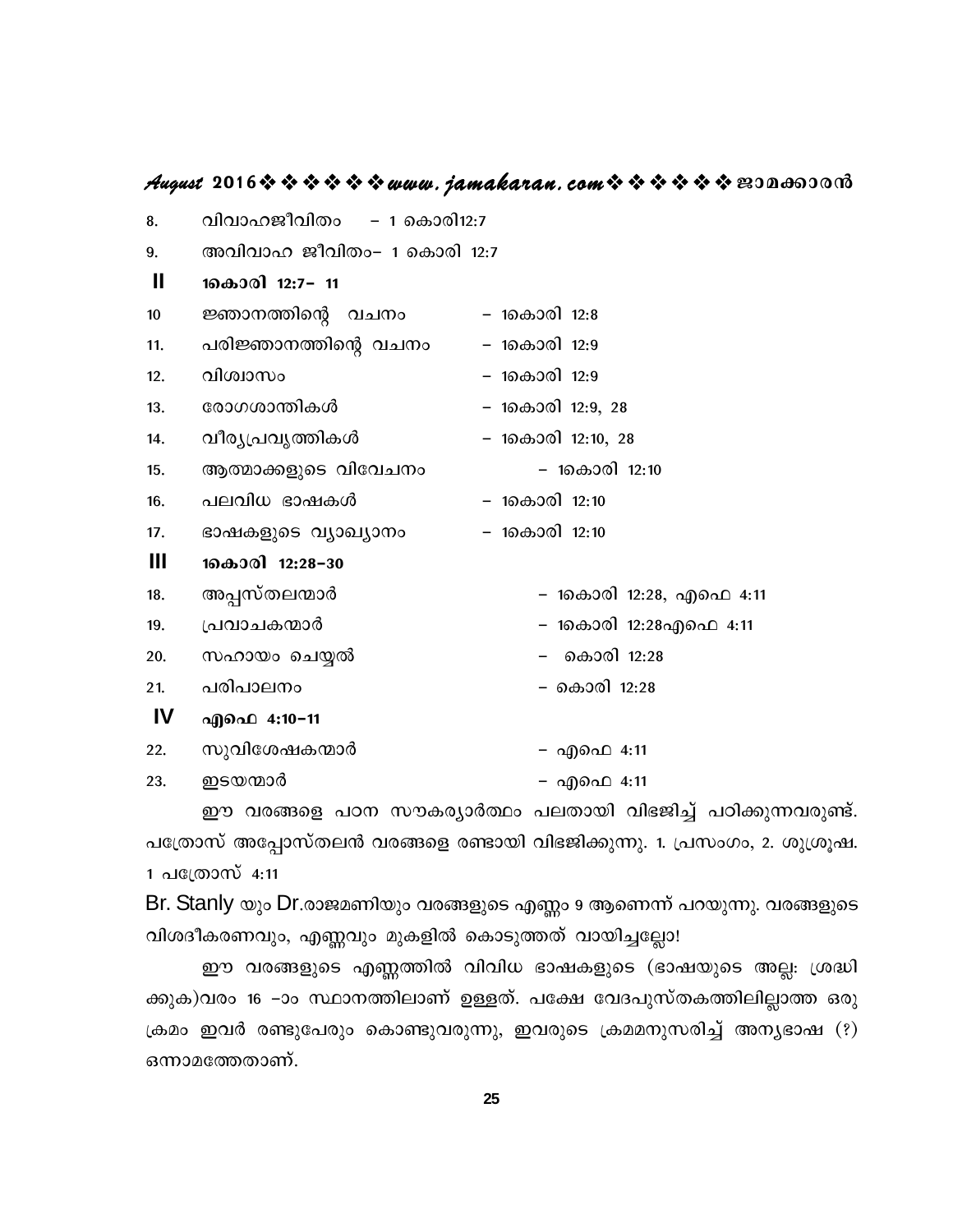#### August 2016 \* \* \* \* \* \* www.jamakaran.com \* \* \* \* \* \* \* 2010600010

ഈ ഒരു (അതി) ക്രമത്തിലൂടെ അന്യഭാഷയെന്ന (?) വരം ലഭിച്ചാലേ മറ്റ് വരങ്ങളും നിങ്ങൾക്ക് ലഭിക്കു എന്ന് പഠിപ്പിക്കാനാണ്. എത്ര കഷ്ടപ്പെട്ട് അനൃഭാഷയെ (?) സഭയ്ക്കകത്ത് കൊണ്ടുവരാൻ ശ്രമിക്കുന്നു. ഈവക പഠിപ്പിക്കുന്നവരെ ശ്രദ്ധിക്കുക. ജാഗ്രതയോടിരിക്കുക!

❖ ഇപ്പോൾ ഭൂരിപക്ഷം പെന്തക്കോസ്ത് പാസ്റ്റർമാർക്കും ഒരു ഭയം പിടിച്ചിരിക്കുന്നു. വിശ്വാസികൾക്ക് അന്യഭാഷാ വിഷയത്തിൽ ഒരു തെളിവും വെളിവും വന്നിരിക്കുന്നു. അന്യഭാഷ സംസാരിക്കുന്നവരെ ജനം സംശയോത്തോടെ നോക്കുന്നു, അന്യഭാഷയെന്ന പേരിലുള്ള അപശബ്ദങ്ങളെയും ജല്പനങ്ങളെയും ജനം പ്രത്യേകം ശ്രദ്ധിക്കുന്നു. പെന്തക്കോസ്ത് പാസ്റ്റർമാരുടെ ഭാര്യമാർക്കിപ്പോൾ ബഹുസന്തോഷമാണ്. ജനങ്ങളിപ്പോൾ സംശയത്തോടെയാണ് അന്യഭാഷ സംസാരിക്കുന്നവരെ കാണുന്നത്.

നിർജ്ജീവ സഭകൾ എന്ന് പെന്തക്കോസ്തുകാർ വിളിക്കുന്ന സഭകളെക്കാൾ പെന്തക്കോസ്തുകാരുടെ പ്രവൃത്തികളിൽ വിശുദ്ധി ഇല്ല, ഇരട്ടത്താപ്പും കാപട്യവും, പണവിഷയങ്ങളിലുള്ള അവിശ്വാസ്തയും കള്ളത്തരവും. വഞ്ചനയും ലോകപ്രസിദ്ധമാണ്!

2 ഉദാഹരണങ്ങൾ ചുണ്ടിക്കാണിക്കാം.

#### 1. തിരുനെൽവേലി, പാളയംകോട്ട AOG സഭ

2016 ജൂലൈ മാസവും അതിന് മുമ്പും പാളയം കോട്ട സമാധാനപുരം AOG സഭയുടെ ചീഫ് പാസ്റ്റർ, അസി. പാസ്റ്ററും തന്റെ മരുമകനുമായ വൃക്തി ഇവരുടെ സാമ്പത്തിക തിരിമറികളെക്കുറിച്ച് AOG Head Quarters ന് കത്തുകൾ അയച്ചെങ്കിലും ഒരു നടപടിയും സ്വീകരിച്ചില്ല.

അതുകൊണ്ട് ഈ വിഷയവുമായി കോടതിയിൽ പോകാൻ വിശ്വാസികൾ ഒരുങ്ങുന്നു.

സഭയിൽ വരുന്ന സ്ത്രീകളോടുള്ള അവിഹിത ബന്ധങ്ങളും മറ്റ് കാര്യങ്ങളും എനിക്ക് പട്ടികയിട്ട് അയച്ചിട്ടുണ്ട്. ഇതിൽ നിന്ന് ഈ സഭയിലെ പാസ്റ്റർ സംസാരിച്ച അന്യഭാഷ പരിശുദ്ധാത്മാവ് നല്കിതാണോ? പ്രവചനം ദൈവത്തിന്റെതാണോ? ഈ സംശയങ്ങൾ വിശ്വാസികൾക്കുണ്ടായാൽ കപട ആത്മീയവരങ്ങൾ നിലയ്ക്കുകയും വചനത്തിലേക്കുള്ള മടങ്ങി വരവ് ഉണ്ടാകുകയും ചെയ്യും.

പാളയംകോട്ട സഭയിലെ ഈ ക്രമക്കേടുകൾ കണ്ട വിശ്വാസികളിൽ 18 പേർ Dr.ലോറൻസ് എന്ന വ്യക്തിയോടൊപ്പം C.S.I സഭകളിൽ ചേർന്നിരിക്കുന്നു എന്നത്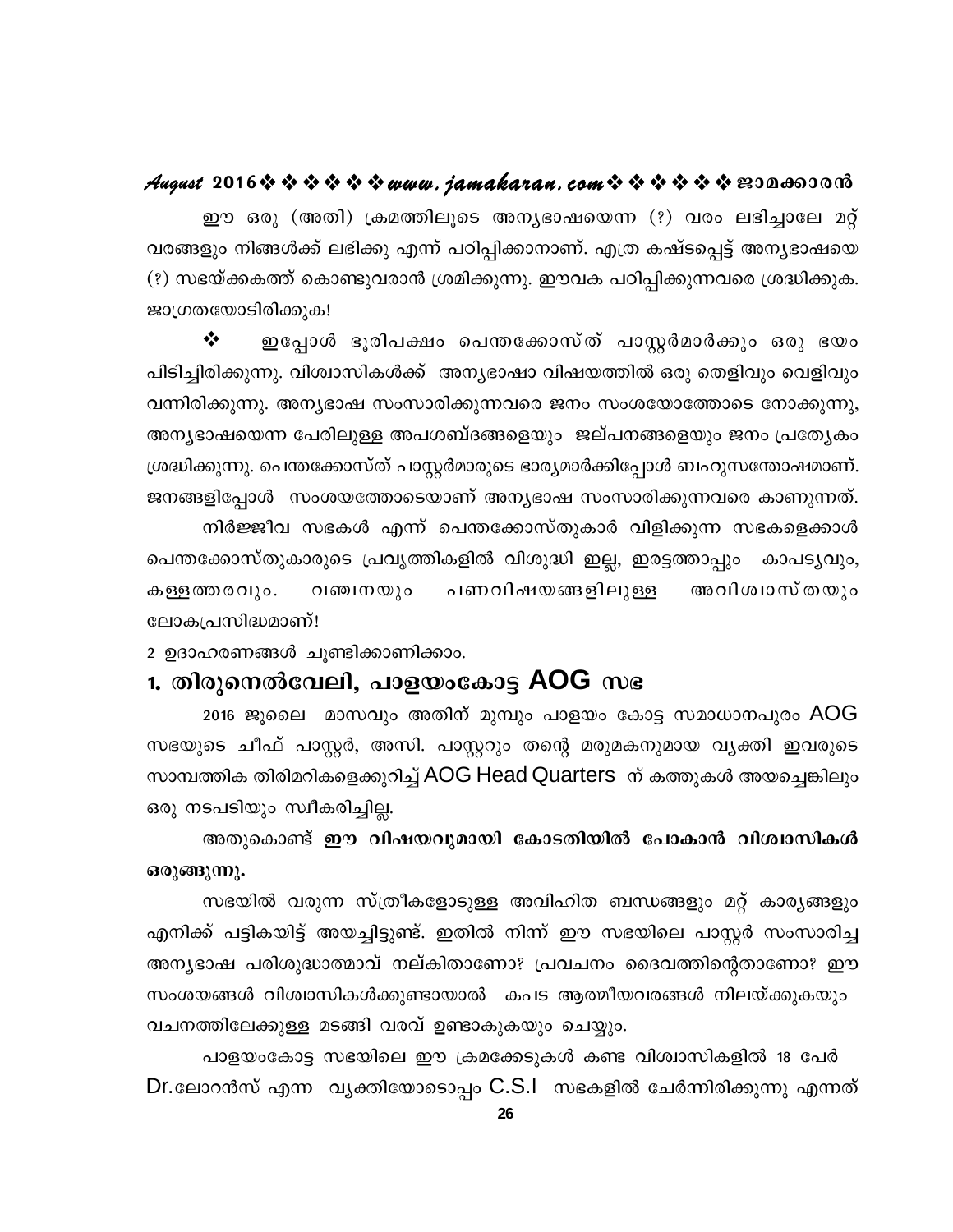August 2016 \* \* \* \* \* \* www.jamakaran.com \* \* \* \* \* \* \* 2010 പെന്തക്കോസ്ത് സഭകളുടെ കണ്ണ് തുറപ്പിക്കും എന്ന് കരുതുന്നു.

#### 2. കൊറിയ AOG സഭയുടെ ലോക മഹാ കുംഭകോണം

"10 ലക്ഷത്തിലധികം അംഗങ്ങളുള്ള AOG സഭയുടെ ചീഫ് പാസ്റ്റർ ആയ പോൾ യാങ്കിചോയും അദ്ദേഹത്തിന്റെ മകനും ഇപ്പോൾ ജയിലിലാണ്." ഇതൊരു പഴയവാർത്ത യാണെങ്കിലും പെന്തക്കോസ്ത് വിശ്വാസികളുടെ ജാഗ്രതയ്ക്കായി ഇവിടെ

എഴുതുന്നു.



വിശ്വാസികൾ നല്കിയ കാണിക്കയിൽ 120 കോടി ഡോളർ Dr.പോൾ യാങ്കിചോ Share Markert ൽ നിക്ഷേപിച്ചു. വിപണി വിലയേക്കാൾ 10 മടങ്ങ് അധികം തുക നല്കി ഓരോ വിശ്വാസികൾക്കും ടവമൃല കൾ വാങ്ങാൻ നിർബന്ധിക്കപ്പെട്ടു.

അനൃഭാഷയുടെ പേരിലുള്ള ഭയം മാറ്റിവച്ച് വിശ്വാസികൾ പാസ്റ്റർക്കെതിരെ കേസ് കൊടുത്തു. പോലീസ് പാസ്റ്ററെയും

മകനെയും അറസ്റ്റ് ചെയ്തു. തന്റെ മകനെ ശുശ്രൂഷയോടൊപ്പം Share Markert business ന്റെ ഉം Executive ഉം ആക്കി.

Dr.പോൾയാങ്കിചോ എത്രപേർക്ക് അഭിഷേകം നല്കിയിരിക്കും? ലോക പ്രശസ്ത പ്രസംഗകൻ ലോകം മുഴുവൻ എത്ര പേരെ അന്യഭാഷാ സംസാരിക്കാൻ പഠിപ്പിച്ച വ്യക്തി.

അന്യഭാഷയെന്ന തെറ്റായ ഉപദേശം ഇവരെ തെറ്റായ വഴിയിൽ നടത്തി. Dr.പോൾയാങ്കിചോ ലോകം മുഴുവനുമുള്ള ക്രിസ്ത്യാനികൾക്ക് അപമാനമുണ്ടാക്കി.

കൊറിയയിലെ ഒരു AOG സഭക്കാരും തങ്ങൾ AOG സഭയാണെന്ന് പറയാൻ നിവർത്തിയില്ല, ജയിൽ മോചിതനായ Dr.പോൾയാങ്കിചോ **ഇപ്പോൾ ഡേവിഡ് എന്ന** പേരിൽ പുതിയ പാസ്പോർട്ട് കരസ്ഥമാക്കി ശുശ്രൂഷിക്കുന്നു. ലോകം ചുറ്റുന്നു. <u>3. തമിഴ് നാട് AOG ഹെഡ്കോർട്ടേഴ്സ് അഴിമതി</u>

Pr.രാജമണി, Pr.D.മോഹൻ കൂടാതെ മറ്റ് പല പാസ്റ്റേഴ്സിന്റെ സാമ്പത്തിക അഴിമതികളെപ്പറ്റി മധുരയിലെ പാസ്റ്റർ അരുൾ അവർകൾ ലഘുലേഖകൾ വിതരണം ചെയ്തിരിക്കുന്നു. പലരു അത് എനിക്ക് വായിച്ച് കേൾപ്പിച്ചു അയച്ചുതരാൻ ആവശ്യപ്പെട്ടിരിക്കുന്നു.

AOG യുടെ തലവന്മാർ തന്നെ അഴിമതിയിൽ മുങ്ങിക്കുളിച്ചിരിക്കെ മറ്റുള്ളവരെ എങ്ങനെ വിശുദ്ധിയിലേക്ക് നയിക്കാനാവും.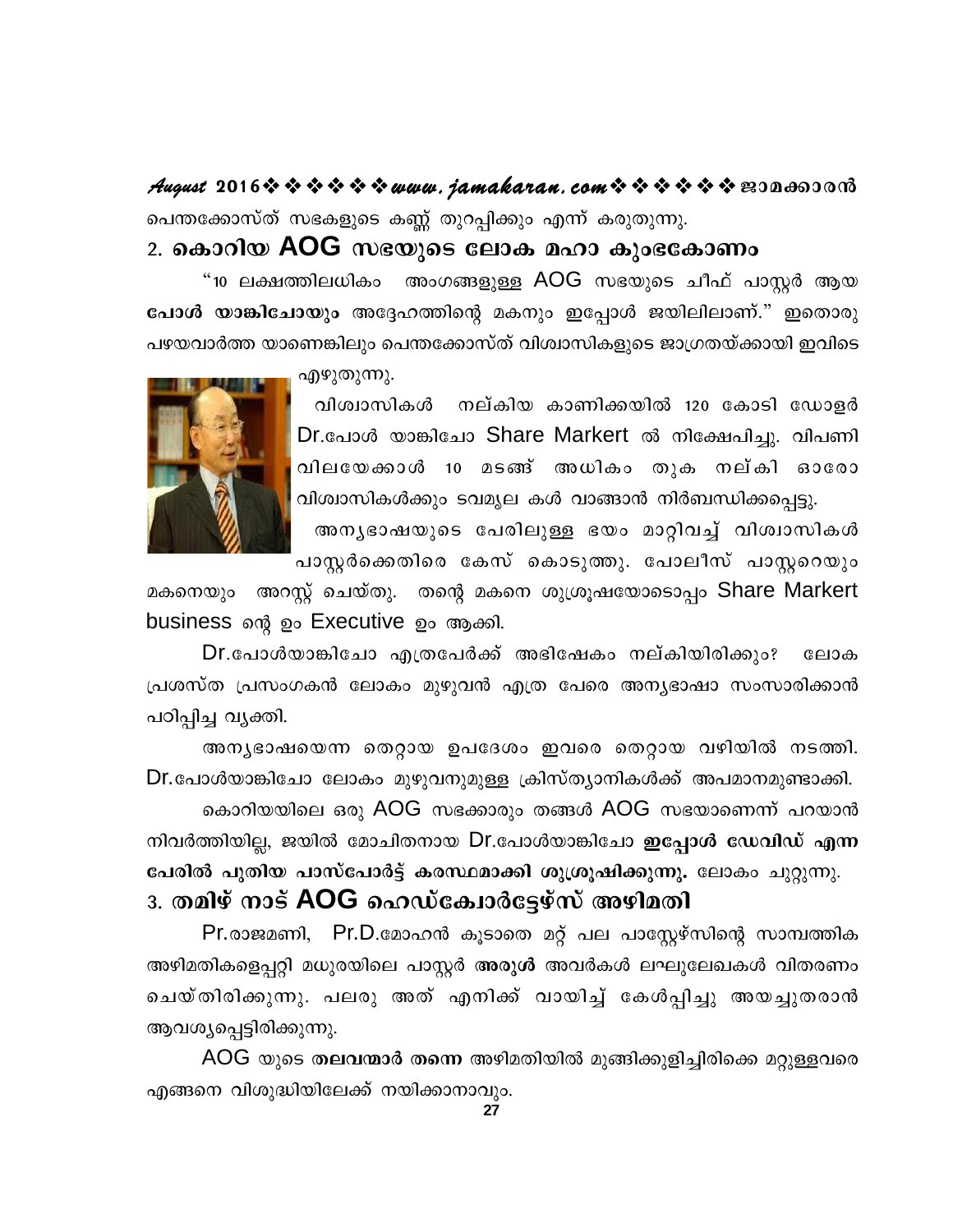#### August 2016 \* \* \* \* \* \* www.jamakaran.com \* \* \* \* \* \* \* E3Da600018

ഇവർ സംസാരിക്കുന്ന അന്യഭാഷകളെ 100 വട്ടം സംശയിക്കേണ്ടിയിരിക്കുന്നു. വചനാനുസൃതമല്ലാത്ത അന്യഭാഷ (?) സംസാരിക്കുന്നവരിൽ കാപട്യം ഉണ്ട് എന്നെഴു തിയത് ശരിയല്ലേ?

#### 4. കന്യാകുമാരി ജില്ലാ, കുളച്ചൽ AOG സഭയും രാഷ്ട്രീയവും

കഴിഞ്ഞ സുനാമിയിൽ ഏറ്റവും കൂടുതൽ നാശനഷ്ടം ഉണ്ടായ ഭാഗമാണ് കുളച്ചൽ കേന്ദ്രം ഗവ.സു 30,000 കോടിയുടെ വമ്പൻ തുറമുഖവും ഇവിടെ നിർമ്മിക്കാൻ പോകുന്നു.

കുളച്ചലിനടുത്തുള്ള പർനട്ടിവിള എന്ന സ്ഥലത്തുള്ള AOG സഭയുടെ 35–ാം മത് സഭാദിനാഘോഷത്തോടനുബന്ധിച്ച് ഇറക്കിയിട്ടുള്ള വാൾ പോസ്റ്റാണ് നിങ്ങൾ ഈ ചിത്രത്തിൽ കാണുന്നത്.



ഈ പോസ്റ്ററിൽ ബഹുമാനൃ തമിഴ്നാട് മുഖൃമന്ത്രി Dr.വിപ്ലവനായിക ജെ.ജയലളിത അമ്മയുടെ അനുഗ്രഹാശ്രിസ്സുകളോടെ 2016 ആഗസ്റ്റ് 7-ാം തീയതി ഞാറയാഴ്ച രാവിലെ 10.00ന് ആരാധനയോഗം നടക്കും എന്ന് അച്ചടിച്ചിരിക്കുന്നു. പ്രത്യേക സന്ദേശം Tamilnadu Minority Commission Member, Mr.A.Justin Salvaraj അവർകളാണ്. പോസ്റ്റിലെ contact person Pr.D.Christopher Anil kumar MA,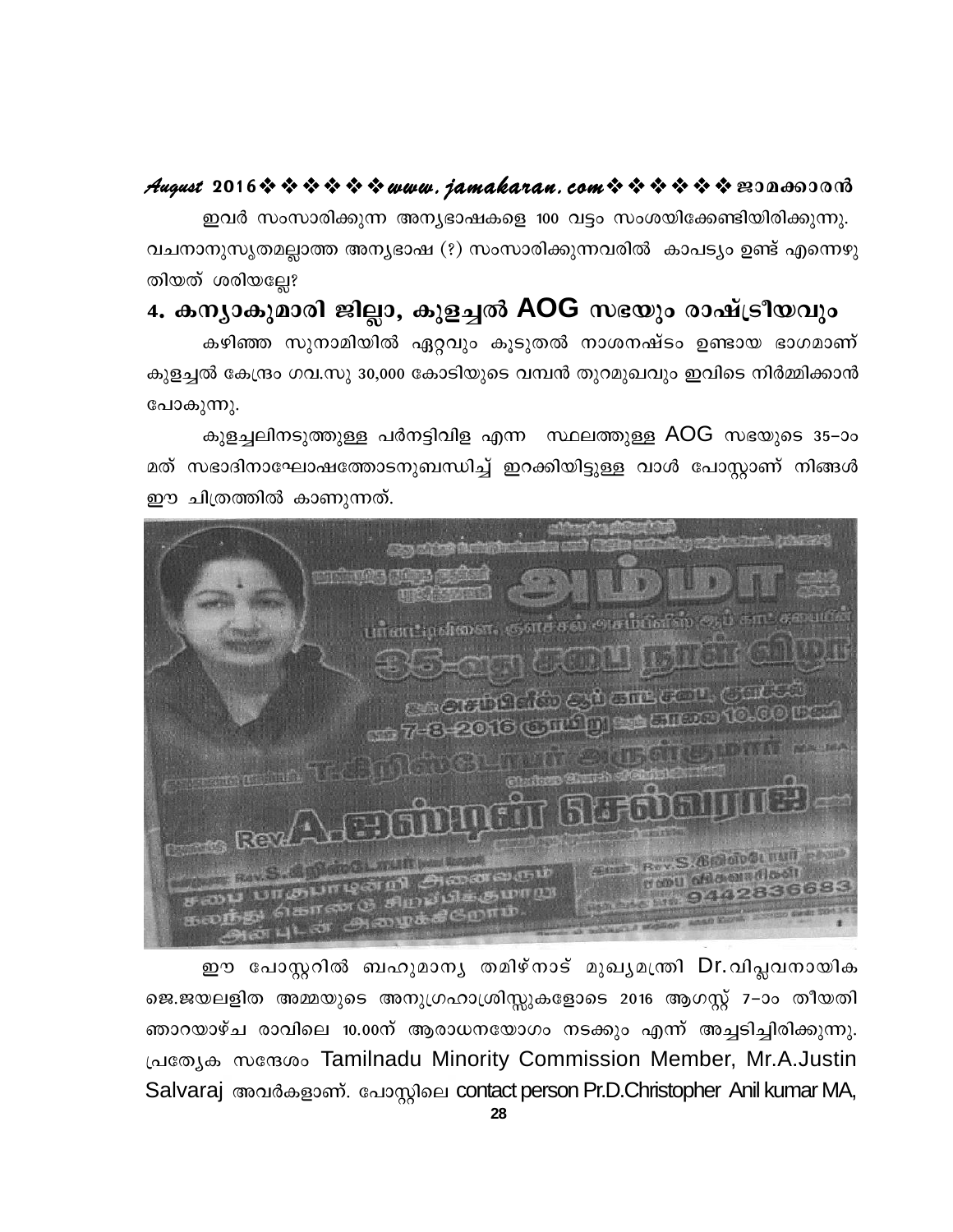#### August 2016 \* \* \* \* \* \* www.jamakaran.com \* \* \* \* \* \* \* E30000000 ആണ്

കർത്താവിന്റെ സഭയേയും കർത്തൃനാമത്തിലുള്ള ആരാധനയേയും അനുഗ്രഹിക്കേണ്ടത് ബഹുമാന്യ മുഖ്യമന്ത്രി ജയലളിത അമ്മ അവർകളാണ്.

 $AOG$  സഭയുടെ പരിശുദ്ധാത്മശക്തി കണ്ടോ?  $AOG$ സഭകൾ എങ്ങോട്ട് യാത്ര ചെയ്യുന്നു? ഇത് ദൈവത്തോടുള്ള കാപട്യമല്ലേ?

#### ടെലിഫോണിലൂടെ ഭീഷണി

ജൂലൈ മാസം 27-ാം തീയതി രാത്രി പെട്ടെന്ന് കുളച്ചൽ AOG പാസ്റ്റർ ടെലിഫോണിൽ എന്നോട് സംസാരിച്ചു. വളരെ കോപത്തോടാണ് സംസാരിച്ചത്. അദ്ദേഹം സംസാരിച്ചത്: ഞങ്ങൾ പതിച്ച **വാൾപോസ്റ്ററിന്റെ ചിത്രം** എങ്ങനെ ഞങ്ങളുടെ അനുവാദമില്ലാതെ Watts App ൽ Post ചെയ്തു എന്നാണ്.

എനിക്കു Watts App, Face book തുടങ്ങി സാമൂഹ്യമാധ്യമങ്ങളിലൊന്നും തന്നെ AC ഇല്ല എന്ന് അറിയിച്ചു. നിങ്ങൾ സംസാരിക്കുന്നതിന് 10 മിനിറ്റിന് മുമ്പ് ഒരു വൃക്തി ലാമശഹൽ Wall post ന്റെ ചിത്രം അയച്ചു. അത് കണ്ട് ദു:ഖിച്ചു,ലജ്ജിച്ചു. നിങ്ങളെ വിളിച്ച് ഏത് ആത്മാവാണ് ഈ പ്രവൃത്തി ചെയ്യാൻ ഞാൻ തന്നെ ആവശ്യപ്പെട്ടത് എന്ന് കേൾക്കാനിരിക്കുകയായിരുന്നു. കുറച്ചു പോലും ദൈവഭയം നിങ്ങൾക്കില്ലേ?

എന്തായാലും വിളിച്ചത് നന്നായി. എനിക്ക് സ്വന്തമായി മൊബൈൽ ഇല്ല. എന്നറിഞ്ഞപ്പോൾ പാസ്റ്ററിന്റെ കോപം ഒന്നു തണുത്തു.

#### കുളച്ചൽ <u>AOG</u> സഭയുടെ പ്രശ്നമെന്ത്?

ഇവിടുത്ത സഭ പ്രാർത്ഥനാ വീടായി തുടങ്ങി. വീട്ടിൽ ആരംഭിച്ച സഭ സർക്കാർ അനുവാദമില്ലാതെ തന്നെ വലിയ കെട്ടിടം പണിതു. ഇതിനായി സർക്കാർ വകുപ്പുകളിൽ നിന്ന് വേണ്ട അനുവാദങ്ങളൊന്നും തന്നെ വാങ്ങിയിരുന്നില്ല.

വിവരം പോലീസിന്റെ ശ്രദ്ധയിൽപ്പെട്ടു. പാസ്റ്ററെ സ്റ്റേഷനിൽ വിളിച്ചുവരുത്തി അന്വേഷണം ആരംഭിച്ചു. കെട്ടിടം പോലീസ് സീൽ വച്ചു.

ഈ വിഷയത്തിൽ AOG നേതൃത്വം ഇടപെട്ടില്ല എന്ന് പാസ്റ്ററുടെ വിഷവമാണ്. സർക്കാരിന്റെ മാനദണ്ഡങ്ങളൊന്നും പാലിക്കാതെ കെട്ടിടം പണിതാൽ അതിൽ സഭാ നേതൃത്വത്തിന് ഇടപെടാനാകില്ലല്ലോ?

ഇതു പോലെ ധാരാളം പെന്തക്കോസ്തു സഭാ ഹാളുകൾ സർക്കാർ സീൽ ചെയ്തിരിക്കുകയാണ്. ഇങ്ങനെയുള്ള നിയമലംഘനങ്ങൾക്ക് കർത്താവിന്റെ സഹായം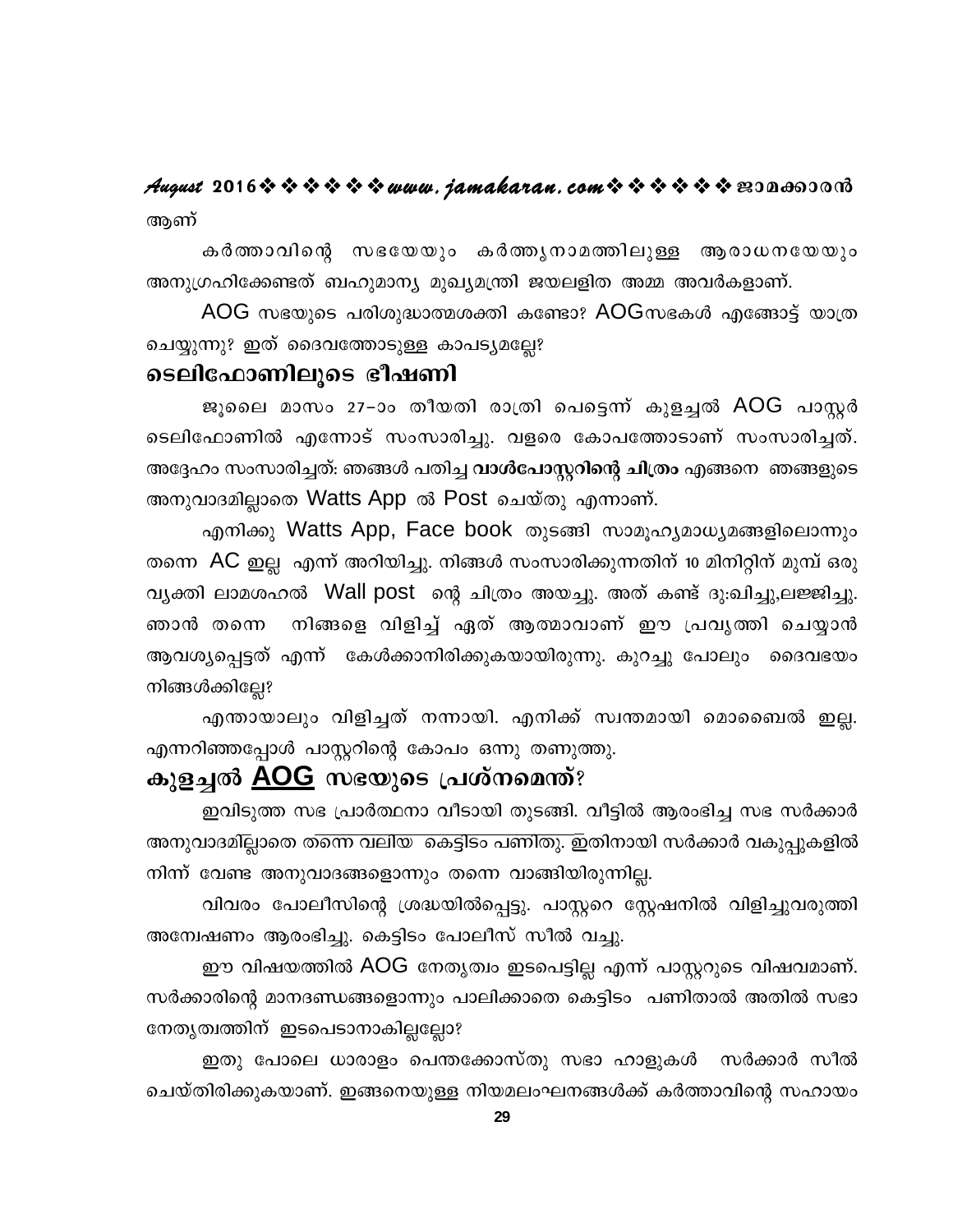August 2016 \* \* \* \* \* \* www.jamakaran.com \* \* \* \* \* \* \* 2010 ഉണ്ടാവില്ല. ഇതാണ് കുളച്ചൽ സഭയുടെ യഥാർത്ഥ സ്ഥിതി.

പക്ഷേ ഇതുപോലൊരു Poster നാമധേയ സഭാക്കാർ പോലും അച്ചടിക്കില്ലല്ലോ! കുളച്ചൽ AOG സഭാ പാസ്റ്റർ ദൈവത്തോടും, ഗവ: നോടും ക്ഷമ യാചിക്കണം,

വിശ്വാസികൾ എല്ലാം ഭരണാധികാരികൾക്കു വേണ്ടി പ്രാർത്ഥിക്കണം. (1 തിമൊ 2:4.) പക്ഷേ ക്രിസ്തുവിനുള്ള സ്ഥാനം ഒരു വൃക്തിക്കു കൊടുത്തത് മഹാപരാധമാണ്. കർത്താവ് ക്ഷമിക്കട്ടെ!

#### Rev. Dr. Theodre Williams നെക്കുറിച്ച്

അന്യഭാഷയെക്കുറിച്ച് അനേകർ തങ്ങളുടെ അഭിപ്രായങ്ങളും നിലപാടുകളും എന്നെ അറിയിച്ചു. അവർക്കൊക്കെ വീണ്ടും നന്ദി പറയുന്നു. ആ മറുപടികളിൽ സ്വന്ത അനുഭവങ്ങളും , മറ്റ് പലരുടെ പുസ്തകത്തിൽ നിന്നുള്ള ഉദ്ധരണികളും ചൂണ്ടിക്കാണിച്ചു. പക്ഷേ വചനാടിസ്ഥാനത്തിൽ ഇവരാരും എഴുതിയില്ല. മറുപടി എഴുതിയ നാലു കത്തുകളും വായിച്ചിട്ടാണ് ഇത് എഴുതുന്നത്.

വചനം ഉദ്ധരിച്ച് എഴുതിയ സംഘങ്ങളിൽപ്പോലും സ്വന്തം വ്യാഖ്യാനങ്ങളാണ് നല്കിയത്. ശരിയായ അർത്ഥം ആരും എഴുതുയില്ല.

ഇവരെല്ലാവരും ഉദ്ധരിച്ച വചനം 1കൊരി14:1, 2 ഉം ആണ്. വരം അടയാളം എന്നീ പദങ്ങളാണ് ഇവ എന്റെ ഈ ലേഖനത്തിന്റെ അവസാനം വിശദീകരിക്കും.

പെന്തക്കോസ്ത് പ്രസ്ഥാനത്തിലെ പണ്ഡിതന്മാർ എന്നറിയപ്പെടുന്ന Pr.രാജമണി, Bro.Stanly, Dr.രാജശേഖർ, എന്നിവർ എഴുതിയ ലേഖനങ്ങളെ പ്രസിദ്ധ വേദപണ്ഡിതനും, ബൈബിൾ സെമിനാരി പ്രൊഫസറും, ലോകത്തിന്റെ വിവിധഭാഗങ്ങളിൽ നിന്ന് ബൈബിൾ ഡിഗ്രികൾ കരസ്ഥമാക്കിയ Rev. Dr. Theodre Willams നെ കാണിച്ച് നിങ്ങളുടെ വിശദീകരണവും വിമർശനവും ജാമക്കാരൻ വായനക്കാർക്കു വേണ്ടി നല്കണമെന്നാവശ്യപ്പെട്ടപ്പോൾ വളരെ സന്തോഷത്തോടുകൂടി ക്ഷണം സ്വീകരിച്ചു.

ഈ മൂന്നു പേരുടെ ലേഖനങ്ങളും ചേർത്ത് ഒന്നാക്കി അതിന് മൂന്ന് ആഴ്ചകളിൽ മറുപടി എഴുതി നല്കി.

Rev. Dr. Theodre Willams ന്റെ ഈ ലേഖനങ്ങളും ഇനി ഒരു ലക്കത്തിൽ എനിക്കുള്ള മറുപടികളും എഴുതി ഈ ലേഖന പരമ്പരയ്ക്ക് വിരാമമിടാൻ ആഗ്രഹിക്കുന്നു. ഇതിനെ പുസ്തകമാക്കാനും കർത്താവിൽ ആഗ്രഹിക്കുന്നു. Rev. Dr. Theodre Willams ന്റെ മറുപടി വായിച്ചാലും.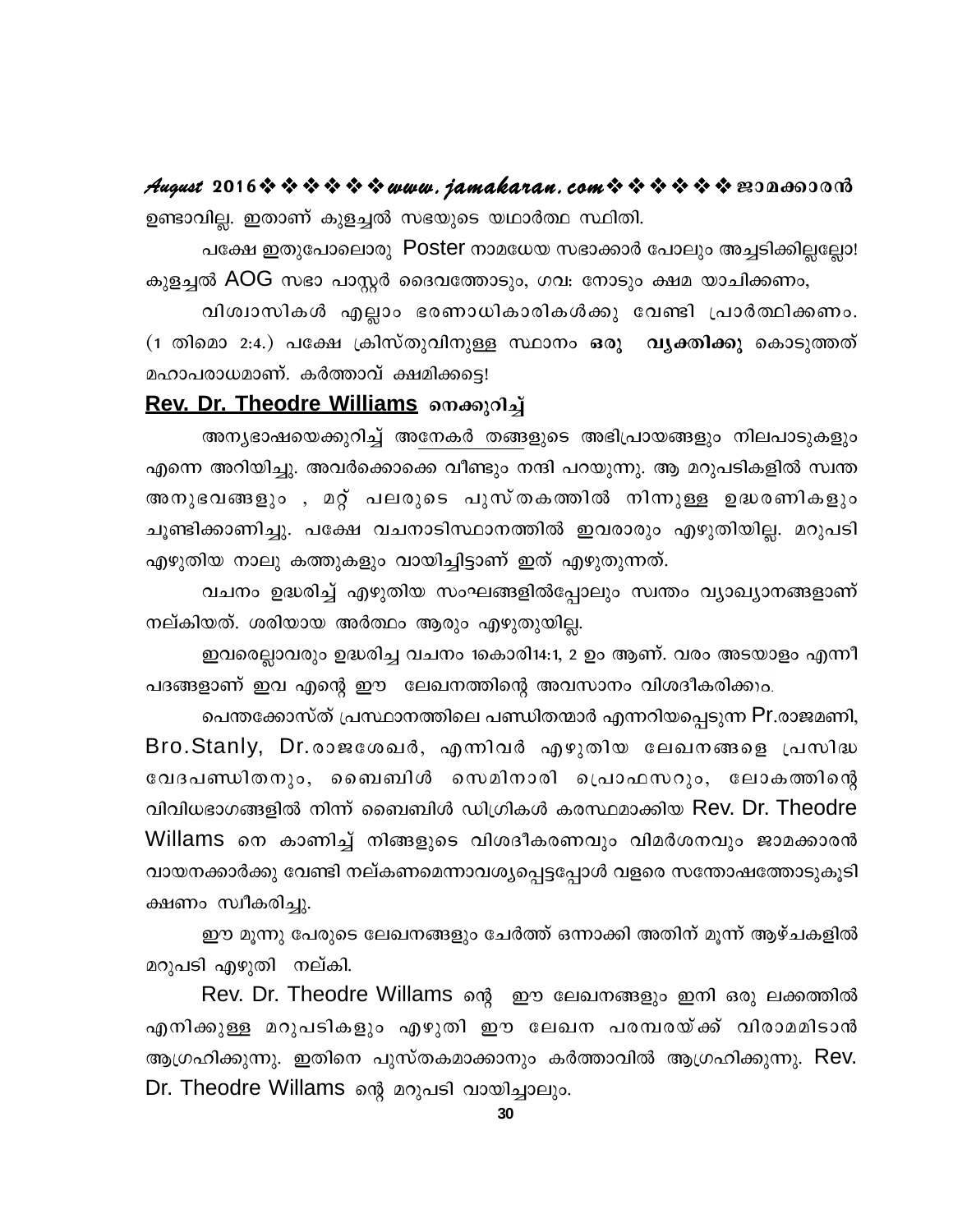#### August 2016 \* \* \* \* \* \* www.jamakaran.com \* \* \* \* \* \* \* 2010600010

**BIBLE TEACHING MINISTRIES** 

Rev. Dr. Theodre Williams 64 Mahalekshmi Nagar Chennai - 600073, ph- 2375863

#### ബൈബിൾ നല്കുന്ന സതൃത്തിന്റെ സാക്ഷ്യം

ബൈബിൾ പഠിപ്പിക്കുന്ന ഭക്തി (God lines) എന്നത് ദൈവത്തോടുള്ള ബന്ധത്തിന്റെ അളവിനനുസരിച്ചുള്ളതാണ്. ദൈവത്തോടുള്ള ബന്ധത്തിന്റെ മുഖ്യമായയ അനുസരണം, വിശ്വാസം എന്നിവയാണ്

അനുസരണം– ദൈവത്തെ ബഹുമാനിക്കാൻ ഭയപ്പെടൽ ദൈവഹിതം നിറവേറ്റൽ വിശ്വാസം – ദൈവത്തിൽ ആശ്രയിക്കൽ മാത്രമല്ല മുറുകെ അവിടുത്ത കൈകളിൽ നല്കി അവിടുന്ന് പ്രവർത്തിക്കുന്നുത് കാത്തിരിക്കൽ.

എന്നാൽ മറ്റ് മതങ്ങളിലാകട്ടെ ഭക്തിയും ആത്മീയവും അവരവരുടെ ആവേശ അനുഭവങ്ങളോടുകൂടിയതാണ്. ഇത്തരത്തിലുള്ള ആവേശപരമായ ആത്മീയത ഈ ദ പേരിലും, അവരുടെ സഭകളിലും കടന്നു കുടിയത്. ദുഖകരമായ കാര്യമത്രേ! വെളിപ്പാട്, ദർശനങ്ങൾ– ഇവ പ്രകൃത്യാഹിതമായതും മനുഷ്യരെ ഭ്രമിപ്പിക്കു ന്നതുമായ അനുഭവങ്ങൾ, പ്രവൃത്തികൾ എന്നിവയോട് ബന്ധപ്പെട്ടവയാണ്

ഉദാ: സായ്ബാബ

മുക്താനന്ദാ

രാമകൃഷ്ണൻ

അ. പ്രവൃത്തികളിലെ – ശീമോൻ (അ8) തുടങ്ങിയവർ

ക്രിസ്തീയ ഭക്തി എന്നത് മാനുഷിക കാഴ്ചപ്പാടിലെ ഭക്തിയല്ല. ക്രിസ്തീയ ഭക്തിയ്ക്ക് ദൈവവചനത്തിലൂടെ ദൈവ വഴികളെയും, ദൈവ ഹിതത്തെയും നാൾതോറും അറിയേണ്ടത് വളരെ ആവശ്യമാണ് ഈ രീതിയാണ് കർത്താവും അപ്പോസ്തലന്മാരും നമ്മെ പഠിപ്പിച്ചത്. കർത്താവിന്റെയും അപ്പോസ്തന്മാരുടെയും പഠിപ്പിക്കലുകൾ ദൈവവചനത്തിൽ നിന്നാണ് ലഭിക്കുന്നത്. മൂവരും പറയുന്നതുപോലെ അനൃഭാഷാ ഭാഷണത്താലോ, ആവേശ അനുഭവങ്ങളാലോ ആത്മീയവർദ്ധന ഉണ്ടാകുന്നില്ല. ആത്മീയ വർദ്ധനയ്ക്കായി അന്യഭാഷ സംസാരിക്കണം എന്ന അപ്പോസ്തലന്മാർ പഠിപ്പിച്ചില്ലല്ലോ? മറിച്ച് നാം വളരാൻ! ഇപ്പോൾ ജനിച്ച ശിശുക്കളെപ്പോലെ രക്ഷയ്ക്കായി വളരുവാൻ വചനം എന്ന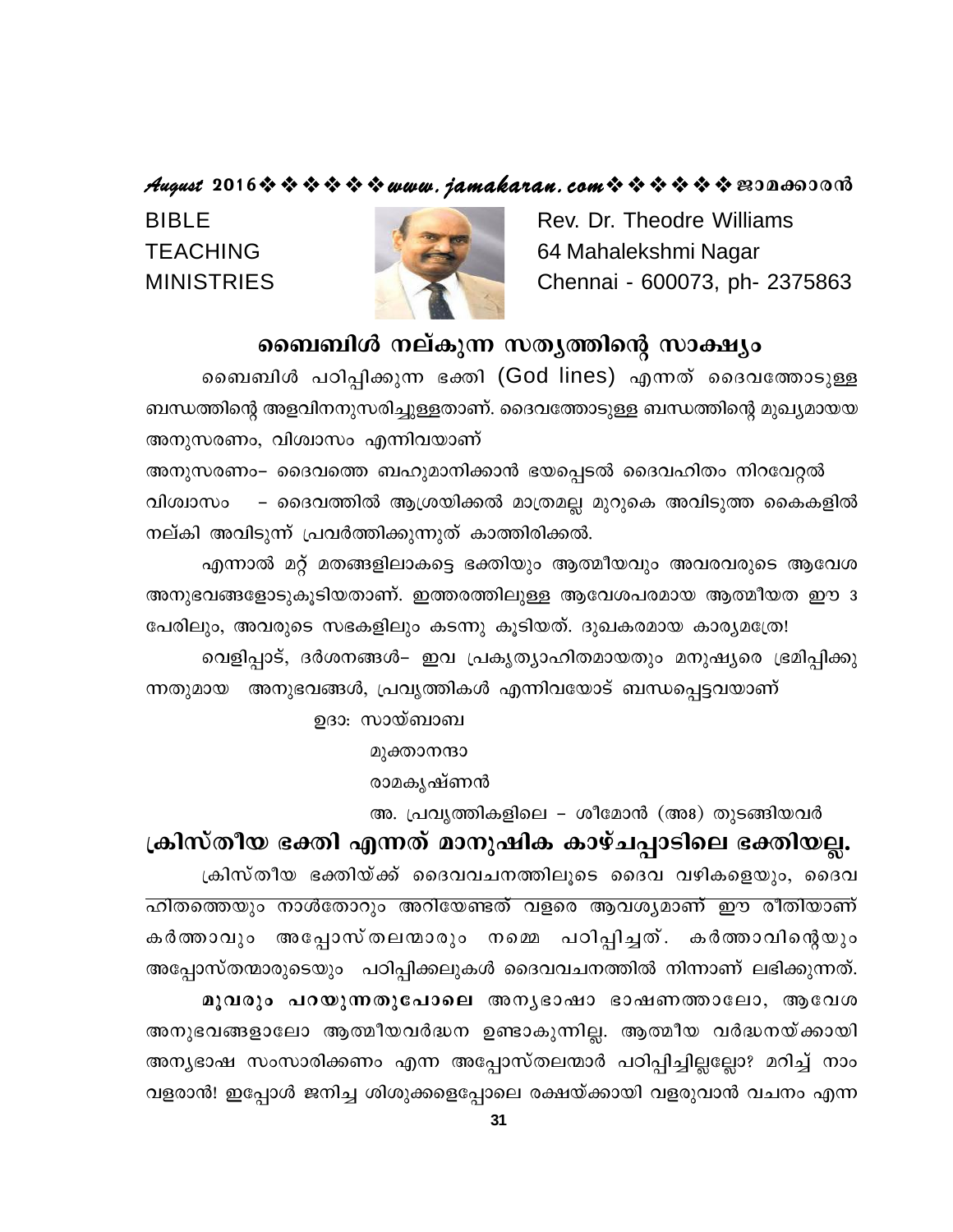August 2016 \* \* \* \* \* \* www.jamakaran.com \* \* \* \* \* \* \* E30000000 മായമില്ലാത്ത പാൽ കുടിപ്പാൻ വാഞ്ഛിപ്പിൻ (1 പത്രോ 2:2,3).

രക്ഷിക്കപ്പെട്ട അഥവാ യേശു ക്രിസ്തുവിനെ കർത്താവായി സ്വീകരിച്ച എല്ലാ വിശ്വാസികൾക്കും ആത്മാവുണ്ട് എന്ന് പറയുന്നത് തെറ്റന്ന് മൂവരും പറയുന്നു.

ഈ പ്രസ്താവന തെറ്റാണ്. റോമ 8:9 ഇപ്രകാരം പറയുന്നു. "നിങ്ങളോ ദൈവത്തിന്റെ ആത്മാവ് നിങ്ങളിൽ വന്നിക്കുന്നു എന്നു വരികിൽ ജഡ സ്വഭാവമുളള വരല്ല ആത്മ സ്വഭാവമുളളവരത്രേ. ക്രിസ്തുവിന്റെ ആത്മാമില്ലത്തവൻ അവനുളളവനല്ല. മൂവരും വചനത്തെ വളരെ തെറ്റായി പ്രയോഗിക്കുന്നു.

യേശു ഉളളത്തിൽ വരുന്നതും ആത്മാവ് ഉളളിൽ വരുന്നതും ഒന്നുതന്നെ അവർ വരുമ്പോൾ പിതാവും നമ്മുടെ ഉളളിൽ വരുന്നു (യോഹ 14:23,24) യേശു ശിഷ്യന്മാർക്ക് തന്റെ ആത്മാവിനെ ഊതി നൽകിയ അത് പരിശുത്മാവ് അല്ല എന്ന് അവർ പറയുന്നു.

റോമ 8:2 ൽ ഇതിനുളള മറുപടിയുണ്ട്.

ശ്രീമോൻ പണം കൊണ്ട് വാങ്ങാൻ ശ്രമിച്ചത് അന്യഭാഷ <mark>അടയാളത്തോടുകൂടിയ</mark> പരിശുദ്ധാത്മാവ് എന്ന് മൂവരും പറയുന്നു.

അങ്ങനെ വേദപുസ്തകത്തിൽ എഴുതിയിട്ടില്ല. എഴുതിയിട്ടില്ലാത്ത വചനങ്ങൾക്ക് മാറ്റിയും തിരിച്ചു അർത്ഥം നൽകി ജനങ്ങളെ കുഴക്കുന്നു.

ശീമോൻ വാങ്ങാൻ ശ്രമിച്ചത് പരിശുദ്ധാത്മാവിന്റെ ശക്തിയെയാണ്. അല്ലാതെ അന്യഭാഷയെയല്ല. ഈ ശീമോൻ മായവിദ്യകൾ കാട്ടി പണം സമ്പാദിച്ചു കൊണ്ടിരുന്ന വൃക്തിയാണ്. ഈ മായാജാലങ്ങൾക്ക് ഇനിയും ശക്തിയും വൈവിധൃവും പകർന്ന് പണം സമ്പാദിക്കാനാണ് പരിശുദ്ധാത്മാവിനെ വിലക്ക് കേട്ടത് അല്ലാതെ അന്യഭാഷ സംസാരിക്കാനല്ല.

ആരാധന നയിക്കുന്ന പാസ്റ്ററിൽ വസിക്കുന്ന പരിശുദ്ധാത്മാവാണ് ആരാധന നയിക്കുന്നത്. അല്ലാതെ പാസ്റ്റർ അല്ല. അതിനാൽ ആരാധനയോ അന്യഭാഷയോ തുടങ്ങാൻ പറഞ്ഞാൽ തുടങ്ങുകയും നിർത്താൻ പറഞ്ഞാൽ നിറുത്തുകയും ചെയ്യുന്ന കാര്യത്തിൽ പാസ്റ്ററെ കുറ്റം പറയരുത്. അത് പരിശുദ്ധാത്മാണ് ചെയ്യുന്നത് എന്ന് മൂവരും എഴുതിയിരിക്കുന്നു.

വേദ പുസ്തകത്തിൽ അപ്പോസ്തലന്മാരോ,പ്രത്യേകിച്ച് പത്രോസോ, പൗലോസോ, ഇങ്ങനെയൊരു നിർദ്ദേശം പറഞ്ഞിട്ടുണ്ടോ?അ.പ്ര 19;1. 1 കൊരി 14 എന്നീ ഭാഗങ്ങളിൽ ഇത് പറഞ്ഞിട്ടുണ്ടോ? വചനം പറയാത്ത കാര്യങ്ങളെ സ്ഥതം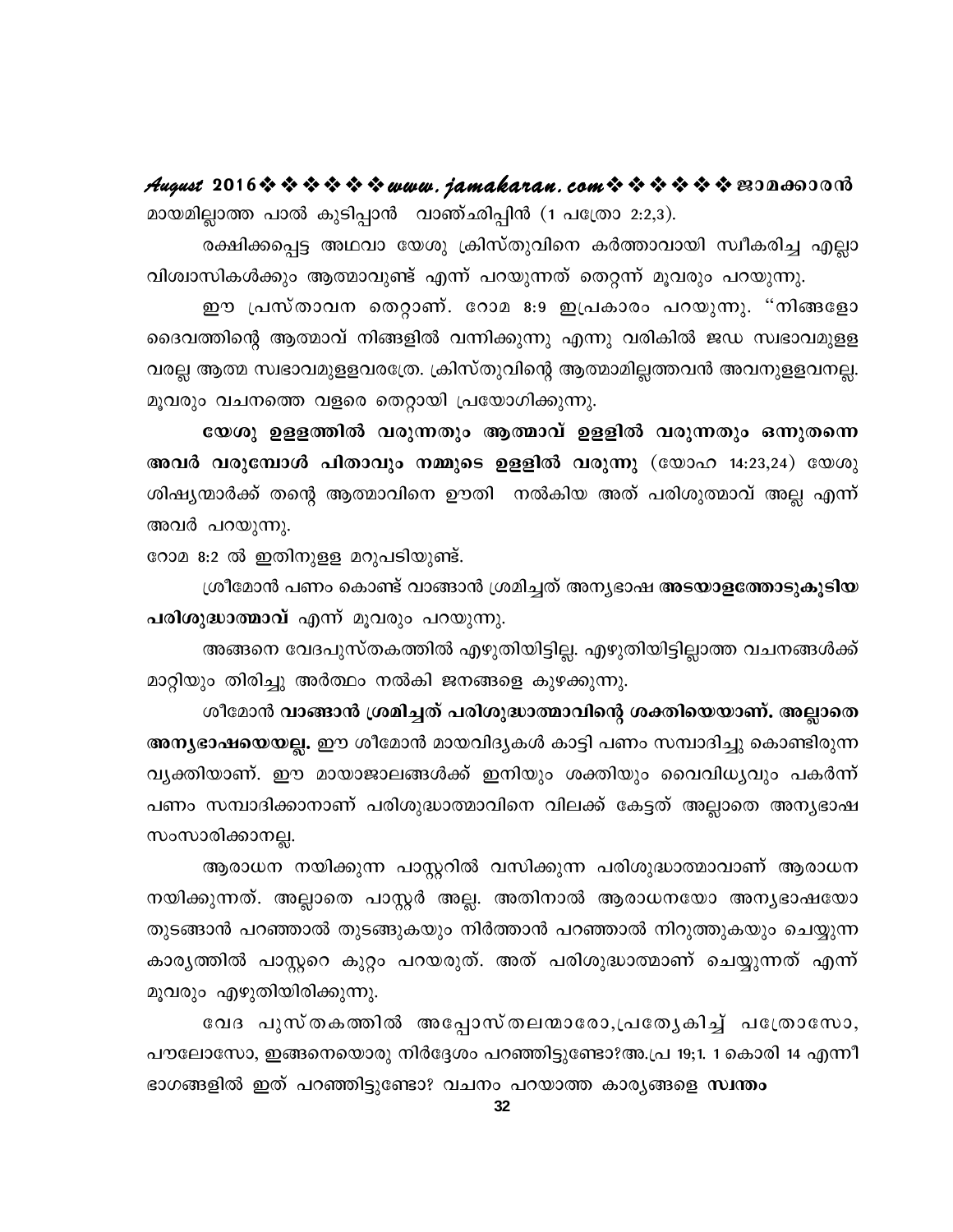#### August 2016 \* \* \* \* \* \* www.jamakaran.com \* \* \* \* \* \* \* 2010 അനുഭവങ്ങളുടെ വെളിച്ചത്തിൽ പറയുന്നു. ഇത് ആപത്ത്!

ഈ മൂവർക്കും വേദവ്യാഖ്യാനം എങ്ങനെ ചെയ്യണം എന്ന കാര്യത്തിൽ ധാരാളം കുഴപ്പങ്ങളുണ്ട്. ഇവർ ബൈബിൾ രചിക്കപ്പെട്ട ഭാഷകളെയും, ഏവരും അംഗീകരിച്ച് വ്യാഖ്യാന രീതികളെയും പഠിച്ച ശേഷം മറ്റുളളവരെ പഠിപ്പിക്കണം.!

അ.പ്രവൃത്തികളിൽ അന്യഭാഷകൾ സംസാരിച്ച സ്ഥലങ്ങൾ 1)2:4 2) 10:45 3)19:16 എന്നിവയാണെന്നും, അതിനാൽ സംസാരിക്കാമെന്നും പറയുന്നു.

#### അ.പ്ര 2-ാം അദ്ധ്യായം

ഇവിടെ കടന്നു വന്ന വിവിധ ഭാഷക്കാരായ ജനങ്ങൾക്ക് അവരവരുടെ മാതൃഭാഷകളിൽ 'ദൈവത്തിന്റെ വൻകാരൃങ്ങൾ' സംസാരിച്ചു എന്ന് വൃക്തമായി എഴുതിയിരിക്കുന്നു. ദൈവത്തിന്റെ വൻകാര്യങ്ങൾ' എന്നാൽ എന്ത്? അത് ക്രിസ്തുവിന്റെ മരണം, ഉയിർത്തെന്നേല്പ എന്നിവയാണ്.

ഇവിടെ പരിശുദ്ധാത്മാവിൽ നിറഞ്ഞ് വിവിധ ഭാഷകളിൽ ദൈവത്തെ പുകഴത്തി, പ്രാർത്ഥിച്ചു കൊണ്ടിരുന്നു എന്നും, അവർ സംസാരിച്ചതിനെ "കുടിയന്മാരുടെയും വെറിയന്മാരുടെയും കുമ്മാളം" എന്നും പറയുന്നു. ഇതും തെറ്റ് ഇങ്ങനെ വേദ പുസ്തകത്തിൽ എഴുതിയിട്ടില്ല.

ഇവരൊക്കെ വേദ പുസ്തകത്തിലില്ലാത്ത വാക്കുകളെ എങ്ങനെ ഇത്ര ധൈര്യമായി എഴുതുന്നു, പ്രസംഗിക്കുന്നു? ഇവരുടെ എഴുത്തും, പ്രസംഗവും കേൾക്കുന്നവർ ദേവപുസ്തകം തുറന്ന നോക്കുമെന്ന് അറിയില്ലേ!

" പർഥരും, മേദൃരും, ഏലാമൃരും, മെസപ്പെടാത്താമൃയിലും യെഹൂദൃയിലും, കപ്പദേകൃയിലും പെന്തൊസിലും ആസൃയിലും, പ്രഗൃയിലും, പംഫുലൃയിലും, മിസ്രയിമിലും, കുറേനെക്കു ചേർത്ത ലിബ്യപ്രദേശങ്ങളിലും പാർക്കുന്നവരും, റോമായിൽ നിന്നും വന്നു പാർക്കുന്നവരും,യെദന്മാരും. യെഹുദാമതാനുസാരികളും, ക്രേത്യരം, അറബിക്കാരുമായ നാം ഈ നമ്മുടെ ഭാഷകളിൽ അവർ ദൈവത്തിന്റെ വൻകാര്യങ്ങളെ പ്രസ്താവിക്കുന്നതു കേൾക്കുന്നവല്ലോ എന്നു പറഞ്ഞു. അ.പ്ര 2:9–11. വേദ പുസ്തകത്തിൽ എഴുതാത്ത കാര്യങ്ങളെ എഴുതി എന്ന് പറയുന്നത് ദൈവ

എഫെസോസിൽ സ്നാനമേറ്റ് ശിഷ്യന്മാർ സ്നാപക യോഹന്നാന്റെ മാനസാന്തര സ്നനാമാണ് സ്വീകരിച്ചിരുന്നത്. അവർ കർത്താവിന്റെ കല്പനയോ, കല്പനയിലെ പരിശുദ്ധാത്മാവിനെയോ കേട്ടിരുന്നില്ല, അറിഞ്ഞിരുന്നില്ല.

കോപം ഉളവാക്കും, ആപത്തിനെ വരുത്തും.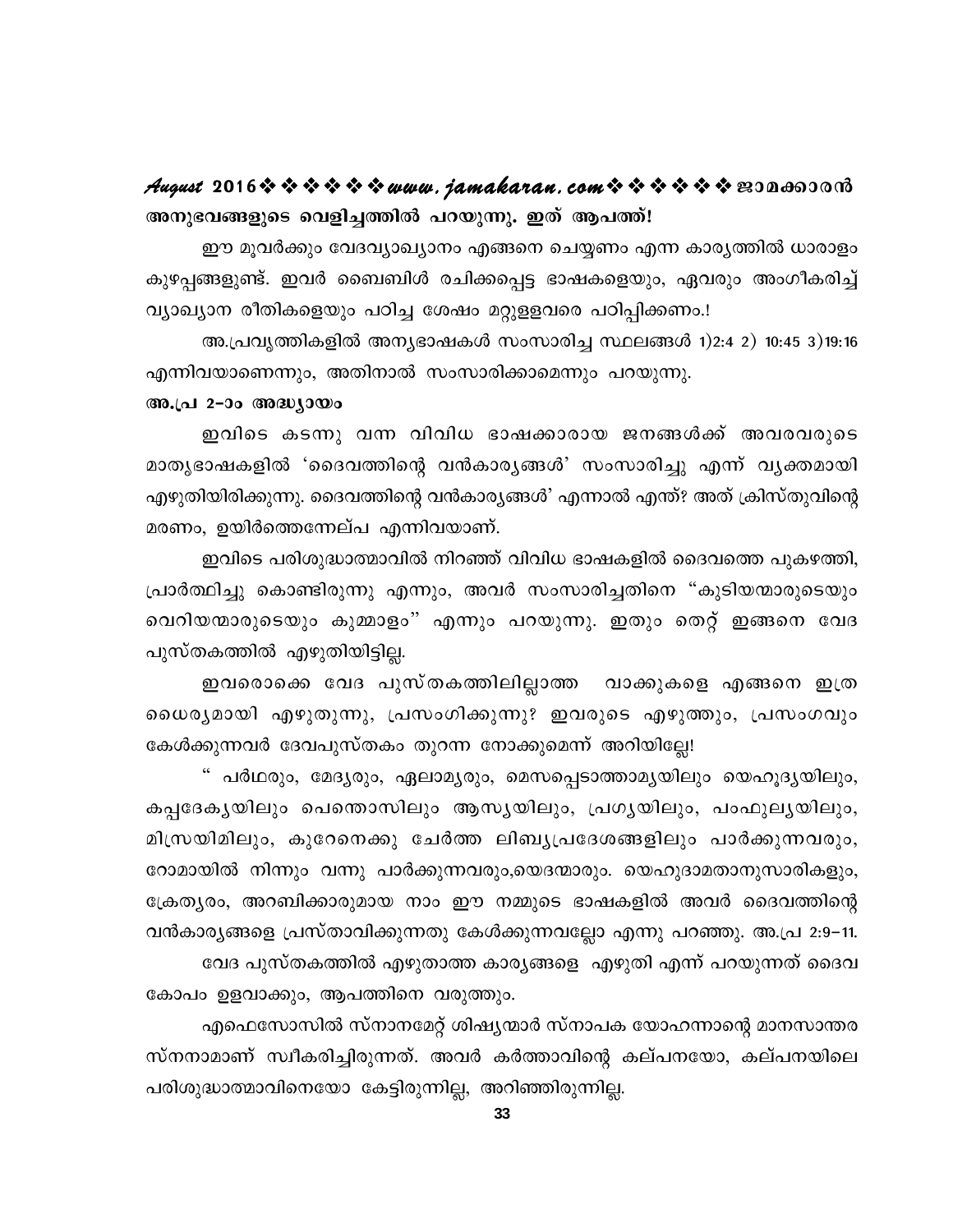#### August 2016 \* \* \* \* \* \* www.jamakaran.com \* \* \* \* \* \* \* E3Da603018

മൂന്ന് സാക്ഷ്യങ്ങളാൽ ഏതു കാര്യവും സ്ഥിരീകരിക്കാം എന്നത് ഇവിടെ ശരിയാകില്ല. കാരണം, ദ സാക്ഷൃങ്ങളും (വേദഭാഗങ്ങളും) വൃതൃസ്തമായി സംസാരിക്കുന്നു.

പൗലോസ് അധികം ഭാഷകളെ സംസാരിച്ചു. എന്നതിൽ, അത് അടയാളമായിട്ടല്ല, വരമായിട്ടാണ് ദൈവം നൽകിയത്. അടയാളവും, വരവും രണ്ടും രണ്ടാണ്.

പ്രാർത്ഥന ഭാഷയായി അന്യഭാഷ നൽകിയിരിക്കുന്നു അതിനാൽ ഏവരും അന്യഭാഷ സംസാരിക്കണം.

ഇങ്ങനെയൊരു ആശയമോ, സൂചനയോ നൽകുന്ന വചനം പോലും വേദപുസ്തകത്തിലില്ല.

1 കൊരി 12:10 ൽ പോലും എല്ലാവരും അന്യഭാഷ സംസാരിക്കണം എന്ന് എഴുതിയിട്ടില്ലല്ലോ?

ലക്ഷകണക്കിന് വായനക്കാർ വായിക്കുന്ന മാസികയിൽ പച്ചക്കളളങ്ങൾ എഴുതാൻ എങ്ങനെ മനസ്സ് വന്നു?

അനൃഭാഷ സംസാരിക്കാത്ത ഏതെങ്കിലുമൊരു ഇടയനെങ്കിലും പ്രവചനം സഭയെ ആത്മീക വർദ്ധനവ് നയിക്കുനമോ?

അതേ നയിക്കും. ഇന്നും നയിച്ചു കൊണ്ടിരിക്കുന്നു.

ആത്മീക വർദ്ധന എന്നാൽ എന്ത്? ആത്മീയ വർദ്ധന എന്നാൽ ആവേശ അവസ്ഥയല്ല. ആത്മീയ വർദ്ധന എങ്ങനെ വരുന്നു എന്ന് വചനം വ്യക്തമായി പറയുന്നു. നോക്കുക– 1 പത്രോസ് 2:2,3!

Pr. രാജമണി പെന്തക്കോസ്തുകാരല്ലാത്ത വേദപണ്ഡിതന്മാരുടെ കൂട്ടത്തിൽ പീറ്റർ വേഗ്നർ എന്ന ദൈവദാസനെ സൂചിപ്പിക്കുന്നു.

Dr.പീറ്റർ വേഗ്നർ പെന്തക്കോസ്ത് പ്രസ്ഥാനത്തിലെ വൃക്തിയാണ്. കാരണം, എനിക്ക് അദ്ദേഹത്തെ നേരിട്ട് അറിയാം. പക്ഷേ ജൃ.രാജമണിയുടെ നിലപാടുകൾക്ക് വിരുദ്ധമാണ് Dr.പീറ്റർ വഗ്നറുടെത് അതിനാൽ പെന്തക്കോസ്തുകാരിടെ ലിസ്റ്റിൽ നിന്ന് Dr.പീറ്റർ വേഗ്നറുടെ പേര് ഒഴിവാക്കിരിക്കുന്നു.

Dr.രാജശേഖർ, SABC, Bengaluruന്റെ എഴുത്തുകളെ കുറിച്ച്.

എല്ലാം ആവർത്തന വിരസ്ഥസത ഉളവാക്കുന്നതും അനുഭവങ്ങൾക്ക് മുഖൃസ്ഥാനം നൽകുന്നതുമാണ്.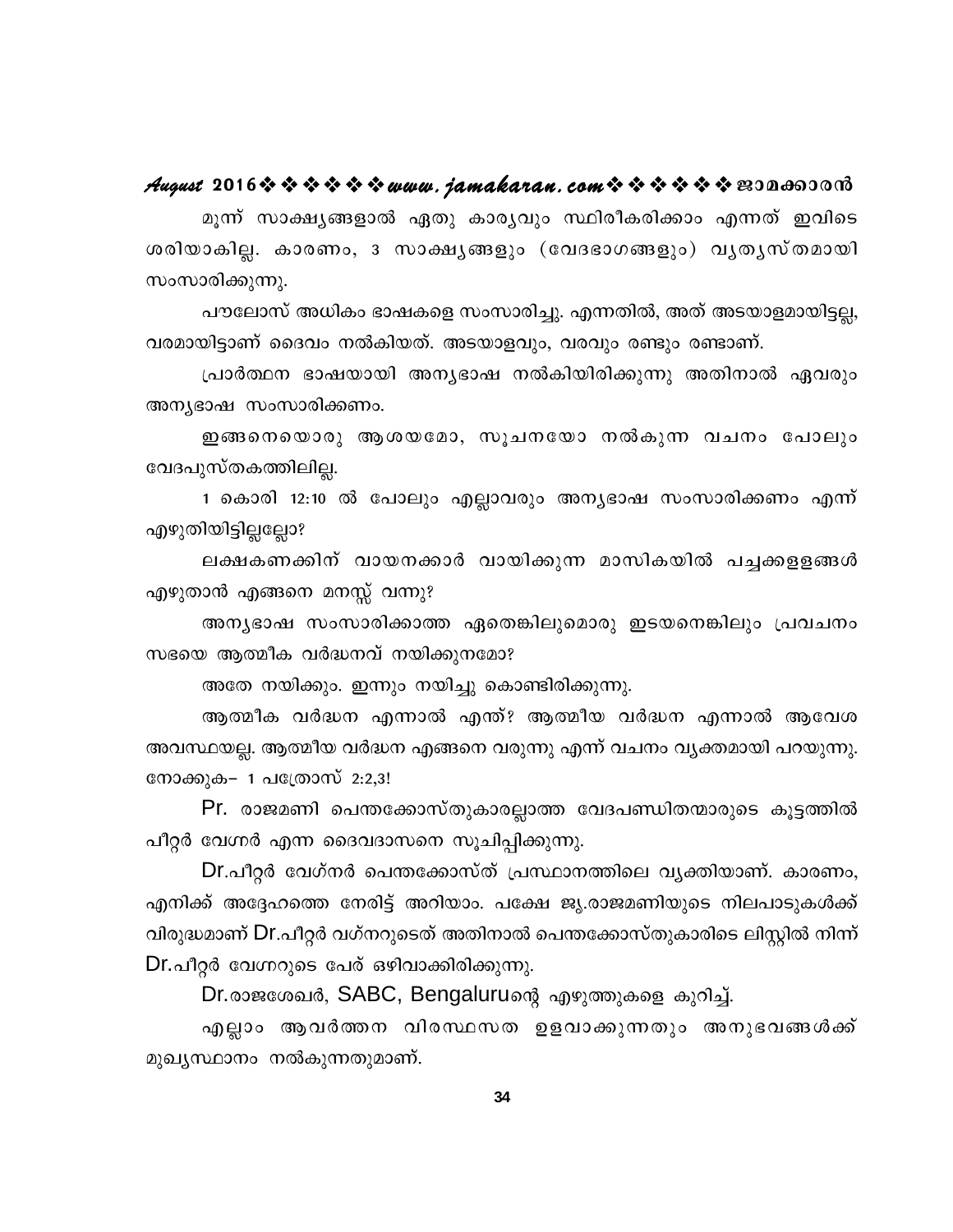#### August 2016 \* \* \* \* \* \* www.jamakaran.com \* \* \* \* \* \* \* 2010

മാത്രമല്ല ഒരു സ്കൂൾ വിദ്യാർത്ഥി തെറ്റായി ഉത്തരമെഴുതിയാൽ o മാർക്ക് നല്കുന്നതുപോലെ Dr.രാജശേഖറിന്റെ ഓരോ ഉത്തരങ്ങൾക്കും 0,00,000,0000,00000 എന്ന് മാർക്കിടാം.

ഉത്തരം നൽകാൻ യോഗൃതയില്ലാത്ത ചോദ്യങ്ങളാണ് ഉൃ.രാജശേഖറിന്റെത്. പെന്തക്കോസ്ത് ദിവസം അനൃഭാഷകൾ ജനങ്ങളെ ആകർഷിച്ചു. Br.stanly ഇത് 100% തെറ്റ്. ഭാഷകൾ ജനങ്ങളെ ആകർഷിച്ചില്ല.

ആകർഷിച്ചത് പരിശുദ്ധാത്മാവിന്റെ അടയാളങ്ങളും അത്ഭൂതങ്ങളും,  $\mathbf{L}$ 

ദൈവത്തിന്റെ വൻകാര്യങ്ങളും,

പത്രോസിന്റെ പ്രസംഗവുമാണ്.

ദൈവത്തിന്റെ വൻകാര്യങ്ങൾ – 1 ക്രൂശ് മരണവും, ഉയിത്തെഴുന്നേല്പുമാണ്. കാരണം അതിലാണ് പാപത്തിന്റെ പരിഹാരവും, ദൈവ നീതിയും, സ്വർഗത്തിലേക്കുളള "വാതിലും" ഉളളത്.

മാർക്കോസ് സുവിശഷത്തിൽ 'പുതുഭാഷകളിൽ സംസാരിക്കും' എന്നുണ്ടല്ലോ അതെ പക്ഷേ ശ്രദ്ധിക്കുക – ''പുതുഭാഷയല്ല'' "പുതുഭാഷകൾ'' ആണ്. വിശ്വദ്ധിക്കുന്നവരാൽ നടക്കുന്ന – "അടയാളം" അല്ല "അടയാളങ്ങളാണ്".

വിശുദ്ധിക്കുന്നവർ പുതുഭാഷകൾ സംസാരിക്കുക മാത്രമല്ല മറ്റ് അടയാളങ്ങളും ചെയ്യും, അന്യഭാഷ സംസാരിക്കുന്ന വിശ്വാസികൾ മറ്റ് അടയാളങ്ങളും ചെയ്യുന്നുണ്ടോ? ഇവർ അനൃഭാഷയെ മാത്രം പറയുന്നു. വചനം പറയുന്ന മറ്റ് അടയാളങ്ങളെ വിട്ടുകളയുന്നു.

ശ്രദ്ധിക്കേണ്ട മറ്റൊരുകാര്യം. കർത്താവ് ഇവിടെ പറയുന്നത് സുവിശേഷം അറിയിക്കുന്നതിനോടുളള ബന്ധത്തിലാണ്. അല്ലാതെ സഭായോഗത്തോടുളള ബന്ധത്തിലല്ല!

ആ വചന ഭാഗം ശ്രദ്ധിച്ചിട്ടും.

 $\mathbf{r}$ 

പിന്നെ അവൻ അവരോട് നിങ്ങൾ ഭൂലോകത്തിൽ ഒക്കെയും പോയി സകല സൃഷ്ടിയോടും സുവിശേഷം പ്രസംഗിപ്പിൻ (സുവിശേഷം) വിശ്വസിക്കുകയും സ്നാനം ഏൽക്കുകയും ചെയ്യുന്നവൻ രക്ഷിക്കപ്പെടും. വിശ്വസിക്കാത്തവൻ ശിക്ഷാവിധിയിൽ അകപ്പെടും. വിശ്വസിക്കുന്നവരാൽ ഈ അടയാളങ്ങൾ നടക്കും. എന്റെ നാമത്തിൽ അവർ ഭൂതങ്ങളെ പുറത്താക്കും. പുതുഭാഷകളിൽ സംസാരിക്കും. സർപ്പങ്ങളെ പിടിച്ചെ ടുക്കും, മരണരമായ യാതൊന്നു കുടിച്ചാലും അവർക്ക് ഹാനി വരികയില്ല, രോഗികളുടെ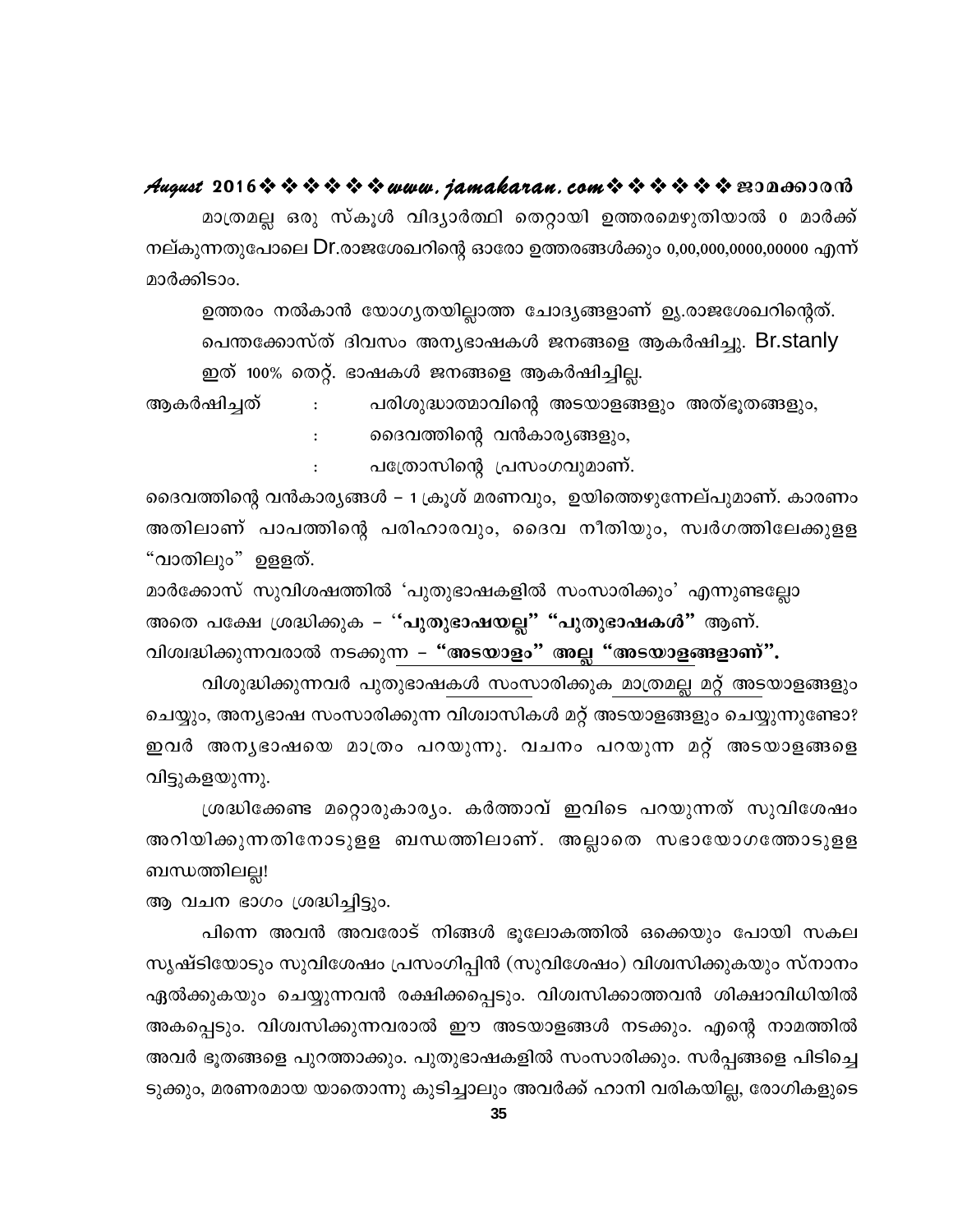#### August 2016 \* \* \* \* \* \* www.jamakaran.com \* \* \* \* \* \* \* E3Da603018

മേൽ കൈ വച്ചാൽ അവർക്കു സൗഖ്യം വരും എന്നു പറഞ്ഞു. (–മർക്കോസ് 16:1518.) അന്യഭാഷയിൽ ദൈവത്തെ സ്തുതിക്കുന്നത് വേദപുസ്തകം തടുക്കങ്ങുന്നുവോ? അന്യഭാഷയിൽ ദൈവത്തെ സ്തുതിക്കാം എന്നോ സ്തുതി അന്യഭാഷയാൽ എന്നോ ഒരിടത്തും വചനം പറയുന്നില്ലല്ലോ. ഇല്ലാത്തെ കാര്യങ്ങളെ വചനത്തോടു കൂട്ടിചേർക്കുകയാണ്! ജാഗ്രത!!

Br.Stanly: പീറ്റർ പരീക്ഷ എഴുവാൻ അനൃഭാഷ സംസാരിച്ചത്.

ഇക്കാര്യം വ്യക്തിപരവും, അനുഭവവേദ്യമാണ്. അനുഭവങ്ങളെ വചനങ്ങളാക്കാൻ ദൈവം അനുവദിച്ചിട്ടില്ല. അനുഭവം വചനവുമായി ഒത്തുപോയാൽ ചില ആത്മീയ പാഠങ്ങൾ പഠിക്കാം അത്രതന്നെ ഈ അനുഭവം ആരും പിൻതുടരുത്!

❖ **Dr.പുഷ്പരാജ്:** Rev.Dr.Theodre Williams കർത്താവിൽ നിദ്ര പ്രാപിച്ച് ഇപ്പോൾ കർത്തു സന്നിധിയിൽ വിശ്രമിക്കുന്നു. Bro.Stanly ഏറെത്തവണ Vellore ലെ തന്റെ Blessing യോഗങ്ങളിൽ Dr. Theodre Williams നെ ഉപയോഗിച്ചിട്ടുണ്ട്. ഇദ്ദേഹത്തിന്റെ വചന പഠനം വൃക്തതയുള്ളത്. ഇദ്ദേഹത്തിന്റെ പുസ്തകങ്ങൾ നിധികളാണ്. ഇദ്ദേഹത്തിന്റെ ശുശ്രൂഷയിലൂടെ ധാരാളം ഓരോന്നും ഓരോ ദൈവദാസന്മാരും, മിഷനറികളും ഉളവായിട്ടുണ്ട്. Dr.Theodre Williams നെ പ്രയോജനപ്പെടുത്തിയതോർത്ത് ദൈവത്തെ, സ്തുതിക്കുന്നു.

രണ്ടു വാക്ക്– അനൃഭാഷ, ആവശൃമാണോ എന്ന പെന്തക്കോസ്ത് പ്രസ്ഥാനത്തിലെ പല പ്രമുഖ വ്യക്തികളുടെയും നിലപാടുകളും അഭിപ്രായങ്ങളും അതിന് വചനാടിസ്ഥാനത്തിലുള്ള എന്റെ മറുപടിയും വായനക്കാർ വായിച്ചു.

ഇപ്പോൾ Dr.Theodre Williams ന്റെ മറുപടിയും നിങ്ങൾ കണ്ടു. അടുത്ത ലക്കം– പെന്തക്കോസ്തു പ്രസ്ഥാനത്തിലെ എല്ലാവരും ഉപയോഗിക്കുന്ന– 1കൊരി14:1,2 - എന്നീ വചനങ്ങൾക്കുള്ള വൃാഖൃാനവും, വരം, അടയാളം എന്നിവയെക്കുറിച്ചും എഴുതാൻ ആഗ്രഹിക്കുന്നു.

അനൃഭാഷയെക്കുറിച്ച് എഴുതിയ കാര്യങ്ങളിൽ മറിച് ഇതുവരെ അഭിപ്രായമുള്ളവർ, വചനാടിസ്ഥാനത്തിൽ മറുപടി എഴുതിയാൽ സന്തോഷം അത്| തുറന്നമനസ്സോടെ സ്വീകരിക്കും.

കുറേമാസങ്ങളായി ക്ഷമയോടെ ഈ വിഷയത്തിൽ എന്നെ പിൻതുടരുന്ന എന്റെ വായനക്കാർക്ക് ഏറെ നന്ദി പറയുന്നു.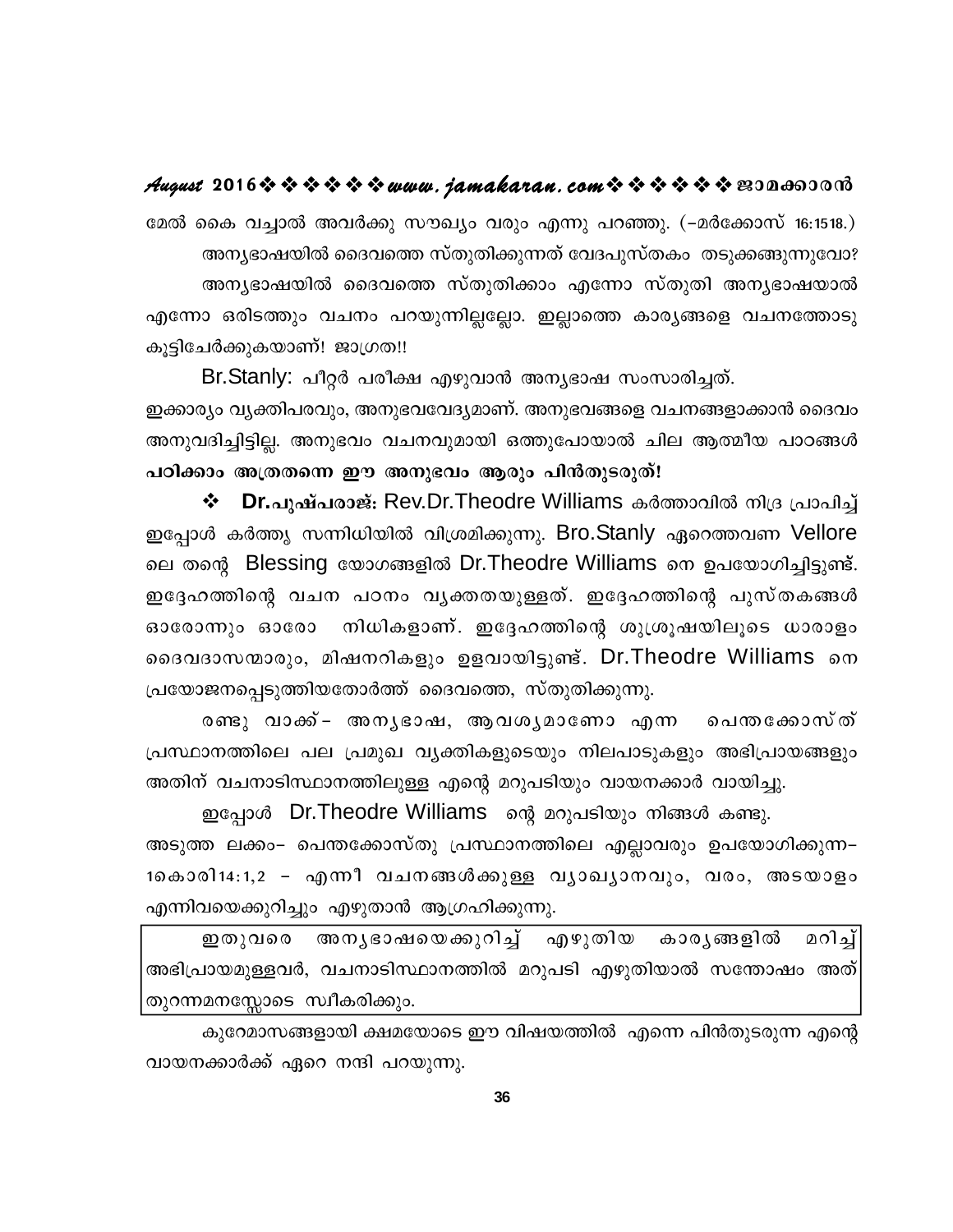#### ദൈവത്തിന് പേര് ഉണ്ടോ?

#### **Selected**

"എന്നാൽ ആകാശത്തിലോ ഭൂമിയിലോ ദേവന്മാർ എന്ന പേരുള്ളവർ ഉണ്ടെന്നു വരികിലും പിതാവായ ഏക ദൈവമേ നമുക്കുള്ളൂ, അവൻ സകലത്തിലും കാരണഭൂതനും നാം അവനായി ജീവിക്കേണ്ടതും ആകുന്നു. യേശുക്രിസ്തു എന്ന ഏക കർത്താവും നമ്മുക്കു ഉണ്ട്. അവൻ മുഖാന്തിരം സകലവും അവൻ മുഖാന്തരം നാമും ആകുന്നു, എന്നാൽ എല്ലാവരിലും ഈ അറിവില്ല". 1കൊരി 8:5,6

ദൈവത്തിന് പേര് ഉണ്ടോ? ഉണ്ടെന്നും ഇല്ലെന്നും രണ്ട് അഭിപ്രായങ്ങൾ ഉണ്ട്. എന്നാൽ സദൃശവാകൃങ്ങൾ 30: 4 നോക്കുക: 'സ്വർഗ്ഗത്തിൽ കയറുകയും ഇറങ്ങിവരികയും ചെയ്തത് ആർ? കാറ്റിനെ തന്റെ മുഷ്ടിയാൽ പിടിച്ചടക്കിയവൻ ആർ? വെള്ളങ്ങളെ വസ്ത്രത്തിൽ കെട്ടിയവൻ ആർ? ഭൂമിയുടെ അറുതികളെയൊക്കെ നിയമിച്ച വൻ ആർ? അവന്റെ പേരെന്ത്? നിനക്കറിയാമോ?

ദൈവത്തിന്റെ ആൺമയെയും ഉൺമയെയും വെളിപ്പെടുത്തുന്നവയാണ് ദൈവ ത്തിന്റെ പേരുകൾ. തന്റെ ജനത്തിന്റെ ഓരോ ആവശ്യത്തിനും പര്യാപ്തമാക്കി ദൈവം തന്റെ പേരുകൾ വെളിപ്പെടുത്തി.

യിസ്രായേൽ ജനത്തെ മരുഭൂമിയിലൂടെ നയിക്കേണ്ടതിന് ഒരു ദൂതനെ വാഗ്ദാനം ചെയ്തപ്പോൾ "എന്റെ നാമം അവനിൽ ഉണ്ട്. (പുറ 23: 20) എന്നുറപ്പു നല്കി.

ദൈവത്തിന്റെ പേർ ദൈവത്തിന്റെ പ്രകൃതിയെ വെളിപ്പെടുത്തുന്നതാകയാൽ ദൈവത്തിന്റെ വിശുദ്ധിയും ശക്തിയും അധികാരവും ആ നാമത്തിനുണ്ട്. അതുകൊണ്ട് യഹോവയുടെ നാമം വൃഥാ എടുക്കുവാൻ പാടില്ല, പുറ 20:7; ആവ 5:11

#### ദൈവനാമത്തിന്റെ പ്രത്യേകതകൾ

പ്രവാചകന്മാർ പ്രവചിച്ചത് ദൈവത്തിന്റെ നാമത്തിലാണ് ആമ18: 19:യിരെ 20:20, 44:16 അനുഗ്രഹങ്ങളും ശാപങ്ങളും ദൈവത്തിലാണ് സഖ്യാ 23–24

ദൈവനാമത്തിൽ എടുക്കുന്ന പ്രതിജ്ഞകൾ അനുസരിക്കുവാൻ എല്ലാവരും ബാദ്ധ്യസ്ഥരാണ് ആവ $6:3$ 

ദൈവനാമത്തെയാണ് വിളിച്ചപേക്ഷിക്കേണ്ടത് സങ്കീ 116:4,13,17

ദൈവനാമം ഭൂമിയിലൊക്കെയും ശ്രേഷ്ഠമായത് സങ്കീ 8:1

ദൈവത്തിന്റെ പേരുകളിൽ അടിസ്ഥാനമയവ മൂന്നാണ്: 1 ഏൽ 2. ഏലോഹ്രീം 3. യഹോവ ഈ പേരുകളുടെ സംയുക്ത രൂപങ്ങൾ അനേകം ഉണ്ട്.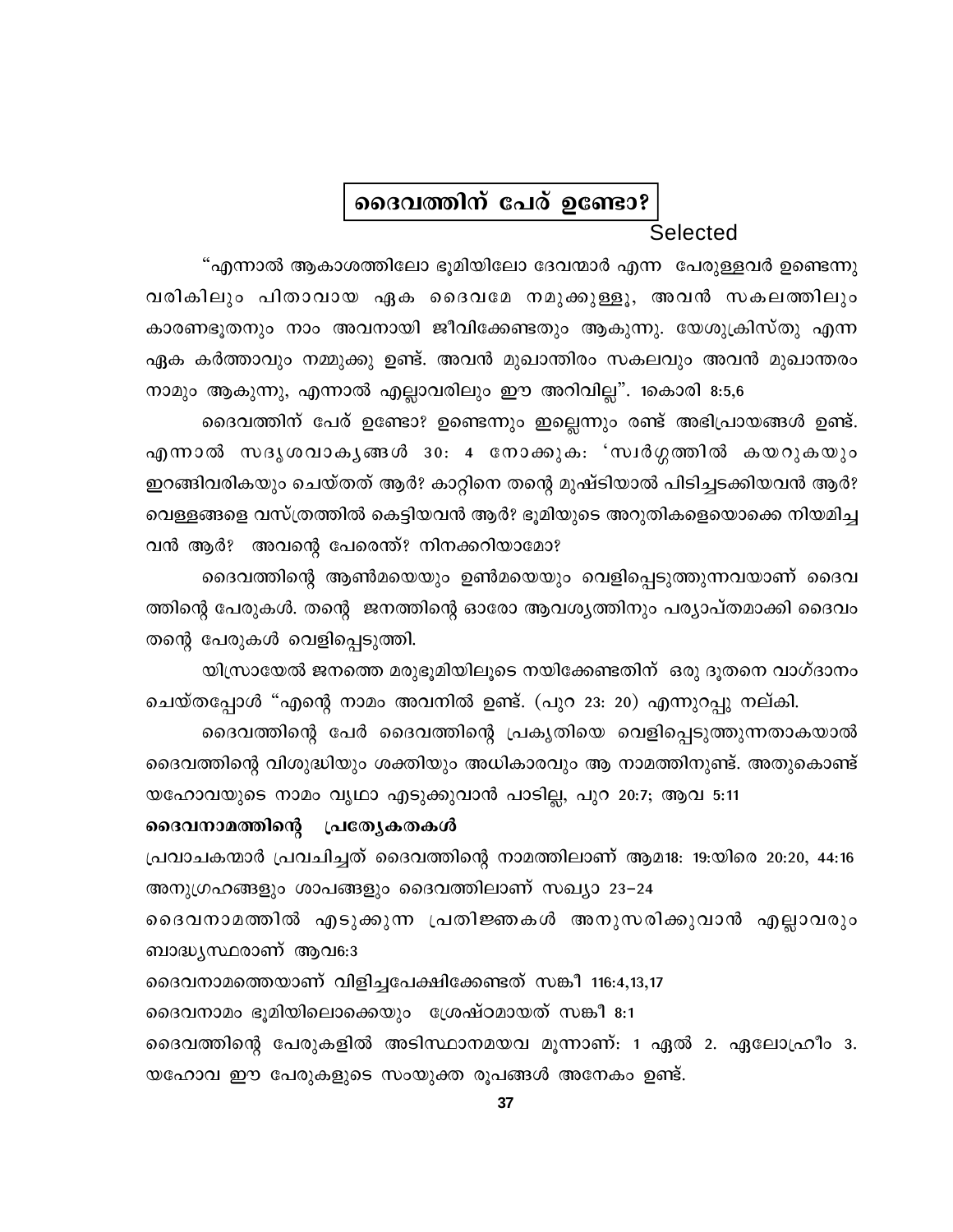#### 1.എൽ **August 2016www.jamakaran.comPma¡mc³**

ദെവനാമത്തെക്കുറിക്കുന്ന എബ്രായനാമമാണ് ഏൽ. അക്കാദിയൻ ഭാഷയിൽ Cep. {Ko¡p `mjbnÂ Theos kwk vIrX `mjbnse CU, CXn, tZh/ tZh v എന്നിവയും ശ്രദ്ധേയം. പദത്തിന്റെ അർത്ഥം ശക്തി എന്നതാണ്. (ആവ 5:9) കരുകരുകരുകരുക്കുന്ന എുവാ മരുലാണെ എന്ന രാകരുകളാണ് ടാംഥാന്ത്ര<br>ശ്രീക്കു ഭാഷയിൽ Theos സംസ്കൃത ഭാഷയിലെ ഇഡ, ഇതി, ദേവ/ ദേവ്<br>വയും ശ്രദ്ധേയം. പദത്തിന്റെ അർത്ഥം ശക്തി എന്നതാണ്. (ആവ 5:9)<br>ബഹുവചനരൂപമാണെങ്കിലും ഏകവചനമായിട്ടാണ് പ്രയോഗം

2. ഏലോഹീം

പൂർണത ഏലോഹീം ഉൾക്കൊള്ളുന്നു. പദത്തിന്റെ അർത്ഥം സർവ്വശക്തി എന്നതാണ്.

3. ഏൽ എല്വോൻ

അത്യുന്നതനായ ദൈവം എന്നർഥം. മറ്റ് ദേവന്മാരെക്കാൾ മഹാ ഉന്നതനായ ദൈവം എന്ന ആശയം നല്കാനാണ് ഈ പേര് . (ഉല്പ  $14:19.22$ )

4. ഏൽ ഒലാം

 $\Omega$ ിര്യനായ ദൈവം ഉല്പ 21: 33 കാലബദ്ധനാകാതെ നിത്യനായി സ്ഥിതിചെയ്യുന്ന അത്യുന്നതനായ ദൈവം എന്നരഥം. മറ്റ ദേവന്മാരെക്കാശ മഹാ ഉന്നതനായ<br>ദൈവം എന്ന ആശയം നല്കാനാണ് ഈ പേര് . (ഉല്പ 14:19.22)<br>4. ഏൽ ഒലാം<br>നിരൃനായ ദൈവം ഉല്പ 21: 33 കാലബദ്ധനാകാതെ നിതൃനായി സ്ഥിതിചെയ്യുന്ന<br>ദൈവത്തിന്റെ സർവ്വാധികാരത്തെക്കുറിക്ക അനാദിയായും ശാശ്വതമായും ദൈവം ആകുന്നു.

| <b>COUNTRY</b>        | <b>NAME</b>                                              | <b>Contact Numbers</b> |
|-----------------------|----------------------------------------------------------|------------------------|
| <b>MALAYASIA</b>      | Rev. Hendry                                              | 1992224410             |
| 2016 Nov 1 to 6       |                                                          |                        |
| <b>AUSTRALIA</b>      | Mr. JAYAN CHRISOSTOM                                     | 409809002              |
| 2016 Nov 9 to 13      | (MALAYALAM) MELBOURNE                                    |                        |
| 2016 Nov 17 to 20     | <b>Bro. VINO APPATHURAI</b>                              |                        |
|                       | (TAMIL) MELBOURNE                                        |                        |
| 2016 Nov 23rd to 29th | Bro. JOHN CUMARASAMY                                     | +6148962911            |
|                       | (TAMIL) SYDNEY                                           |                        |
|                       | ശ്രദ്ധയ്ക്ക് : എന്നെക്കാണാൻ അഗ്രഹിക്കുന്നവർ ഈ സഹോദരങ്ങളെ |                        |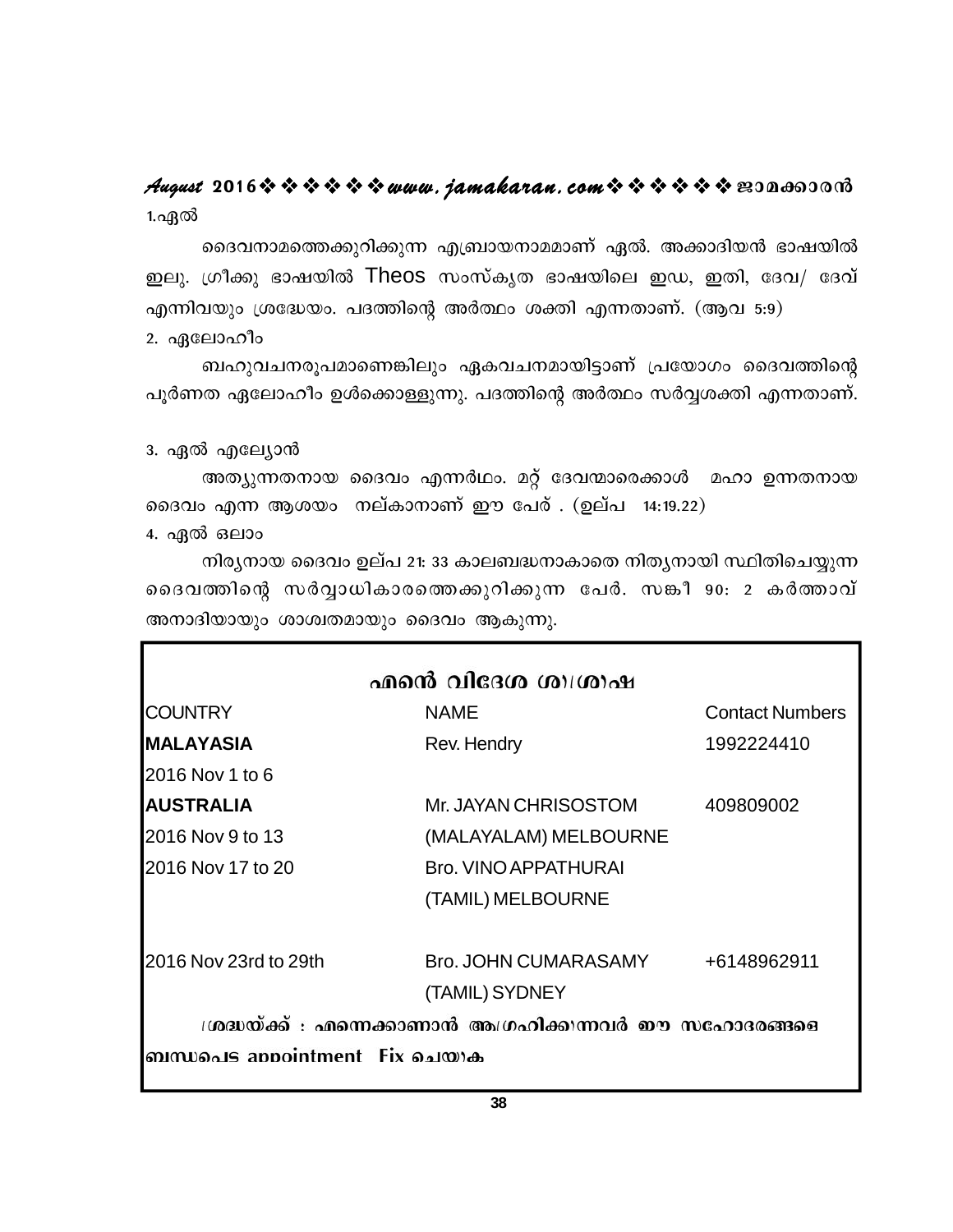#### August 2016※※※※※※www.jamakaran.com※※※※※※B3Da6300m3

#### കൂട്ടായ്മകൾ

- നിങ്ങൾ ഓൺലൈൻ, M.O., ചെക്ക് വഴിയായി അയച്ച എല്ലാ സാമ്പത്തിക  $\Box$ സഹായത്തിനും വളരെയധികം നന്ദിയുണ്ട്.
- $\Box$ നിങ്ങൾ എഴുതി അയച്ച എല്ലാ പ്രാർത്ഥനാവിഷയങ്ങൾക്കും ആഴ്ചതോറും പ്രാർത്ഥിക്കുന്നുണ്ട് സൗഖ്യം പ്രാപിച്ചവരും അൽഭുതങ്ങൾ പ്രാപിച്ചവരും എനി ക്കെഴുതി അറിയിച്ച വിവരങ്ങൾ അറിഞ്ഞ് ഞാൻ ദൈവത്തെ സ്തുതിക്കുന്നു.
- $\Box$ എനിക്കുവേണ്ടിയും എന്റെ ദൈവവേലയ്ക്കു വേണ്ടിയും പ്രാർത്ഥിച്ചതായി അറി യിച്ച എല്ലാ അച്ചൻമാർക്കും എല്ലാ വിശ്വാസികൾക്കും ദൈവനാമത്തിലുള്ള നന്ദി അറിയിക്കുന്നു.

 $\Box$ 2016 ജനുവരി മാസം മുതൽ ഇതുവരേയും നടന്ന എല്ലാ യോഗങ്ങളേയും സുവി ശേഷ പ്രവർത്തനങ്ങളേയും ദൈവം അനുഗ്രഹിച്ചു. തുടർന്നുള്ള ദൈവിക ശുശ്രൂ ഷകളും അനുഗ്രഹിക്കപ്പെടുവാൻ നിങ്ങൾ എല്ലാവരുടേയും പ്രാർത്ഥന ആവശ ്യപ്പെടുന്നു.

#### പ്രത്യേക ശ്രദ്ധയ്ക്ക്

 $\Box$  ഞങ്ങളുമായി ഫോണിൽ ബന്ധപ്പെടാനാകാത്തവർ കത്തുകളിലൂടെ, നിങ്ങ ളുടെ പ്രാർത്ഥനാ വിഷയങ്ങൾ അയക്കാവുന്നതാണ്.

 $\Box$  ഇ–മെയിൽ എഴുതുമ്പോൾ മുഴുവിലാസവും, ഫോൺ നമ്പരും വയ്ക്കാൻ മറക്കരുത്. കത്തിലൂടെ മറുപടി എഴുതാൻ അത്സ സഹായമായിരിക്കും. ആഴ്ചയിൽ രണ്ട് ദിവസം മാത്രം ഭവനത്തിലുള്ളതിനാൽ എന്റെ യാത്രയ്ക്കിടയിൽ മറുപടികൾ എഴുതും. അതിന് മുഴുവിലാസം ആവശ്യമെന്ന് ഒരിക്കൽ കൂടെ ഓർമ്മിപ്പിക്കുന്നു.

#### കത്തുകളെഴുതുമ്പോൾ പൂർണ്ണ വിലാസവും കമ്പ്യൂട്ടർ സീരിയൽ നമ്പരും എഴുതാൻ മറക്കരുതേ.

(കാവൽക്കാരൻ മാസികയ്ക്ക് വരിസംഖ്യ ഇല്ല)